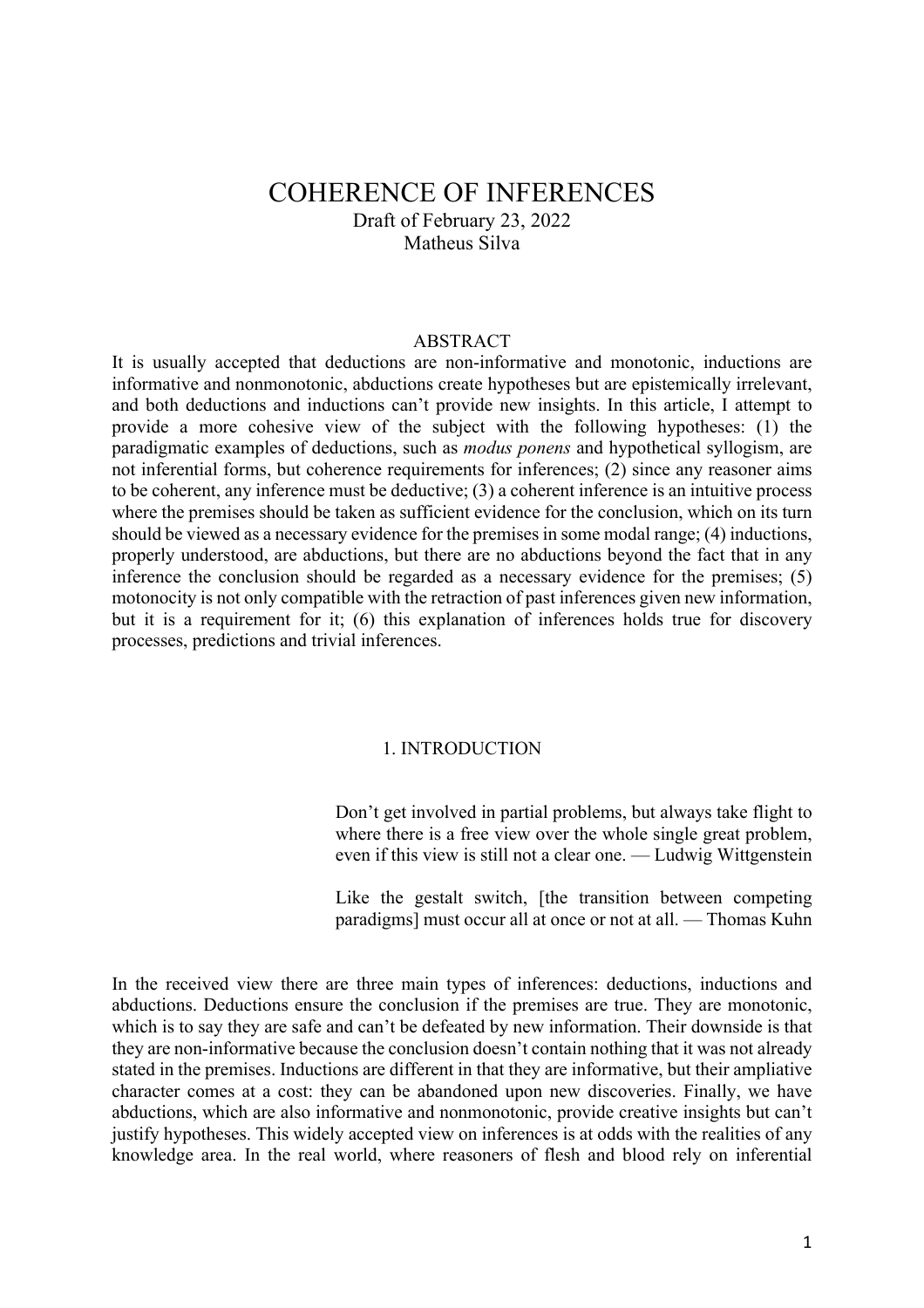practices, deductions can be informative and risky, inductions can be non-informative and safe, and abductions can justify hypotheses.

I attempt to propose a more cohesive view on the subject by arguing that any inference must be deductive. Here is the strategy. In section 2, I present the conventional view, which is criticised in detail in section 3. It's argued that in numerous cases the distinction is not illuminating. In section 4, I analyse the original source of the current distinction between deductions, inductions and abductions: Aristotle's *Prior Analytics*. Oddly enough, the examples of deduction presented by Aristotle can be plausibly interpreted as a property of logical consequence, namely, transitivity. The examples of induction and abduction in this work are deduction variations. Instead, the only genuine examples of inferences in the Aristotelian corpus are presented in other works, particularly *Topics* and *Posterior Analytics*. Aristotle also describes these examples of inferences as inductive, but they are intuitive and closer to the current understanding of abduction. Aristotle's view suggests two things: inferences are constrained by properties of logical consequence and are intuitive. This leads us to section 5, where I argue that the paradigmatic examples of deduction, both in the Aristotelian and the current sense, should not be interpreted as inferential forms, but as coherence requirements for inferences. It follows that any coherent inference must be deductive. The satisfaction of these coherence requirements also imply that the premises must be sufficient evidence for the conclusion, which on its turn should be necessary evidence for the premises in some modal range. There are no abductions beyond the fact that in any inference the conclusion is regarded as a necessary evidence for the premises. It is also argued that transcendental inferences are particular cases of abduction, namely, when the necessary evidence for *x* is also perceived as a necessary condition for *x*. So transcendental inferences can also be reduced in the aforementioned way. The importance of coherence for explanatory considerations, discoveries, empirical testing, monotonicity and consilience are also discussed. Section 6 revisit Hume's attacks to causality and reinterpret sceptical challenges to deduction, induction and abduction based on the deductivist view offered in this paper. It is argued that these different types of scepticism are incoherent. Finally, section 7 concludes with observations about the relevance of the present criticism to our understanding of science, knowledge and logic.

## 2. THE CONVENTIONAL WISDOM

According to the conventional wisdom, the main types of inference are deduction, induction and abduction. Deductive inferences differ from inductive and adductive ones because they aim validity. An inference is valid if, and only if, it is not possible that the premises are true and the conclusion is false. This state can also be described as follows: (a) the truth of the conclusion is necessitated by the truth of the premises; (b) the premisses entail the conclusion; (c) the premisses imply the conclusion; (d) the truth of the premises is preserved in the conclusion; and (e) the conclusion is a logical consequence of the premises. The successful deductive inferences that achieve validity status are instances of inferential forms that are identified, labelled and presented in taxonomies of logic textbooks. One example of inferential form associated with valid instances is *modus ponens*:  $A \rightarrow B$ ,  $A \models B^1$ . It is commonly believed that any instance of this inference form is truth preserving. Take the following inference: 'If John is late, he is going to miss the train. John is late. Therefore, he is going to miss the train'.

<sup>&</sup>lt;sup>1</sup> I will adopt the notation where ' $\rightarrow$ ' stands for natural language conditionals. I will use capital letters such as *A*, *B*, *C* for both propositional and formula variables. For simplicity of exposition, I will not use quotes to highlight the use-mention distinction when there is no risk of confusion—the context will make it clear which one is being used.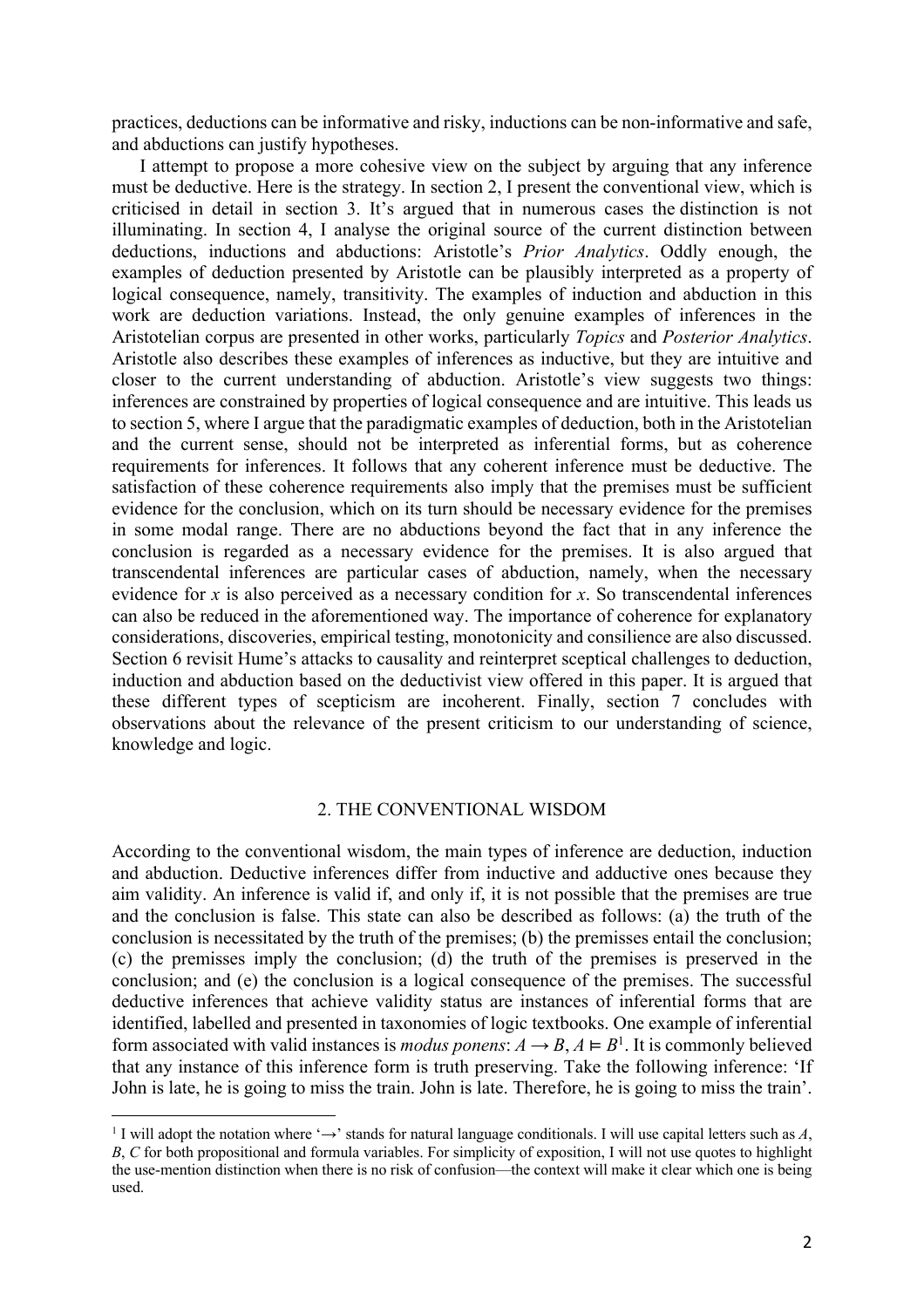In this example, there are no circumstances where the joint truth of the premises doesn't guarantee the truth of the conclusion. Naturally, not every deductive inference is successful otherwise all deductive inferences would be valid by definition. In fact, some invalid inferences are so common in daily discourse that they received their own names such as affirming the consequent:  $A \rightarrow B$ ,  $B \models A$ . This inferential form is not truth-preserving because it has instances such as the following: 'If John is late, he is going to miss the train. John is going to miss the train. Therefore, John is late'. From the truth of both premises it doesn't follow that the conclusion is true for the simple reason that John could miss the train for an entirely different reason, let's say, if he suffered an accident in its way to work.

Deductive inferences are usually viewed as the bread and butter of knowledge areas are heavily dependent on conceptual analysis, *a priori* beliefs or formal methods of proof such as computer science, philosophy and mathematics. They are also commonly regarded as an important tool to test scientific theories, since the testable consequences of a hypothesis are inferred by deduction. Successful deductive inferences are also believed to have a certainty given that their validity is not affected by the addition of new premises. This feature of valid inferences being impervious to new information is what we call *monotonicity*. Finally, a valid deductive inference is commonly viewed as tautological, since its conclusion is already contained in its premises. In the instance of *modus ponens* presented above, the conclusion 'John is late' must be true given the acceptance of the premises 'if John is late, he is going to miss the train' and 'John is late', because it is already contained in them.

Inductive inferences couldn't be more different. One actual example involves what once was a widely held belief that all swans are white. The inductive inference in this case is 'All swans we have seen are white. Therefore, all swans are white.' This was a strong inductive inference supported by all the past observations of white swans until Willem de Vlamingh discovered black swans in Australia, in 1697. The Dutch explorer had to abandon his previous belief upon this new information. This example shows that a widely confirmed induction can be defeated by new information, i.e., they are non-monotonic. It also suggests that inductive inferences express our epistemic fallibility and cannot aim, or shouldn't be judged as aiming, validity, since these are goals that can only be achieved by deductive inferences. Inductive inferences are strong when they are supported by the relevant evidence in some manner to be specified or weak when they fail to do so. Inductive inferences can vary in strength and be more or less supported by the evidence. When an inductive inference is strong is merely unlikely, not impossible, that the premises are true and the conclusion is false.

In an induction, a general conclusion, 'All *Fs* are *Gs*', is inferred from its particular instances 'This *F* is *G*, that *F* is *G*, etc.'. From the properties of a sample of members drawn from a group, we distribute the properties to the whole group. If deductions are tautological, inductions are ampliative because the conclusion goes beyond what is logically contained in the premises. Inductions are associated with the use of empirical observations, controlled experiments and fine-grained considerations about statistical data and probability. They are viewed as the ultimate means by which scientific hypotheses can be justified. The advent of inductive methods brought profound changes to physics and astronomy during the Scientific Revolution and are regarded as having an essential role in the emergence of modern science. They preserved this royalty status to this day.

Last but not least, we have abductive inferences. Abductions are inferences involved in the creation of a hypothesis. The abductive inference is an explanatory act of insight during the context of discovery. One known example is Fleming's discovery of penicillin. Returning from holiday, Fleming notice that one petri dish containing bacteria colonies of Staphylococcus had one area with a growing clot of mould. The area around the mould was clear of bacteria. Fleming inferred by abduction that the mould had released something that killed the bacteria. If induction is an inference from certain observed facts to additional facts of the same kind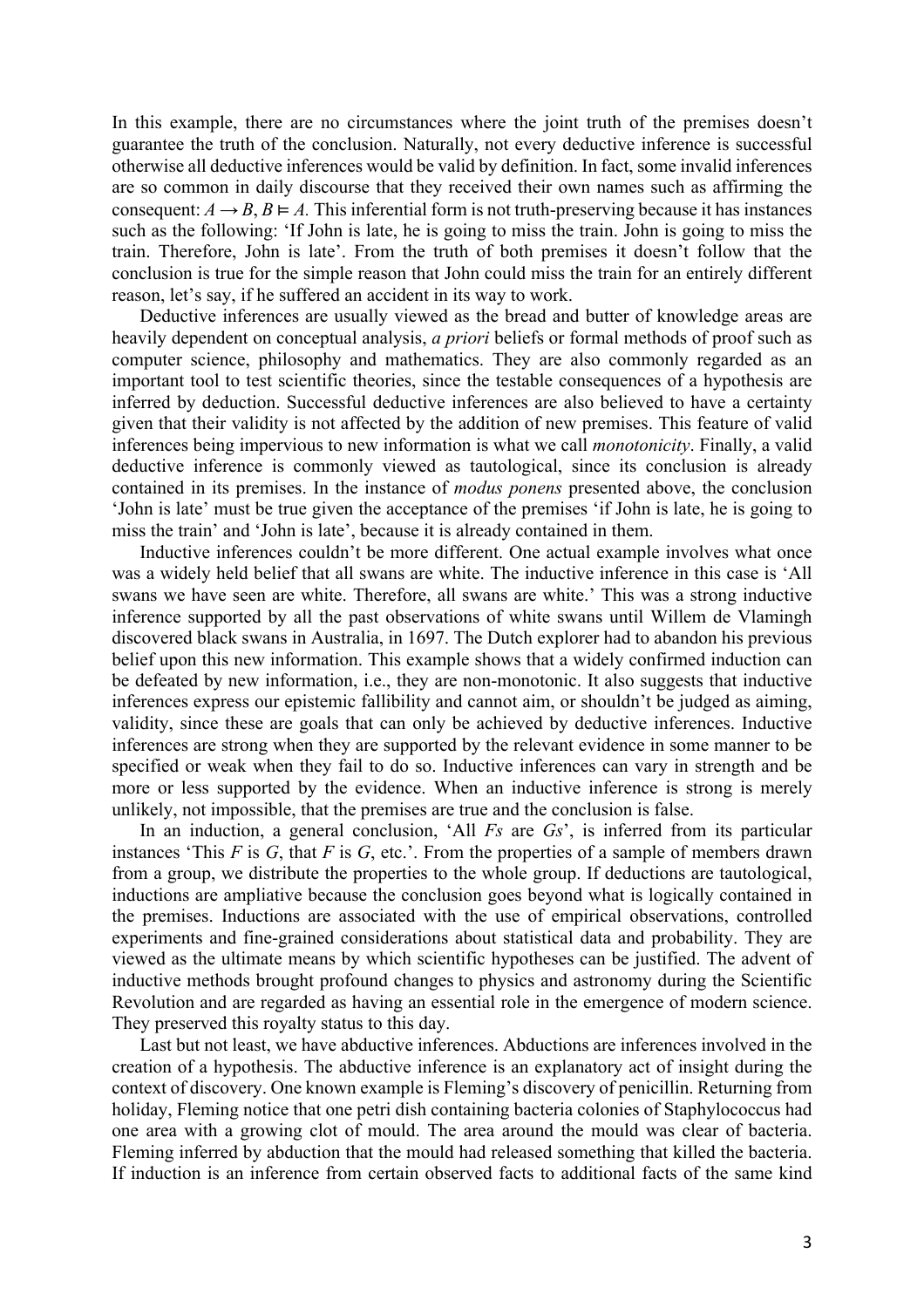('the swans observed in the past are white; therefore, all swans are white'), abduction might lead us to a different kind of fact that can unify diverse facts. Unlike deductions, abductions can introduce new ideas by a mental leap and create scientific hypotheses. Just like inductions, they are non-monotonic, because one might develop insights that might turn out to be mistakes. Perhaps because of this, abductions are still viewed by many as something that occurs in the context of discovery and not in the context of justification of a hypothesis. In order to determine whether a hypothesis is justified we need further inductive inferences and tests. This view of abductions and their relation with induction and deduction in science is clearly expressed by Peirce's description:

… **Induction**, is an Argument which sets out from a hypothesis, resulting from a previous Abduction, and from virtual predictions, drawn by deduction, of the results of possible experiments, and having performed the experiments, conclude that the hypothesis is true in the measure in which those predictions are verified.... (CP 2.96)<sup>2</sup>.

To sum up, we obtain new hypotheses with abductive inferences which lead to deductive consequences that can be empirically tested by induction3.

It is important to recognise that philosophers are mere mortals and can be influenced by cultural trends in the formation of their philosophical assumptions. In this particular case, it is arguable that the conventional view was heavily influenced by the prevalent cultural association between knowledge and science with the uncertainties of probability and statistics. But this inductivist mindset is the result of a long and complicated history of competing views about the nature of logic, knowledge and science. This millennial battle for the soul of science started in ancient Greece with the stoics endorsing a deductivist view of knowledge that was incompatible with the epicureans' acceptance of induction. The deductivist view understood knowledge as certain, whereas the rival inductive viewed knowledge as a fallible and risky enterprise. Following the lead of Aristotle and the triumph of Euclidian geometry, the reign of deductivism would remain unrivalled for almost two thousand years. The predominant belief then was that scientific knowledge can only be obtained by deduction from self-evident and indubitable axioms.

Eventually, the inductivist camp would revolt and claim victory, but this victory took centuries and certainly wasn't decided by the scientific revolution, contrary to what is commonly believed. This is evidenced by the writings of some of the paragons of modern science. Newton's *Principia* was heavily inspired by an axiomatic mindset where natural laws

<sup>2</sup> Following standard practice in Peirce scholarship, I will abbreviate Peirce (1932–1958) as CP.

<sup>&</sup>lt;sup>3</sup> It can be argued that this conventional view is outdated and doesn't reflect the view of most philosophers of science nowadays. For example, the idea that scientific discovery should be relegated to psychology was popular when logical empiricism and Popper's falsificationism were still influential, but diminished considerably after a resurgence in the interest of discovery processes championed by Hanson, new scholarship on the work of Peirce and numerous works about inference to the best explanation (IBE). It's now evident that discovery requires more than arbitrary guessing. To this it can objected that the conventional picture is still very influential among most philosophers in general and commands cultural influence. It's the view that scientists tend to accept when they express their philosophical opinions about the nature of scientific methodology. Besides, we should avoid the common identification of abduction with inference to the best explanation (IBE) adopted by many authors (Cf. Harman, 1965, pp. 88–89; Thagard, 1978, p. 82; van Fraassen 1980, p. 23; Hookway, 1995; Bartelborth, 1996, p. 138-48; Vogel, 1998; Lipton, 2000, p. 184; Psillos, 2002, p. 614; Douven, 2011). This identification should be avoided since IBE is usually understood as the acceptance or rejection of already available hypothesis, whereas abductions are inferences that create hypotheses. Of course, the problem of constructing a good hypothesis is analogous to the problem of choosing a good hypothesis (Fann, 1970, p. 42), but an abduction can occur even in the absence of alternative explanations. IBEs are also associated with attempts to reduce them to inductions, or vice-versa (Harman, 1965, pp. 88–89; Thagard 1996, p. 34; van Fraassen 1989, p. 132; Lipton, 1991, p. 58).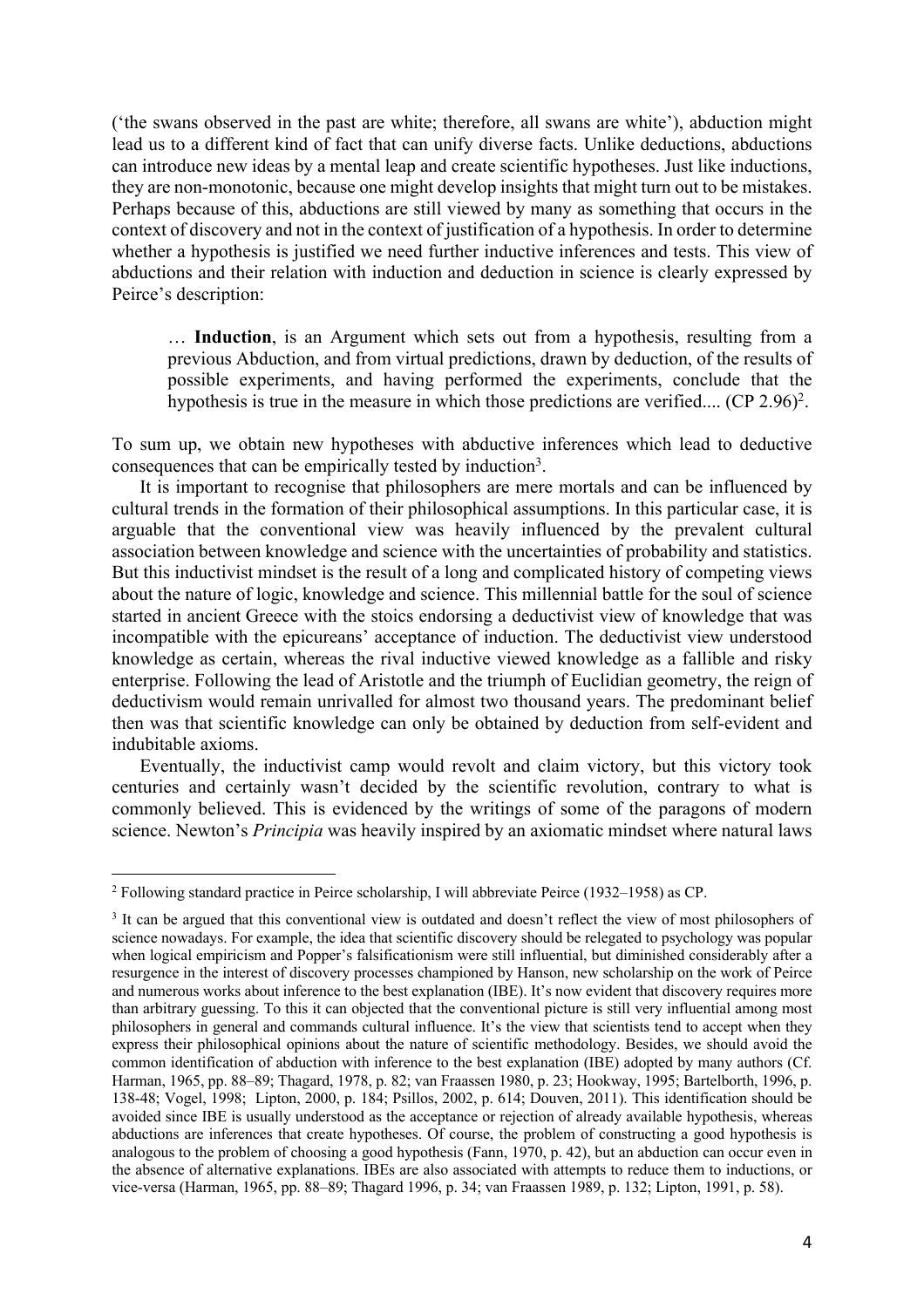are presented as a deductive consequence (a theorem) of axioms (laws of motion and some propositions of Euclidian geometry). The fact that Newton wasn't able 'to deduce from phenomena the reason for these properties of gravity' was perceived as a personal defeat. Despite the experimental nature of his *Opticks*, Newton embraced in public a contempt toward experimentation and favoured a geometrical mindset, thus boasting 'that he first proved his inventions by geometry and only made use of experiments to make them intelligible and to convince the vulgar' (Manuel, 1968, p. 302). Empiricists and mathematicians were rivals then. The Royal Society had strongly empiricist values that remained undisputed until Newton's presidency started in 1703. For then on, the mathematical faction dominated the empiricists for 25 years. Only Newton's death allowed the empiricists to reclaim a leadership position in the Royal Society (Feingold, 2004).

But knowledge was still widely perceived as synonymous with certainty, which is also one of the cornerstones of deductivism. John Wilkins in the seventeenth century makes a harsh distinction between 'knowledge or certainty' and 'opinion or probability' (Wilkins, 1675, p. 5). This belief was so widespread that it was accepted by epistemological optimists and sceptics alike (Milton, 1987, pp. 62-3). Bacon, Descartes, Foucher, Bayle and Hume all endorsed this deductivist credo. Hume (1739, p. 181) expressed this view when he observed that 'knowledge and probability are of such contrary and disagreeing natures, that they cannot well run insensibly into one another'. That the deductive mindset was still predominant in the nineteenth century is suggested by Maxwell (1890, 2:419)'s remarks that methodological improvements were necessary so that 'the method of inductive philosophy will no longer be derided as mere guess-work.' This betrays a mindset that still held inductivism in low esteem.

This deductivist faith was also exemplified by the popularity of mechanicism since the 17th-century. The general assumption was a determinist vision of the universe as a clockwork. The expectation was that a few mathematical formulas and laws of nature could be used to explain reality and to predict future events with certainty. The epitome of this assumption was the triumph of Newtonian physics. In the late nineteenth century, this clockwork universe gave way to a statistical model of reality. The attempts to adopt an axiomatic Newtonian approach to different areas, such as biology and sociology, were unsuccessful. As the measurements became more and more precise, even known laws of physics and chemistry turn out to be only rough approximations. Now all science shifted to statistical models. In this new paradigm, the certainties of determinism were replaced by degrees of chance and probabilities. The nature is no longer viewed as a predictable mechanism, but as a mass of unpredictable phenomena that can be described by statistical models (Salsburg, 2001, p.15). The indirect consequent of this shift is also a more abstract and instrumentalist view of the 'things' of science. Instead of talking about observables, there is an increasing emphasis on mathematical functions that described the randomness of what we could observe (Salsburg, 2001, p.17).

This shift was particularly dramatic in physics. The optimist view of classical physics was ripped to shreds by the unsettling discoveries in the subatomic world. Heisenberg showed that in quantum mechanics we can determine either the position or the velocity of a particle, but not both. This and other strange phenomena, such as the results of the double-slit experiment, suggested that the nature of sub-atomic particles had nothing to do with the behaviour of everyday objects. By mid-1920s, Bohr decreed that we need a 'radical revision of our attitude toward the problem of physical reality' and that 'quantum physics tells us nothing whatsoever about the world… because quantum objects don't exist in the same way as the everyday world around us'. This interpretation of quantum mechanics became the norm, but was resisted by Einstein, who protested that 'God does not play dice'. To this Niels Bohr quipped: 'Don't tell God what to do with his dice'. Einstein never accepted this instrumentalist view of subatomic particles and defended the need of a realistic understanding of quantum mechanics. This is not surprising given that he was a deductivist, through and through. Einstein (1936, pp. 365-6) not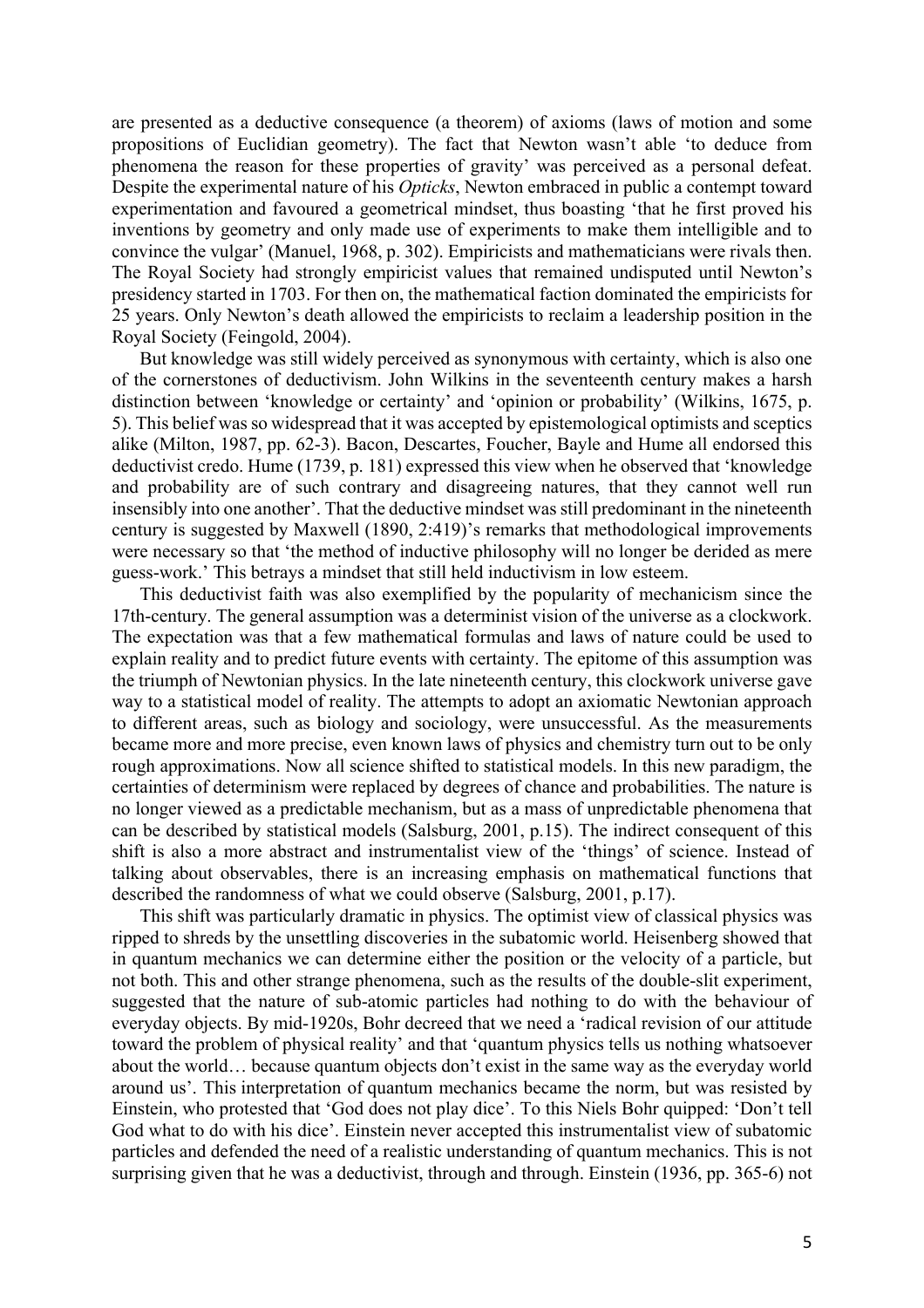only believed that there is no inductive method which could lead to the fundamental concepts of physics, as he also insisted that logical thinking is necessarily deductive. But Einstein's deductivist mindset was ridiculed as a sign of senility and dogmatism.

There were some sporadic focuses of resistance in philosophy such as Popper (1959; 1963)'s falsificationism, Hempel and Oppenheim (1948)'s nomologic-deductive theory, deductivism in informal logic (Gerritsen, 1994; Groarke, 1992; 2000; Lambert & Ulrich, 1980; Nosich, 1982; Thomas, 1981, Yezzi, 1992), Kitcher (1989)'s deductive chauvinism and Suppe's (1997) noninductive approach. But they were the exceptions that prove the rule. The cultural mindset of certain knowledge was replaced by a worldview that emphasises probability and fallibility. Deductions were reduced to a caricature of non-informative tautological exercises and even in formal logic there was a demand to create new deductive systems that seemed more in tune with the new inductivist values<sup>4</sup>. This was a victory without winners though, because while the public perception of science became inductivist, it did nothing to solve the underlying conceptual tensions that motivated the battle in the first place. This resulted in the present intellectual discomfort where ideas are repeated even when they are at odds with our best theoretical practices.

## 3. WHAT IS WRONG WITH THIS PICTURE

Taxonomies organise the objects of study in general categories. They can assist both in the understanding of the object of study and in the coordination of cooperative cognitive enterprises. But the latter task can only be carried out if the first task has been met, because the main function of taxonomies is to transfer information. For example, if a botanist classifies a plant as a Bryophyta or as a Equisetophyta is because they have distinct characteristics that are informative about their nature. It will be argued that the conventional taxonomy of inferences used in logic and philosophy of science has no epistemic justification. Depending on the circumstances, deductive inferences can display the characteristics associated with abductions, inductions can behave as tautological deductions, and abductions can fulfil the role of inductions. This is concerning because it shows that we are confused on such a basic level that our understanding of inferential standards, knowledge and science is compromised in its roots. The following sub-sections are attempts to raise to the surface the underlying conceptual tensions in the conventional view.

## 3.1 DEDUCTION

The starting point of the present analysis is the conventional notion of deduction. If deductive inferences are the ones that are aimed to be valid by a reasoner, then what is deductive or not is determined by the reasoner's point of view. This means that traditional examples of inductive inferences could be considered deductive if the reasoner was firm enough in his belief that the truth of the premises guarantee the truth of the conclusion. We cannot avoid this problem with the stipulative definition that deductive inferences are the ones that can be valid, because invalid deductive inferences can't be valid and because it would turn every deduction valid by default. So, there are no deductive inferences per se above and beyond the reasoner's aims with an inference. This is not illuminating.

<sup>4</sup> Cf. Adams (1965; 1975).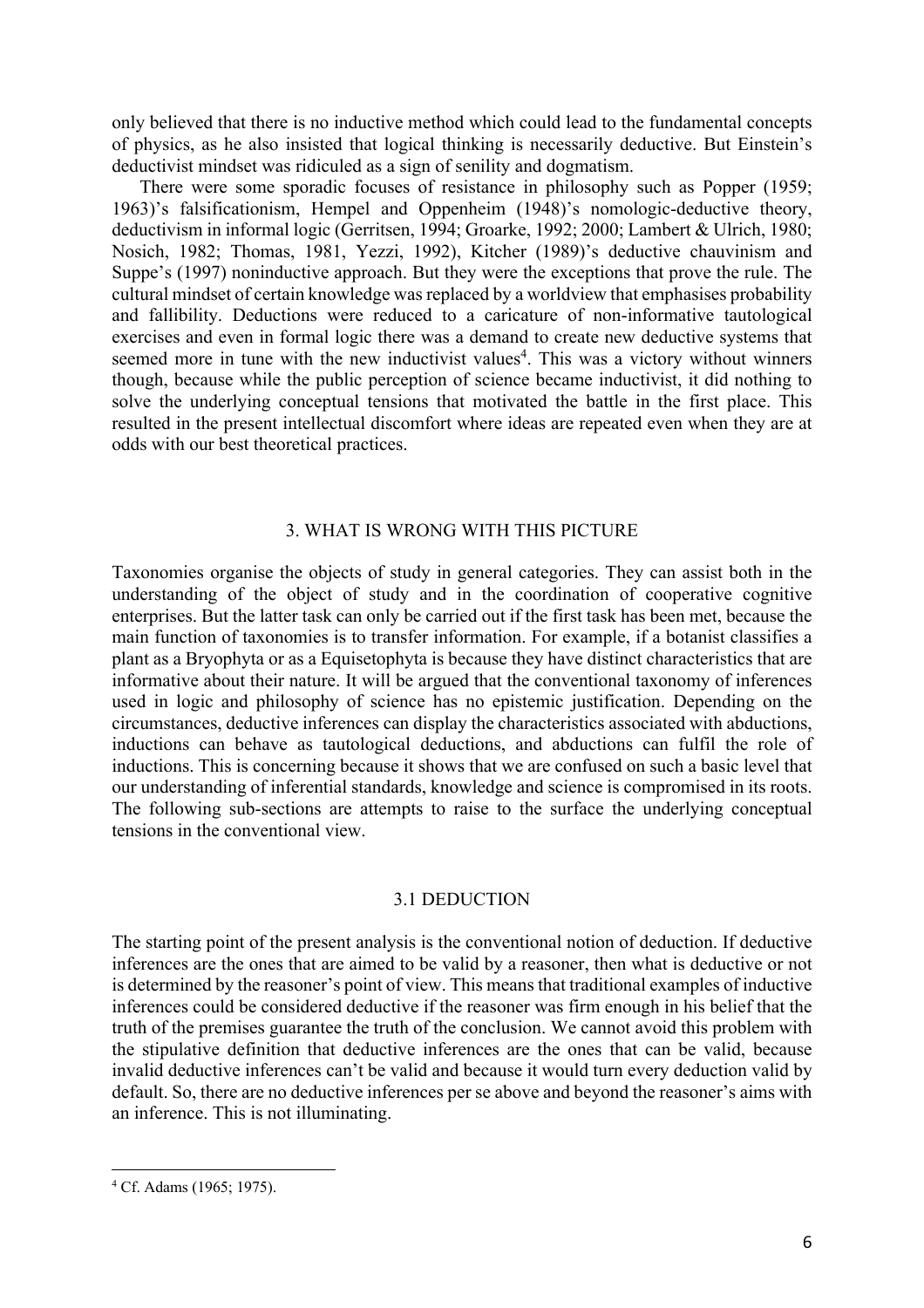The current view places validity at odds with informative inferences. If a conclusion is not contained in the premises, it can't be inferred from them; on the other hand, if it is contained in them, it is non-informative. But this means that informative inferences must be invalid, while valid inferences must be tautological. Thus, deduction is associated with a mechanical and uninformative derivation of consequences. It's perceived as a mere mechanical mean to test the empirical consequences of hypotheses. This view flies in the face of everything we know about deductions. Hintikka (1973, p. 222) describe this view as the 'disquieting scandal of deduction'. Indeed, deductive inferences not only can be informative, as they might require insights and imagination. This result is so puzzling that it prompted different hypotheses. For example, Peirce tried to come to terms with it by distinguishing between corollarial and theorematic deductions. Corollarial deductions occur when the conclusion follows directly from the premises, while theorematic deductions usually occur in proofs of mathematical theorems and require ingenuity and experimentation (CP 2.267; 7.204). The puzzle is that in theorematic deductions the conclusion necessarily follows from the premises, but also have the abductive character of insight (CP 3.363). Peirce's solution is unconvincing: in a theorematic deduction the reasoner is able to make a corollarial deduction of the conclusion after experimenting upon the premises (Peirce, 1976, vol. 4, p. 38).

The notion that the conclusion of a valid deduction is already contained in the premises is implausible. But its implausibility can be mitigated by arguing that the relevant conclusions implicit in the premises can be difficult to assess. This is the reason why conceptual analysis can lead to new discoveries that are implicit in the accepted knowledge, but in order to be drawn require insights and imagination. As Albert Szent-Georgi once observed, 'discovery consists of seeing what everybody has seen and thinking what nobody has thought.' This is also the reason why some important discoveries have an obviousness character to them in hindsight. Thus, it could be argued that even if the conclusions are already contained in the premises of deductive inferences, they are not contained in any trivial sense. In the words of Frege (1884, p. 101), the conclusion is contained in the premises 'as plants are contained in their seeds, not as beams are contained in a house'.

There are many reasons why many may ignore a conclusion that is implicit in the accepted premises. For starters, their understanding of the available premises can be superficial. They may not realise the consequences of the current premises for the simple reason they are not thinking deeply about them and don't have a proper understanding of their meaning. They may also know the premises individually, but fail to see how they can be combined to imply a conclusion. This happens when one might not see the forest for the trees occurs because knowledge areas tend to be vast and are composed by premises in the thousands. New and interesting conclusions can also be widely ignored when they contradict other widely accepted beliefs that are inconsistent. In these cases, a reasoner can see obvious truths that are widely ignored if he is able to overcome collective self-deception and abandon incoherent premises that are widely accepted.

The creative powers of deduction are exemplified by Galileo's thought experiment that led to the concept of inertia. His mental experiment involved a scenario with marbles rolling on inclined planes in the absence of friction and other resistant forces. Galileo conjectured that a marble rolling down a frictionless hill would run up to the same height on an opposite hill. Next, he reasoned that as the angle of the opposite hill decreases, the marble should travel increasingly greater distances. Galileo proposed then that if the opposite hill were made horizontal, the marble would continue to travel forever. This led to the law of inertia: a body moving with a certain speed along a straight-line path will continue to move with the same speed along the same straight-line path in the absence of external forces — see the image bellow.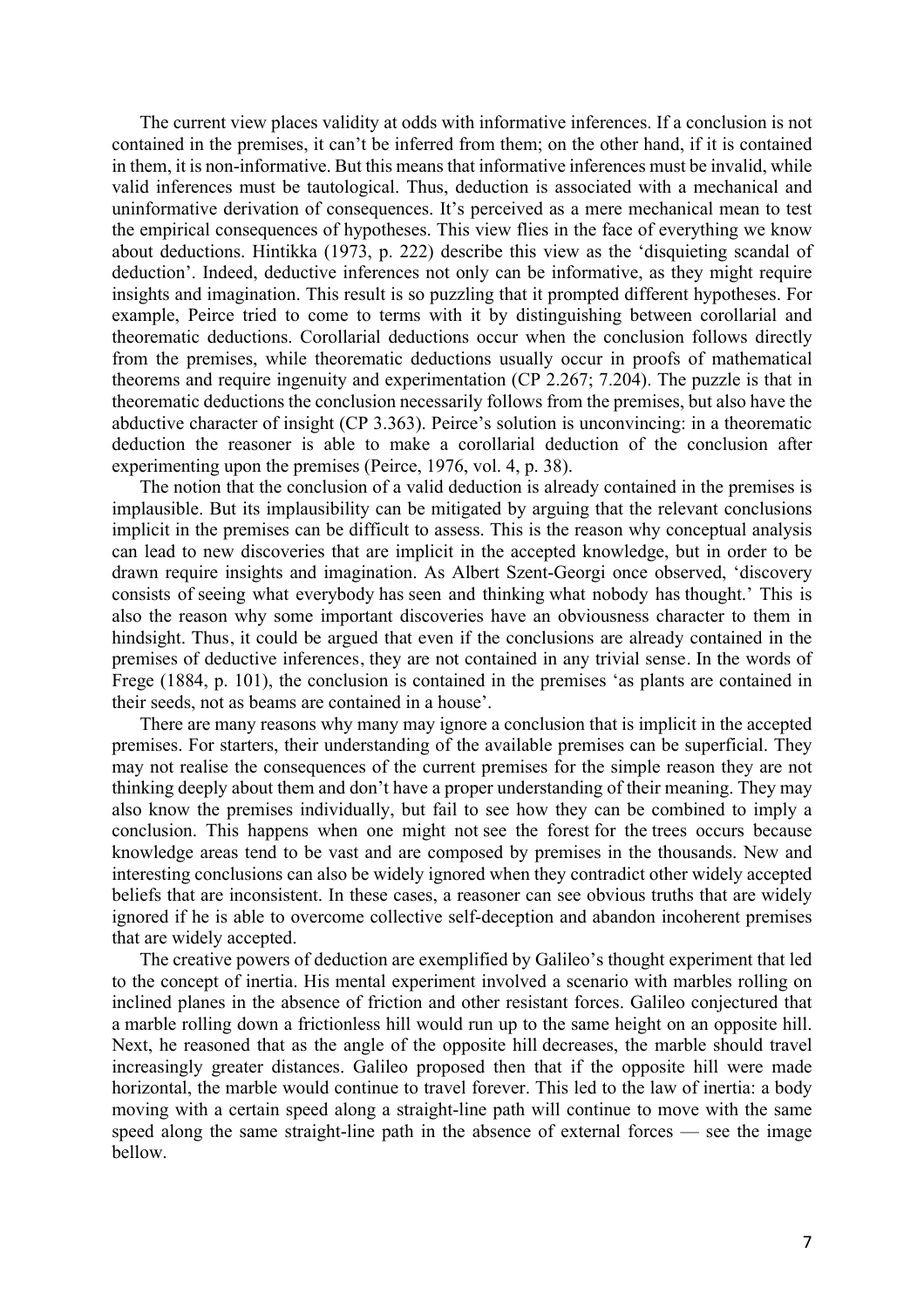

Galileo's Thought Experiment on Inertia

Thus, it can be argued that the creativity in a deduction lies in the discernment of relevant patterns that are hidden in plain sight. But here we face another obstacle. If these deductive inferences are creative, they cannot be distinct from abductive ones, since they also involve the creation of new concepts and inferences from known premises. The only difference is that in abductive practices the known premises may also consist of propositions about empirical observations, whereas in the deductive practices the known premisses are usually about concepts or general hypotheses. But this is only a difference in the level of abstraction and generality used in the premises, which is a matter dictated by the needs of the research at hand. Empirical data is nothing more than phenomenological concepts interpreted according to a theory-laden observation. It is also a conceptual matter, through and through.

The conventional view of validity has other unpalatable consequences such as that any inference with contradictory premises or a necessary conclusion is valid. This implies, for example, that all mathematical (or logical) truths imply each other, since mathematical (or logical) truths are regarded as necessarily true. Briskman (1975, pp. 118-19) summarises the problem:

If we start from the assumption, unquestioned by almost all writers on entailment, that mathematical truths are necessarily true, then an identification of entailment with strict implication leads to the seemingly absurd consequence that all mathematical truths entail each other, and so are logically equivalent, and thus, assuming our derivation rules are complete, inter-deducible. But this makes a nonsense of mathematical (and logical) practice; for in mathematics (and logic) we usually prove theorems from axioms and can only rarely reverse the procedure and prove the axioms from theorem.

This notion of validity is both epistemically useless and harmful. If accepted, it would trivialize mathematics and logic. One could resist this criticism with the argument that the conventional view of validity was never intended be an epistemic guide to truth. Validity does not increase knowledge. It preserves it. In a typical attempt of proof, a mathematician does not know yet the truth values of the conjecture they are trying to prove or which premises will be required to prove it. At least not until they have actually done it. If this attempt of proof is successful, it will be due to the conceptual connections between the premises and the conclusion (an epistemic requirement), not because of the truth values of either the premises and conclusion alone. The reasons to accept the validity of a proof are independent of the truth-values of the relevant propositions (we don't know whether the conclusion is true or not, since we want to establish its truth), and involve the conceptual connections between the premises and the conclusion. But this seems a cop out. If validity is the goal of deductive inferences, then the satisfaction of the stipulated goal should satisfy any reasoner.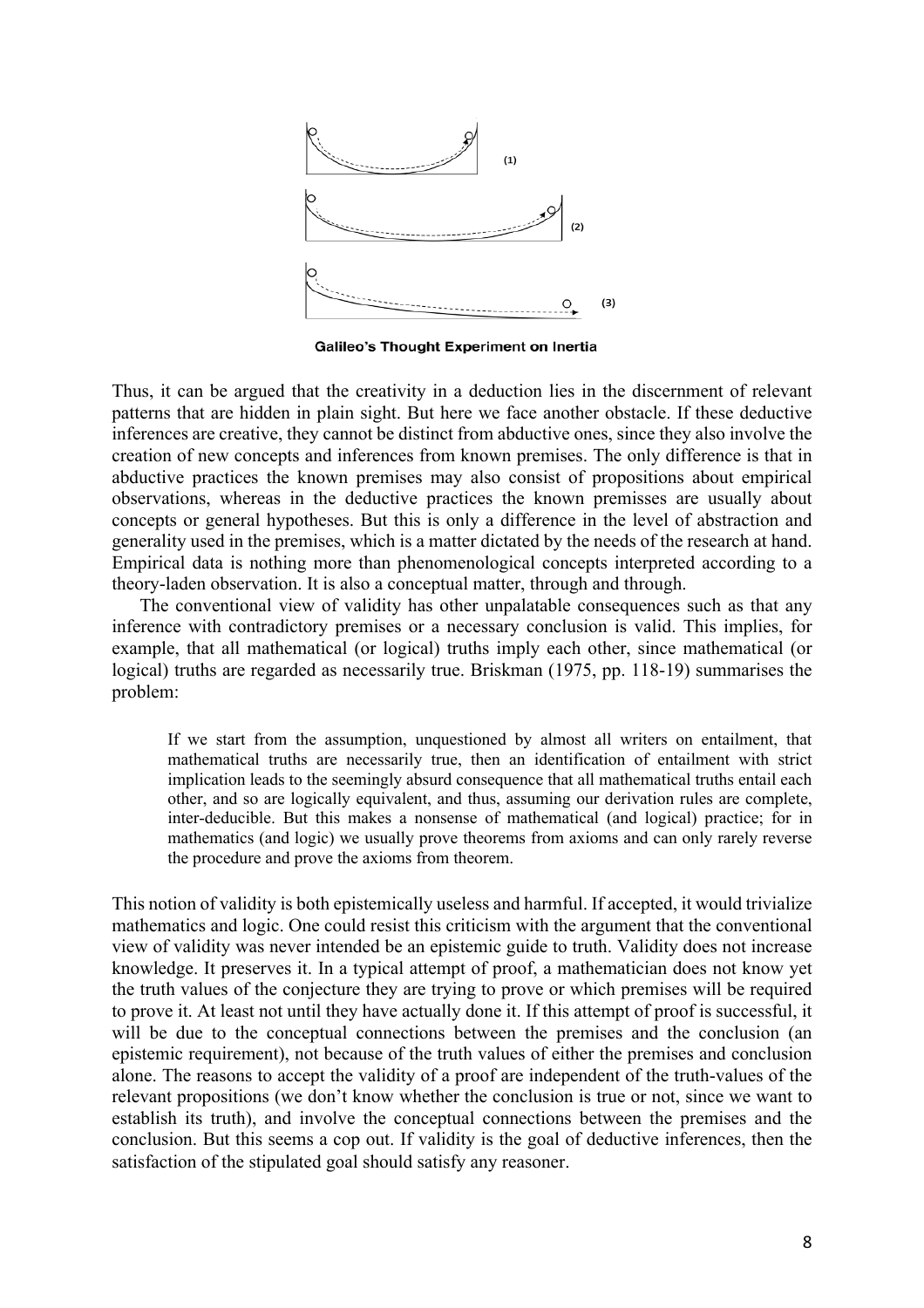The certainty of deductions is usually presented in contrast with the fallibility of induction, especially given the prominent role of induction in science. Since most inferences in science are thought to be inductive in nature, it is assumed that induction must be fallible in some special sense, which is encapsulated in their non-monotonic character. But this line of thinking is faulty, since any human endeavour is fallible, being inductive or not. There is no specific type of reasoning that encapsulates human fallibility. It is also committing a category mistake in that it conflates induction with fallibility and consequently deduction with infallibility. I can accept that a given inference is valid, but I could be wrong about it.

The cultural perception that deductive endeavours are certain in some sense is motivated especially by the rigours of formal logic and mathematics, but their actual practice suggests an entirely different picture. If anything, they are risk endeavours governed by intuition and instinct. In the history of mathematics there are numerous examples of conjectures that were accepted as theorems for significant periods of time, but whose proofs turned out to be incorrect. One famous example is Alfred Kempe's alleged proof in 1879 of the four-colour theorem, which was widely accepted for 11 years, until it was shown to be incorrect by Percy Heawood in 1890. Another example is Cauchy's proof in 1821 of the idea that a convergent infinite series of continuous functions is continuous. This proof was debunked by Abel five years later with certain Fourier series as counterexamples. Or consider Ampere's proof in 1806 that continuous functions are differentiable except at some isolated points. This inference that was refuted by Weierstrass in 1872, who presented a continuous but non-differentiable function. Naturally, not every single example can be mentioned here, since this is a pretty long list.

These examples reinforce the view of Imre Lakatos (1976, 1978), which argued that mathematics cannot be viewed as Euclidean science based on the historical record of the discipline. Not only mathematics is not infallible, as it is shown by the numerous mistakes and conceptual changes, as it is not purely demonstrative, because there is no mechanism to ensure that axioms are necessarily true. In fact, often axioms are picked and chosen in order to ensure the validity of certain theorems mathematicians want to prove. Certainly, it cannot be purely mechanical as it was demonstrated by Kurt Gödel's incompleteness theorems. There is no consistent system of axioms capable of proving all truths about the arithmetic of natural numbers and any of such systems will be unable to prove their own consistency.

The mathematical knowledge may be established by demonstrative reasoning, but the conjectures are general statements suggested by particular instances in a reasoning process that might be better described as inductive. Conjectures express mathematical patterns and each additional instance that reinforces this pattern increases the confidence in the conjecture (Polya, 1954, p. 7). Simply put, induction in mathematics may point to promising conjectures, given patterns that were verified numerous times in the past. It is also a known fact that probabilistic inferences in the theory of numbers motivate many discoveries, such as the observation that primes become rarer as they become larger led to the prime number theorem. In short, deduction relies on inductive inferences because they increase one's confidence in a conjecture and may encourage further search for a proof (Putnam, 1975, p. 76).

Mathematics is also inductive-based on a more fundamental level, since many of the fundamental beliefs required to do mathematics cannot be established by demonstrative reasoning. The proofs rely on numerous inductive assumptions such as that the linguistic conventions used to express their mathematical ideas will have the same meaning tomorrow, that mathematical patterns are stable, etc. Russell and Whitehead, important names involved in the logicist project, went as far as saying that:

[the] reason for accepting an axiom, as for accepting any other proposition, is always largely inductive, namely that many propositions which are nearly indubitable can be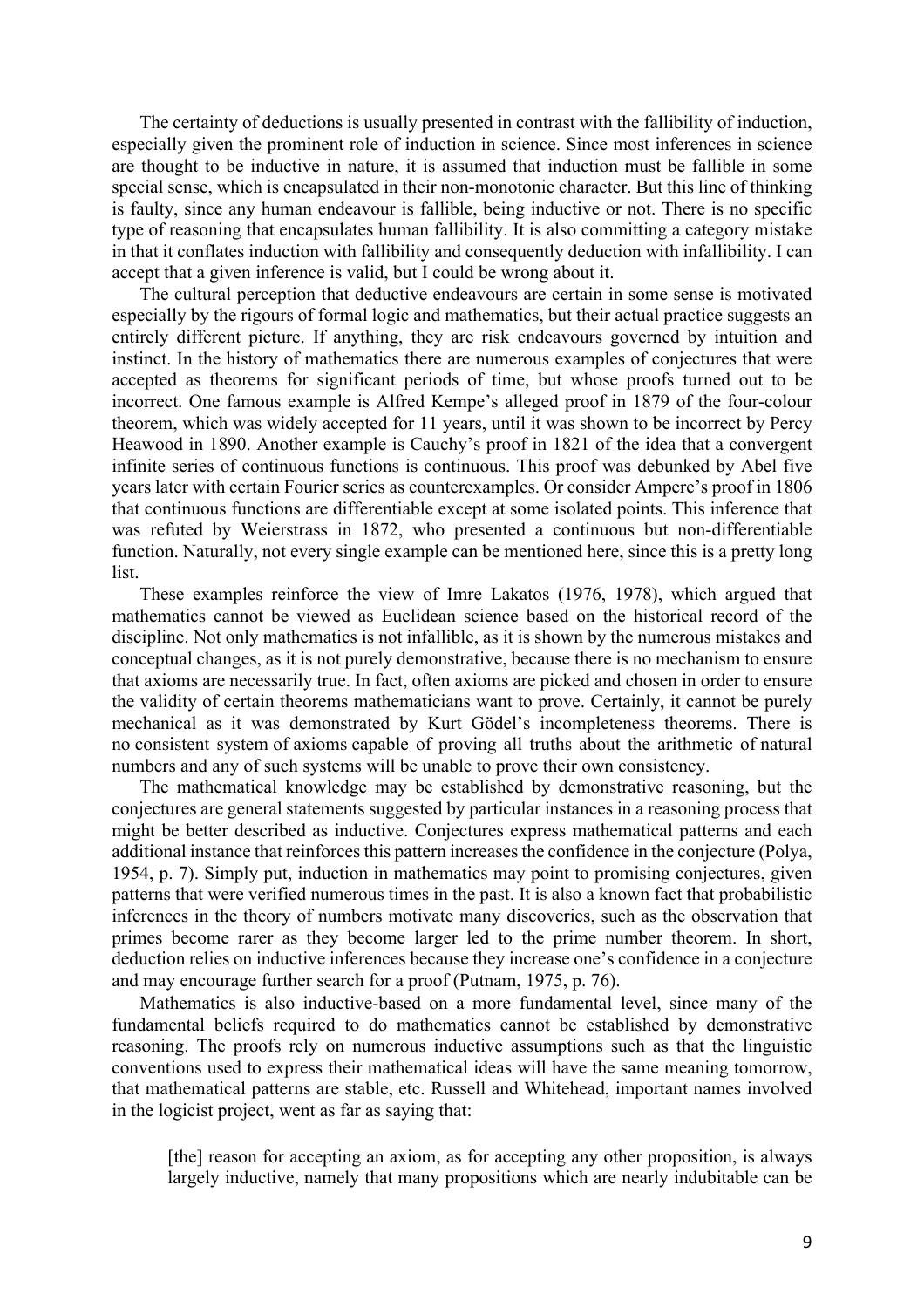deduced from it, and that no equally plausible way is known by which these propositions could be true and the axiom were false, and nothing which is probably false can be deduced from it (Russell & Whitehead, 1927, p. 59).

The reductive view of mathematics as a completely mechanical endeavour of proving theorems also ignores that mathematicians not only try to devise simpler, more precise and more illuminating proofs of known theorems, as their standards of precision change over time in an informal manner, if not vary from one mathematician to another. This process is not guided by rigid rules (Backhouse, 1998, p. 1850). The rules themselves are investigated, thus changing mathematics over time. The evolution of proofs led to an evolution of concepts and their understanding. Thus, what was accepted as a rigorous demonstration of a theorem for one generation can be viewed as incorrect for later generations. This change is driven by an intuitive idea of the concepts involved in the theorem (Ibid, pp. 151). Besides, you can have formal proofs that are logically rigorous, but that are difficult to comprehend and ultimately unconvincing. It is not enough to offer a verification that a conclusion follows logically from some premisses if there is no understanding of why it does (Dawson, 2006, p. 271). Mathematicians want to demonstrate why a theorem is true, not just that it is true (Mancosu, 2001, pp. 97–117), because a proper proof is convincing and provides understanding (Hersh, 1993, pp. 389–99).

Formal logic is also tricky business since we don't have any decision procedure capable of showing whether an inference is invalid or not. Instead, we have attempts to interpret an inference with a logical form that is supposed to be invalid. But this diagnosis is not safe, because it does not preclude a different interpretation where the same inference is shown to be valid (Massey, 1981, p. 494). Consider the following inference: 'John took a walk by the river. Therefore, John took a walk'. This inference was widely assumed to be invalid until Davidson (1968) showed it otherwise by translating it with predicate logic and quantification over events. Or take into consideration this inference: 'Tom, Dick, and Harry are partners. Tom and Harry are partners'. This inference was deemed as invalid, unless enthymematic, until Leonard & Goodman (1940) presented a different interpretation that showed its validity with mereological predicate logic. Thus, the only criterion we have to establish the invalidity of an inference is to maintain that it has true premises and a false conclusion, but this trivial method is logicindifferent method of proving invalidity (Massey, 1981, p. 494). It relies on nothing more than individual intuition and conceptual analysis.

There is also the fact that we are aware of the existence of numerous paradoxes of all kinds (e.g., sorites paradox, liar paradox, etc.) that remind us that foundational uncertainties are also an integral part of our understanding of logic. This was observed by Russell and Whitehead in the *Principia*: 'In formal logic, the element of doubt is less than in most sciences, but it is not absent, as appears from the fact that the paradoxes followed from premises which were not previously known to require limitations' (Russell & Whitehead, 1927, p. 59). Russell's work was the living proof that caution was advised since he discovered a paradox in set theory. Finally, the last nail in the coffin of the mechanical mindset is Alan Turing's and Alonzo Church's independent demonstrations that the logic of quantification is undecidable. To put simply, there is no algorithm that allows us to determine whether a sentence is a logical consequence of a premise using a quantificational language containing at least one nonmonadic predicate.

It is also arguable that deduction can take place in language uses and contexts that have been traditionally associated with abductions and inductions. For instance, in Arthur Conan Doyle's novels Sherlock Holmes infers the identity of the culprit from a long chain of reasoning based on the available evidence. Interestingly enough, Holmes has a keen eye for detail, but his main strength lies in his powerful intuition. Most would be unable to draw the same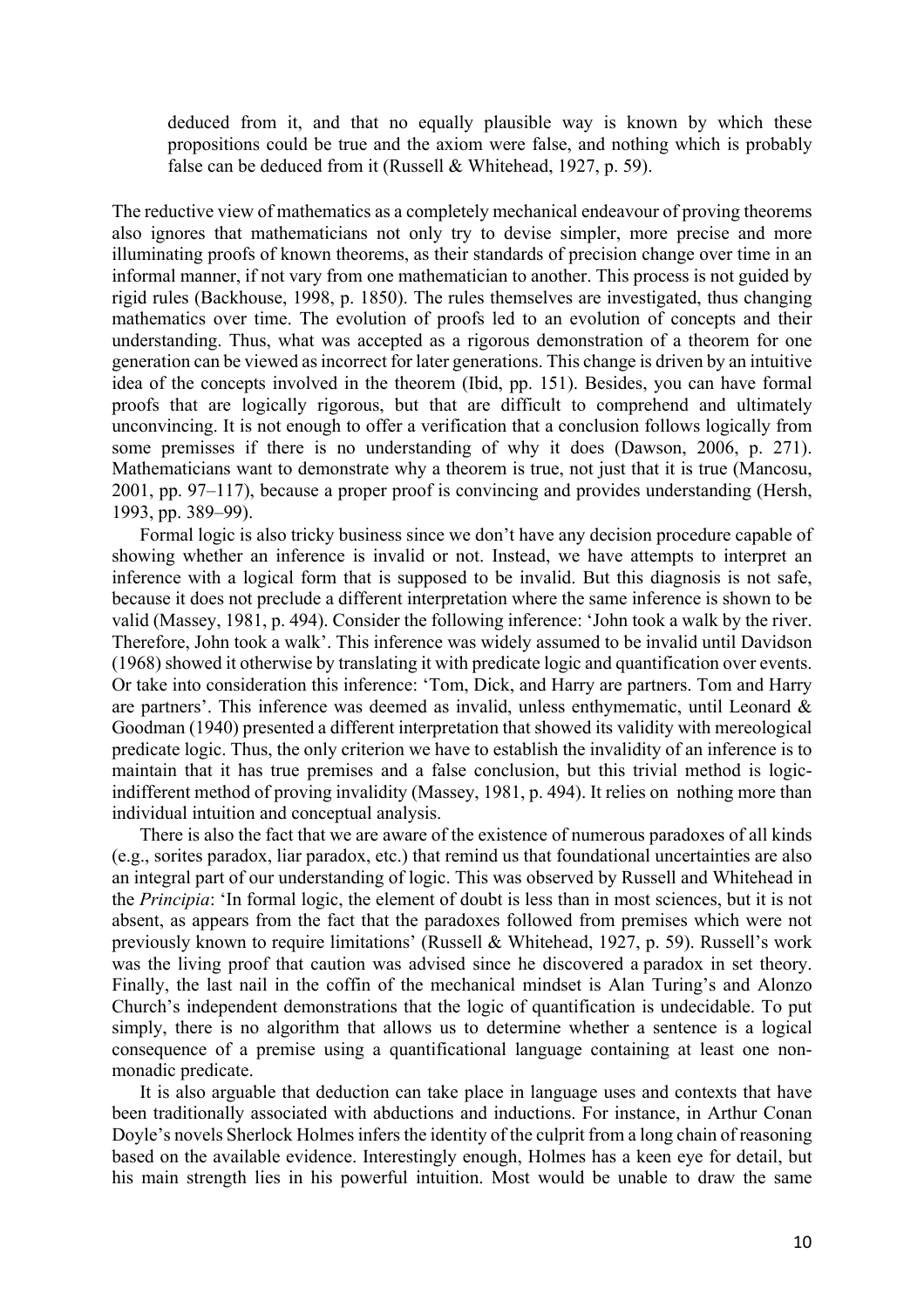conclusions even if they had access to the same evidence, because it is not the availability of data that matters, but how he sees and interprets the data. But the main point is that it is perfectly natural to describe these long chains of inferences as deductive inferences. It rings true to talk about how Holmes deduces who is the responsible for the crime. Another example from ordinary discourse is that we can also talk about how great poker players can deduce what other players think based on their behaviour in the game table. Again, this a deduction that is both intuitive and based on empirical observations. Isaac Newton himself, one of the paragons of modern science, observed that the 'main business of natural philosophy is to argue from phenomena without feigning hypotheses, and to *deduce causes from effects* [emphasis added], till we come to the First Cause, which is certainly not mechanical'. Newton talks as if the most basic inferences and insights based on observations are obtained by deduction and not induction. That this is hardly a slip of the tongue becomes evidenced by another passage from the *Principia*: 'Whatever is not *deduced from the phenomena* [emphasis added], … have no place in experimental philosophy. In this philosophy, *propositions are deduced from phenomena* [emphasis added], and rendered general by induction.' Once again, the first inferences based on the testimony of senses are described as deductive and not inductive. This view of deduction was pretty common in the 17th and 18th centuries. Robert Moray, while explaining the aims of the early Royal Society in 1660, stated that the institution will not 'dogmatically define, nor fixe Axiomes of Scientificall things, but will question and canvas all opinions[,] adopting nor adhering to none, till by mature debate and clear arguments, chiefly such as are *deduced from legittimate experiments*[emphasis added], the trueth of such positions be demonstrated invincibly' (Hunter, 1995, p. 172). The scientist is expected to deduce the conclusion from the experiments and do it in a demonstrably manner. David Hartley says something similar when he suggests that the technique of false position is handy: 'it is useful in all kinds of inquiries, to try all such suppositions as occur with any appearance of probability, to endeavor *to deduce the real phenomena* [emphasis added] from them' (Hartley, 1749, pp. 345–346). In an 1819 lecture to the City Philosophical Society, Faraday talks about the need of rigorous standards in science: 'Nothing is more difficult and requires more care than philosophical [scientific] *deduction* [emphasis added], nor is there anything more adverse to its accuracy than fixidity of opinion' (Jones, 1870, p. 300). This is not surprising because it is perfectly natural to talk as if we could infer the consequences from propositions about observations in a deductive fashion. So, we can reasonably talk as if any proposition assumed by means of sense-perception is obtained by deduction. Nevertheless, the point is not so much that we can endorse a deductivist view of induction, but that it is not clear what we mean by deduction and induction to begin with.

## 3.2 INDUCTION

No analysis of the conventional view will be complete without a deeper scrutiny of the received notion of induction. The first criticism is that the idea that induction is represented by a series of repeated steps ending with a general conclusion is obviously a fiction that has no bearing in real science<sup>5</sup>. Chemists didn't infer the water is  $H_2O$  after analysing a series of portions of  $H_2O$ . They are not 'beam counters' and enumerative induction can only produce 'more of the same' (Lipton, 1991, p. 16). As Schmidt (1966, p. 279) explains:

<sup>&</sup>lt;sup>5</sup> Or real philosophy, which may require new distinctions at a more abstract level that are not provided by the data (Cf. Williamson, 2016, p. 265).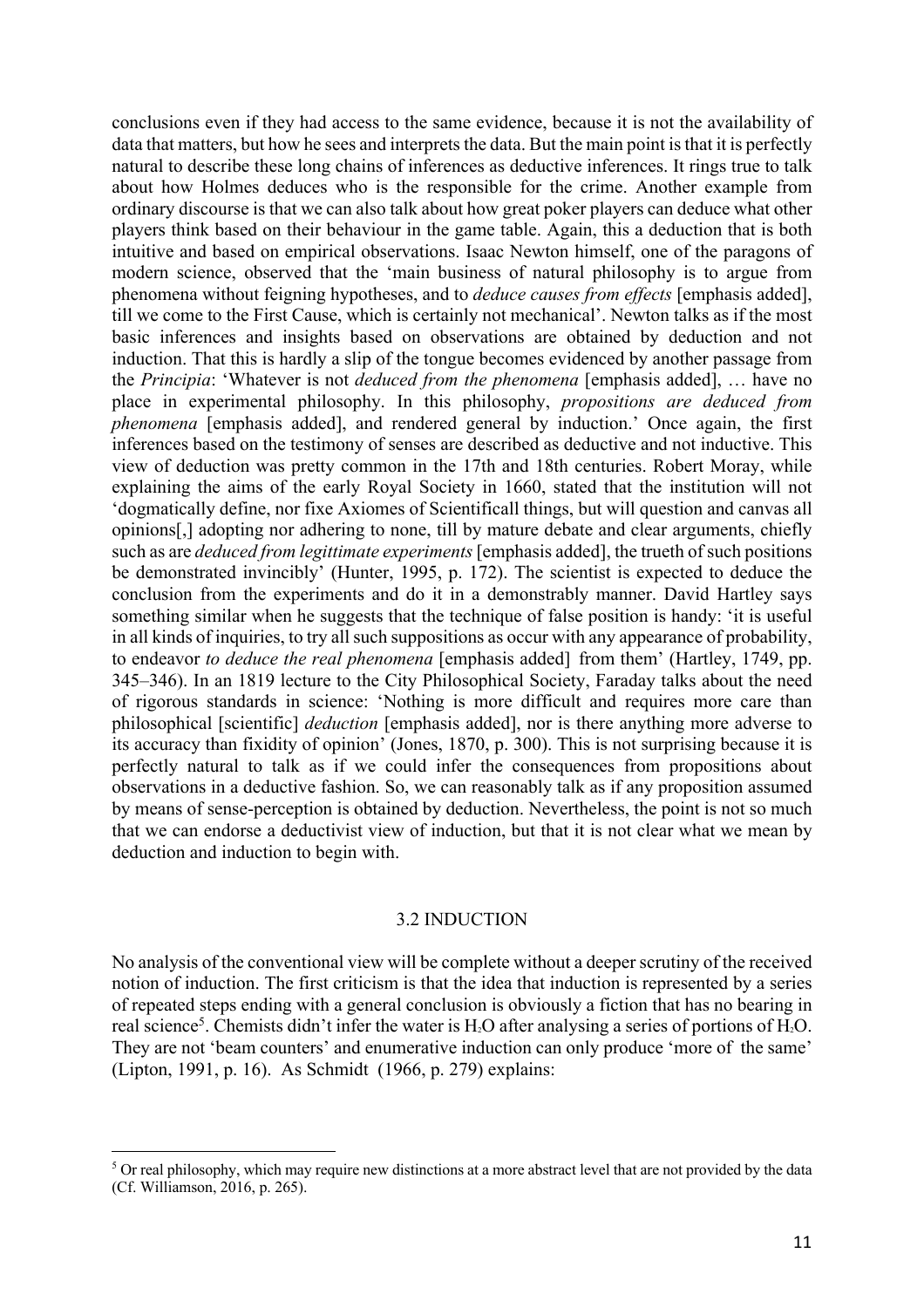From the fact that some vessels float on water we cannot judge that all vessels float on water; but if those which float on water are seen to agree in the property of displacing water of a greater weight than their own, then we can judge that every watertight vessel that displaces more water than would equal itself in weight floats on water.

The heart of science is not a mechanical procedure of enumerative induction that extends the properties of some members of a group to all of its members. Instead, it postulates something more profound such as deep structures, ontological frameworks, unobservable entities and counter-intuitive abstractions. In short, it provides explanations with theoretical postulations which are entirely different from the data which they intend to explain. Those sophisticated generalisations, such as the proton-electron constitution of the hydrogen atom, are the bread and butter of science, but cannot be obtained by simple enumeration of instances (Braithwaite, 1953, p. 11). As Ernst Mach observed:

...it is rather strange that most enquirers ... denote induction as the principal means of enquiry, as though the natural sciences had nothing to do but directly classify individual facts that lie openly about. … The name 'inductive sciences' for the natural sciences is therefore not justified (Mach, 1976, p. 231).

So, the inductive methodology that is supposed to encapsulate the essence of science reduces rational discernment to a mechanical process of enumerating cases. It's the replacement of creative insight by a mechanical summary of data. However, what matters is not the empirical inspection of every member of the specified class, but rational discernment. In his Chinese room thought experiment, John Searle (1980) correctly argued that syntax doesn't suffice for semantics, because one can produce answers in Chinese without understanding their meaning by blindly manipulating uninterpreted characters according to a series of rules. Real intelligence, contended Searle, requires semantics. Similarly, it could be added that real intelligence requires the kind of intuitive creativity that is absent in the enumerative view of induction. The inductive behaviour associated with enumeration of observations is the sort of associative learning that fails to differentiate between human and animal intelligence, as it is shown by Pavlov's experiments with animal conditioning and more recent experiments with animals as primitive as sea slugs (Foster, 2009, p. 107).

Enumerative induction cannot provide significant conclusions, because the particular instances, no matter how large in number, are irrelevant<sup>6</sup>. It's the mind that extracts their nature

<sup>6</sup> The problem of justifying induction has been traditionally associated with David Hume's sceptical challenges to causality, but Hume himself never criticised the belief in induction per se (Cf. McCaskey, 2006; Milton, 1987). The word 'induction' appears twice in the *Treatise*, but in both circumstances Hume is relying on inductive inferences. The first occurrence of the term is in Hume's inference against the ideas of the infinite divisibility of space and time: '*It requires scarce any, induction to conclude* [emphasis added] from hence, that the idea, which we form of any finite quality, is not infinitely divisible, but that by proper distinctions and separations we may run up this idea to inferior ones, which will be perfectly simple and indivisible. In rejecting the infinite capacity of the mind, we suppose it may arrive at an end in the division of its ideas; nor are there any possible means of evading the evidence of this conclusion' (Hume, 1739, p. 27). So, Hume is arguing that it is easy to demonstrate by induction that our ideas have limits and the human mind is finite. Hume again uses an inductive inference when he defends his hypothesis about the nature of belief: '*I conclude, by an induction* [emphasis added] which seems to me very evident, that an opinion or belief is nothing but an idea that is different from a fiction, nor in its nature, or in the order of its parts, but in the manner of its being conceived' (Hume, 1739, p. 628). Again, Hume relies on an inductive inference in order to establish a conceptual feature of his system.

Hume's causal scepticism can be easily confused with inductive scepticism because it presupposes that we cannot establish causality by induction. Thus, one might think that if his criticisms against causality are successful, induction is unjustified as a result. But this interpretation is problematic for two reasons. First, it assumes without additional reasons that the supposed inability to inductively justify claims about necessary connections in factual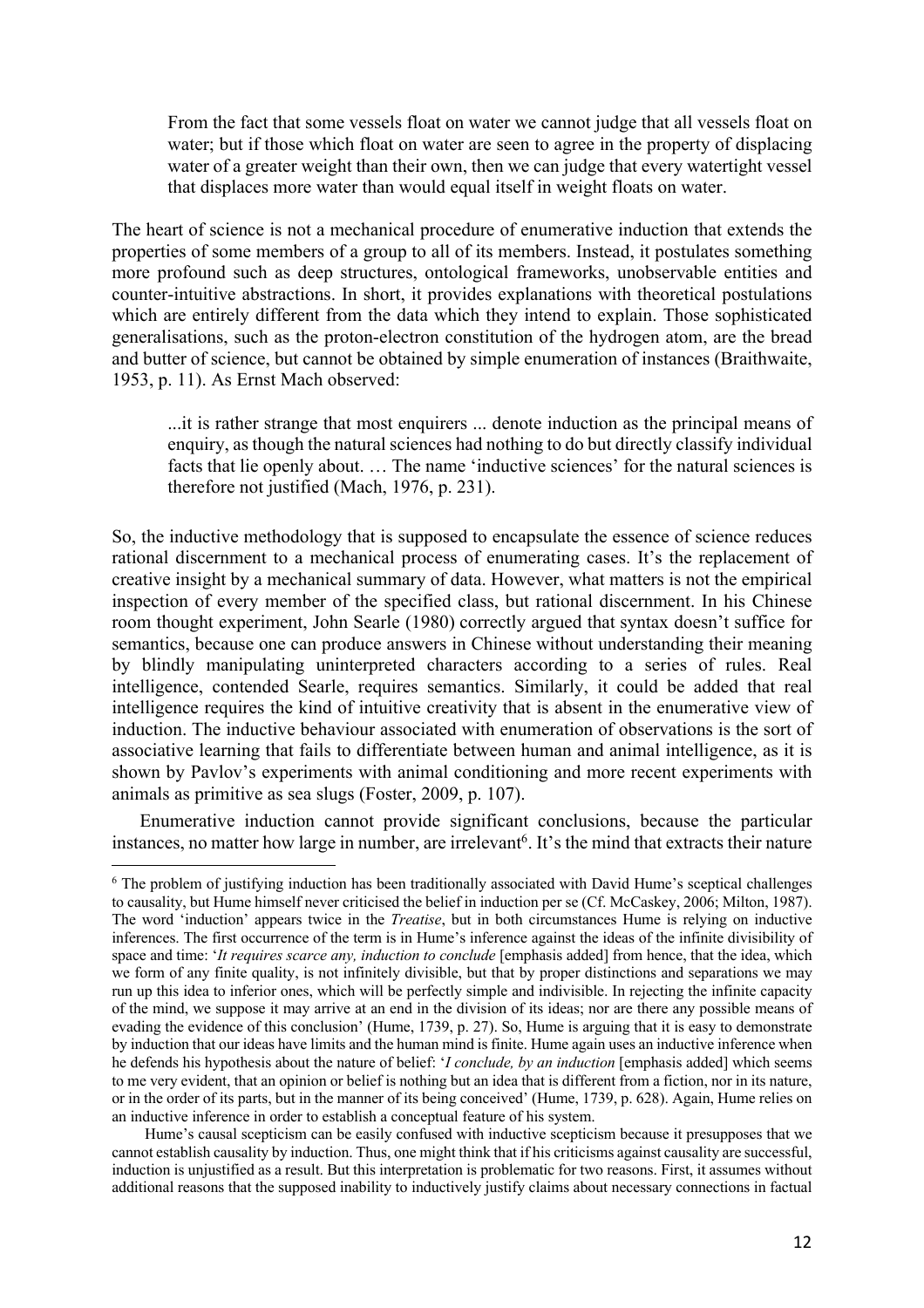and understands their meaning, not the experience. An intellect with the knowledge of every particular observation in the universe, but devoid of imagination or creative abilities wouldn't be able to make any significant scientific contribution, since we cannot grasp scientific principles by enumeration, which is nothing more than an arithmetic operation of adding. The conclusion of an inference is substantial precisely because it goes above and beyond the particular instances, not because of it. Enumerative induction allows us to infer from certain observed facts only additional facts of the same kind.

Enumerative induction is usually associated with the discovery of observational laws (e.g., 'All gases expand when heated', 'All planets move in ellipses', etc.), which are regarded as the hallmark of genuine science. But in these examples the relevance lies not in the generalisation processes, but in the finding that certain natural kinds have these properties. They have little in common with the garden variety of enumerative conclusions presented in textbooks such as 'All ravens are black'. These generalisations are not illuminating because science does not depend upon mere regularities, but on the ability to see laws and principles. We are not interested in knowing that all havens are black, but in understanding why ravens are black.

According to the enumerative view, generalisations such 'All swans are white' are inferred from a variety of singular observations, such as 'swan<sub>1</sub> is white', 'swan<sub>2</sub> is white', etc. But in actual scientific practice, scientists usually rely on general observational claims, not singular ones. The observations are implicitly general because they require the acceptance of general concepts inserted in systems and their corresponding laws (Torretti, 1986, p. 6). For example, in J. J. Thomson's cathode ray experiments the observational claims are described not as 'effects *e*1,…, *e*<sup>n</sup> were recorded', but as 'effects of sort *e* occur' (Suppe, 1997, p. 407).

The enumerative notion also conveys the erroneous idea that more data will justify the initial inference that was made to explain this data in the first place. It is similar to the fallacy of affirming the consequent in the sense that you argue from the truth of a theoretical consequence to the truth of the theory. Worse, it leads to a soritical problem that dates as far back as Galen (129 – c. 216 CE) and his treatise on medical experience. Galen correctly objected that if any small number of observations, say, *n*, are insufficient to reliably establish the truth of a generalisation, then  $n + i$  observations will also be insufficient. Let's assume that 49 observations were not enough, and 50 were. This would imply that the 50th observation would be sufficient by itself, which is arbitrary and contradicts the initial assumption (Galen,

matters can be extended to all universal claims about factual matters. Secondly, even if we conceded that this position was a consequence of his criticism, this position was retrospectively attributed to Hume. It was not his position, as it is clearly evidenced by the aforementioned passages of his writings.

The real problem of induction is that it is impossible to infer a universal claim from particular ones, which can be dated back to ancient Greek philosophers. Sextus Empiricus presented the problem in clear terms in *Outlines of Pyrrhonism*: 'It is also easy, I consider, to set aside the method of induction. For when they propose to establish the universal from the particulars by means of induction, they will effect this by a review either of all or of some of the particular instances. But if they review some, the induction will be insecure, since some of the particulars omitted in the induction may contravene the universal; while if they are to review all, they will be toiling at the impossible, since the particulars are infinite and indefinite. Thus on both grounds, as I think, the consequence is that induction is invalidated' (*Outlines of Pyrrhonism*, book 2, chapter 15). This problem was also known and discussed by the first commentators of Aristotle, such as Clement of Alexandria—this topic will be discussed again in section 4, when the origins of the enumerative view of induction are discussed. The criticisms made by Hume against causality will be discussed in section 6.

It could be objected that this formulation of the problem is too restrictive because it only applies to inductive inferences that have a generalisation as a conclusion. But there are also previsions, which are inductions that have a particular statement in the conclusion, such as 'All emeralds previously found have been green. Therefore, the next emerald will be green'. The response to this criticism is that this inference is only reliable if another premise is added, namely, that all emeralds are green. But this additional premise can only be justified by generalisation, so we are back to the original problem.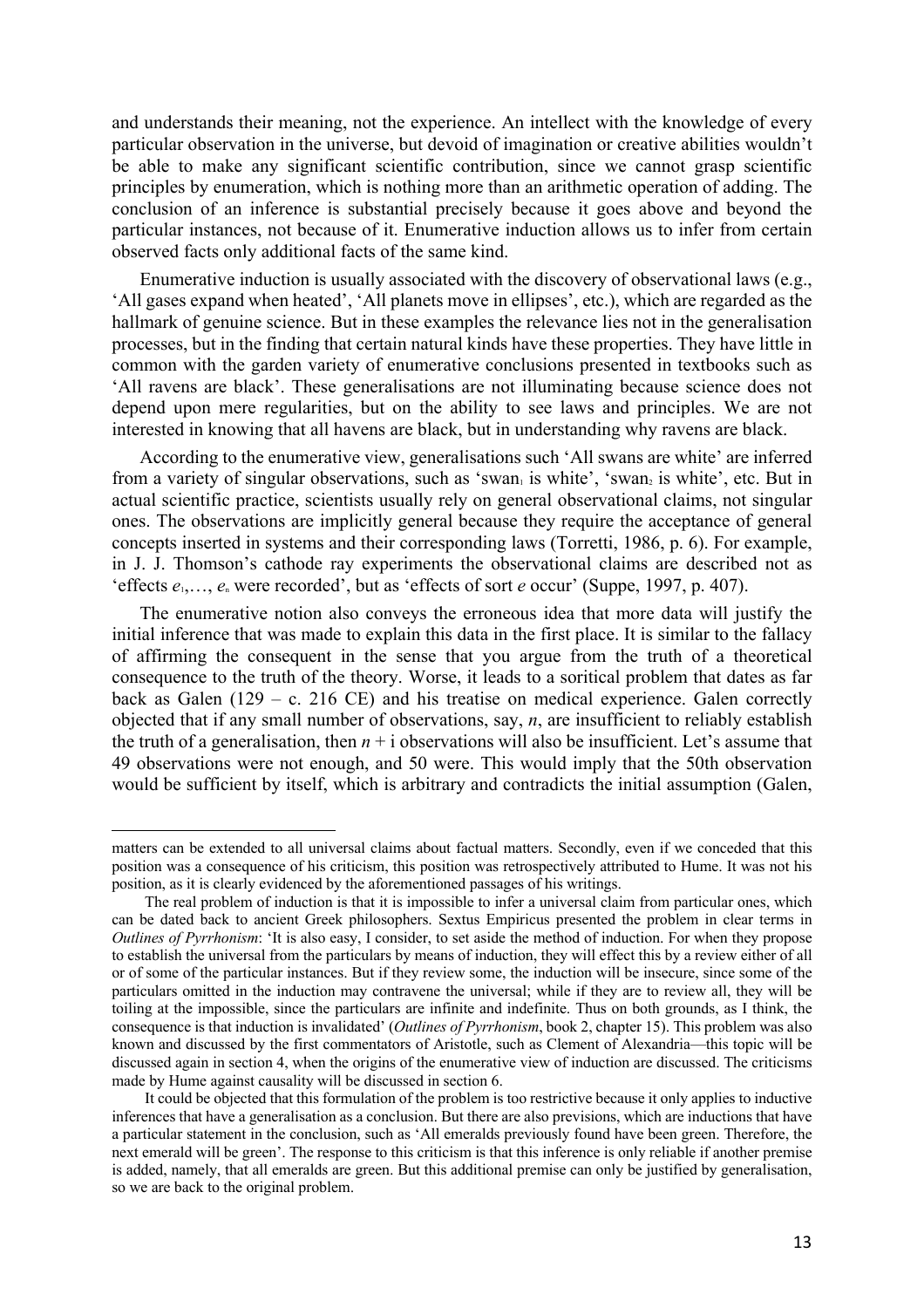1944*,* pp. 96–7). It is reasonable to argue then that the cut-off point in any enumerative induction will be based on intuition and not on the size of the sample.

Scientific reasoning is not a mechanical summary of previous data, but a creative insight pushing the bounds of understanding further than the available evidence. This process can't be reduced to a series of rules to be memorised considering that it requires creative insights, and they can't be reduced to an algorithm or computational method. The insistence on enumerative induction, and the ideal of a complete induction where every member of the class being investigated is observed, is motivated by an attempt to make science seem less conjectural and more objective. But it ignores the fact that genuine inductive insight depends not merely on the amount of evidence, but on the mental quickness of the knower (Groarke, 2009, p. 142).

The scientific understanding doesn't grow stronger as more cases of the same type are amassed because accumulation of data simply reinstate the facts themselves. Relevant scientific inferences are not focused on how many times a phenomenon  $x$  is accompanied by *y*, but on understanding what *x* is and why it produces *y* (ibid, pp. 148–9). It is not a coincidence that surprising and unexpected scientific insights in empirical matters have a speculative and risky flavour to them. William Harvey's discovery of the circulation of the blood was inferred from the existence of 'capillary channels connecting the arteries and veins ... from his [incomplete] knowledge of the rest of the system' (Robinson, 1927, pp. 211–3). Thus, it is not that we should expect the conclusion to be a safe summary of the observed data, because this is non-informative. On the contrary, inferences tend to be valuable precisely when they transcend the available evidence and move from observed to unobserved phenomena. In other words, inferences are valuable when they are speculative.

The enumerative notion of induction assumes a conservative view of inferences where the premises and the conclusion should be isomorphic. Thus, the assumption is that the universal conclusion can be justified if it is sustained by premises that contain every single individual observation. The inference then is viewed as secure because it is reduced to an explicit counting process, but this fails to capture the ingenuity that is needed to obtain a relevant conclusion from the premises. We judge inferences not by how much the conclusions are similar to the premises in logical form, but by their ability to clarify and explain phenomena. The traditional problem of induction is motivated by this isomorphic mechanical view. The universal conclusion, argues the sceptic, can't be justified by the individual premises, because there isn't a formal match between the two, since the premises will always be finite. But the rationality and pertinence of an inference is not associated with matters of formal structure. Inferences are accepted by epistemological considerations that are indifferent to the straitjacket of logical isomorphism.

The enumerative view of induction as some sort of counting process has other basic conceptual issues that deserve a closer look. The notion that we should consider all the past observations of swans to infer their nature get things backwards. I can only count individual swans if I already have a concept of what is a swan and its defining characteristics. In other words, the conclusion that is supposed to be supported by particular instances needs to be assumed so that we can count them in the first place. This means that enumerative inductions cannot be used to create concepts (e.g., related to a species), because they need to assume welldefined concepts in order to take place. For example, we can only infer that all swans are white by means of criteria for knowing what is and is not a swan. But now enumerative induction will behave as a tautological deduction because the only samples taken from this whole will have the same features as the whole. Thus, universal statements will follow trivially from the samples (Davis, 1972, p. 38). This goes against the conventional view, because it suggests that the examples of enumerative inductions *are not ampliative*. The inference that all swans are white based on the premise that all observed swans in the past were white, more or less repeats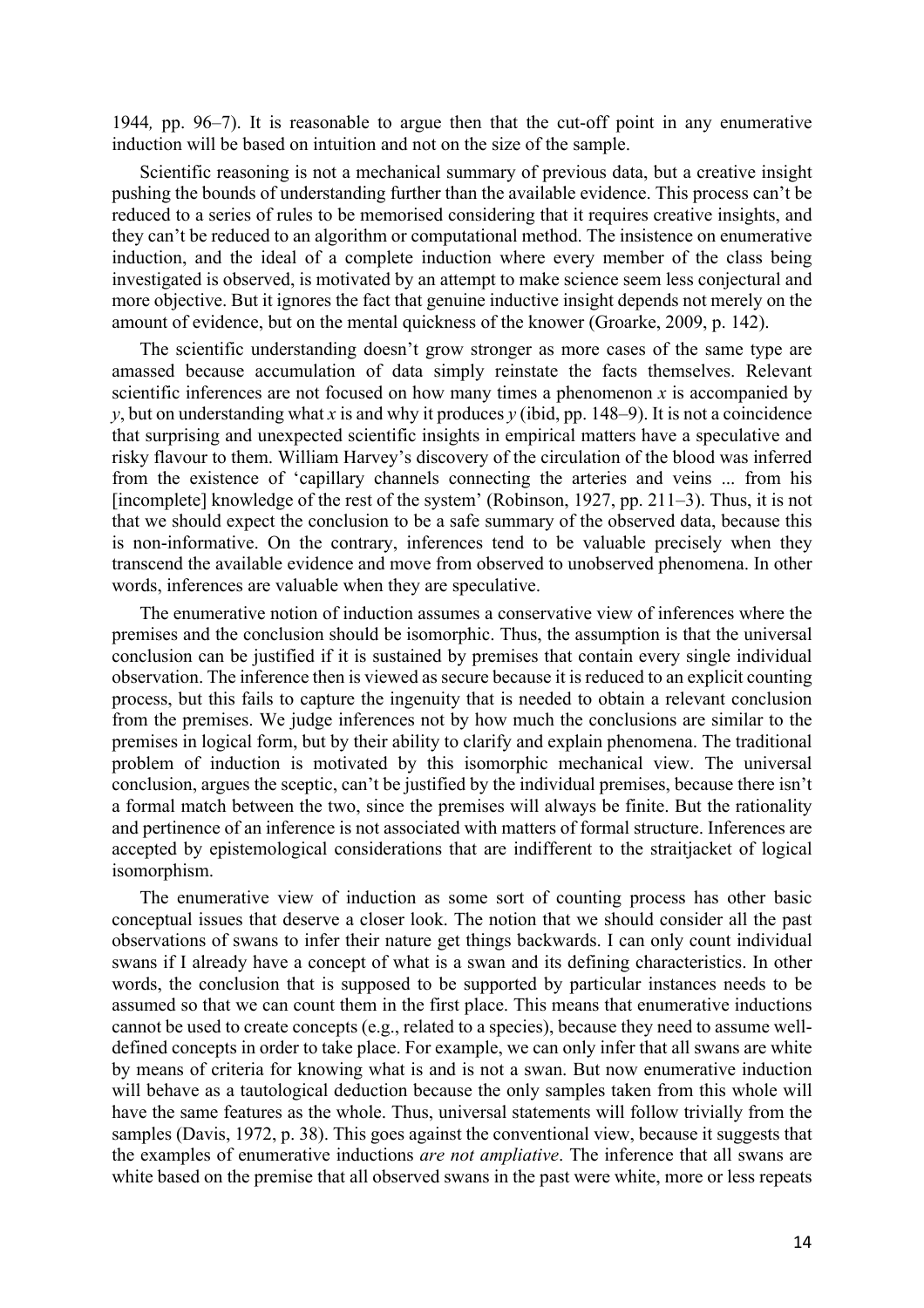what was said in the premise because every observation is made under the assumption that each instance of a natural kind will have the same properties. If you couldn't draw the universal conclusion from the premises you started with the wrong concept. It would be an incoherence.

That inductive based beliefs can have a monotonic aspect to them is evidenced by the following example: suppose that we found a substance resembling rubber, but that has no electrical resistance. Instead of abandoning our previous inductive commitments about rubber and concluding that not all pieces of rubber are electrical resistant, we would prefer to conclude that we found another material that resembles rubber in some superficial characteristics, but which is ultimately a different substance. After all, electrical resistance is a fundamental property in our concept of rubber. This monotonic aspect of inductions is usually ignored because the importance of concepts, especially stipulative definitions for science, is greatly underestimated. For example, Ohm's Law became true by definition because the resistance of a conductor was defined as the ratio of the electromotive force to the strength of the current (McCaskey, 2014, pp. 184-186). Besides, it is not obvious that typical inductive inferences are invalid when the hidden assumptions implicit in the inference are specified as additional premises. In the swans' example, it was assumed that all swans have the same colour. So, the inference is as follows: these birds are white; these birds are swans; all swans are the same colour; therefore, all swans must be white. This inference is valid even if the premise that all swans have the same colour is false (Groarke, 2009, p. 134). Inductive inferences can also be considered valid with the assumption of nomic necessities in the formulation of scientific laws. Scientific laws can express what is possible or impossible in different areas. In this sense, an inductive inference is valid when it is justified by a nomic connection between the relevant phenomena (Keynes, 1921; p. 251, 263; Johnson, 1924, p. 9; Braithwaite, 1953, p. 293; Kneale, 1949, p. 258; Buchdahl, 1971, p. 348). If inductive inferences are based on concepts, then most discoveries can also be regarded as deductive. Polanyi observes this fact when he states that:

to an important degree all discovery is deductive. For no enquiry can succeed unless it starts from a true, or at least partly true, conception of the nature of things. Such foreknowledge is indispensable and all discovery is but a step towards the verification of such foreknowledge (Polanyi, 1961, p. 465).

One way to avoid this criticism is by discussing other examples of enumerative induction where the relation between premises and conclusion is no so straightforward. Suppose I have a bag, but I ignore its contexts. Let's say I draw 5,000 red beans in sequence. If we adopt the enumerative view, this suggests that it is highly probable that the next beans will be red. This reasoning assumes that if we take enough samples of particular instances we will uncover the nature of the class. But that is not true unless we already know something about the nature of the class to begin with, which renders the enumerative inference useless (Davis, 1972, p. 31). The fact is that I still can't make any previsions about the chances of getting new red beans if I don't know whether the bag has beans of different colours and how they are distributed. Only then the laws of inductive reasoning will apply (Ibid., 30). Thus, each inductive inference requires assumptions such as an interpretation of the sample and a hypothesis about the population in question that doesn't have a probability figure. They are speculative hunches and not mathematically sure probabilities (Russell, 1960, p. 323; Cheng, 1969, p. 159; Davis, 1972, p. 37). The only way to conclude that the same proportion of the colours of each beam probably prevails throughout the bag is by an abductive leap (Davis, 1972, p. 24). But since all enumerative inductions in obscure contexts will require assumptions of this kind, then inductive inferences will have to be considered abductions of a low order of creativity. That's why we wouldn't infer from the facts that the first and second students entering a room are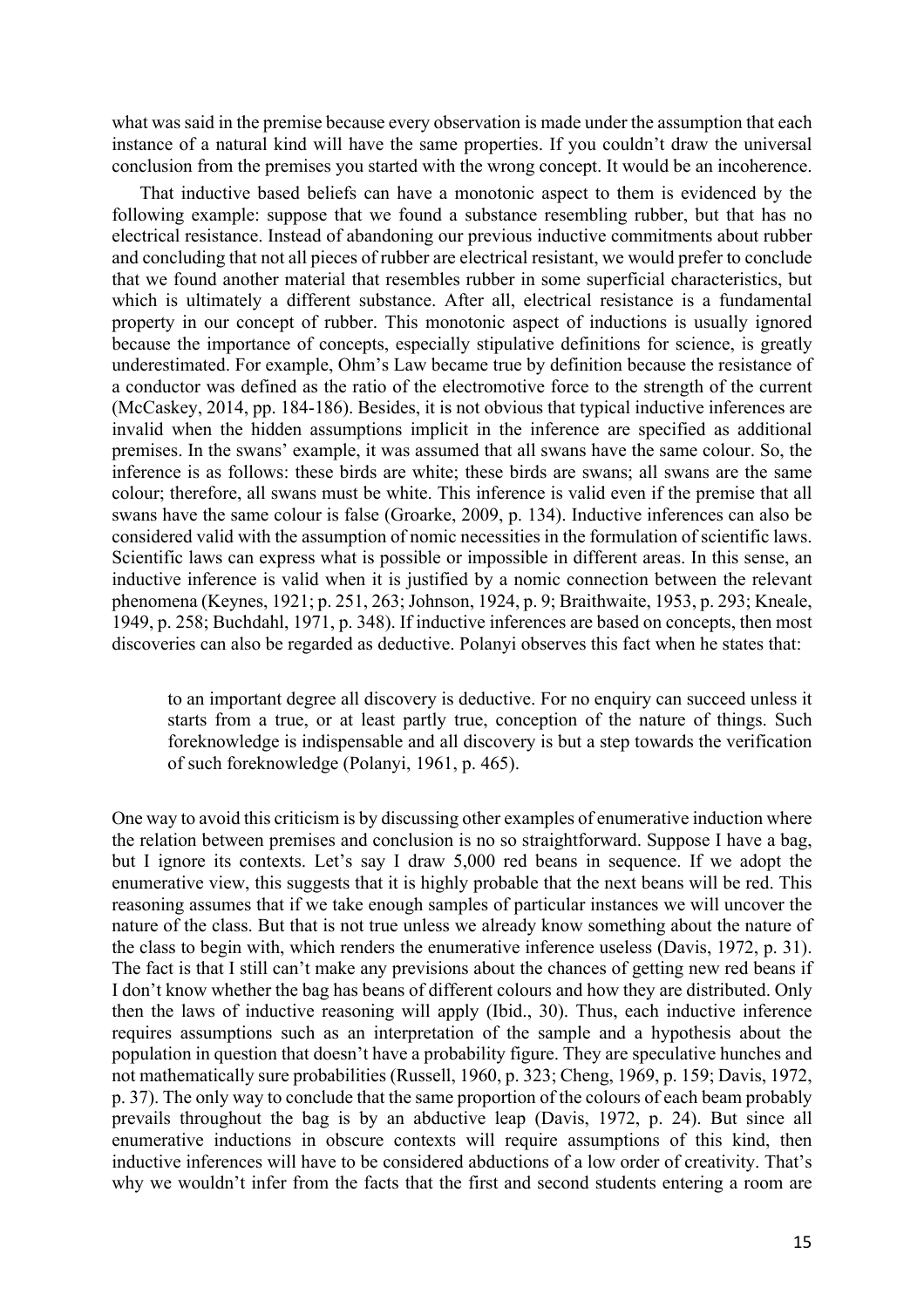fair-haired that all the remaining students will also be fair-haired. We know this inference is irrational due to abductive considerations (Minnameier 2004, p. 82). This also shows that a Bayesian analysis only works when the relevant prior probabilities are already established, but it is the nonprobabilistic plausibility assessments that will determine the prior probabilities in the first place. This means that probabilistic inductive logic can't provide the evidential basis for scientific knowledge because it is nonprobabilistic evidential conditions that carry the epistemic burden (Suppe, 1997, p. 394). So, inductions can also be considered abductive, or at least regarded as being based on abductions.

Another problem is that even if we could eventually take all the individual samples of a finite class, this would not be considered an inference about the properties of a class, because it would amount to the mere observation of every single one of its particular instances (Davis, 1972, p. 31). In fact, enumerative induction can be seen as a method of evidence gathering (Groarke, 2009, p. 117). The perfect induction can then be interpreted as an ideal of evidence gathering based on all the samples. But since in practice we only have access to limited samples, we are content with the second-best option, namely, to try to obtain a sizeable number of relevant samples in order to avoid hasty generalisations or incorrect previsions. This is the standard view that discards anecdotes as individual instances based on particular personal experiences without inductive significance. It is not possible to infer an accurate generalisation from a small number of samples (Moore & Parker, 2001, pp. 396–7).

But even in this methodological role of evidence gathering, enumerative induction still requires clarifications and faces counter-examples. First, it is obvious that considerations about sampling vary according to each area. For example, a sizeable sample is more relevant in areas where there is individual variation such as biology and psychology, but less important in areas such as physics and chemistry. Secondly, in areas where there is individual variation, the aim is to estimate the approximate number of a distribution of properties among different individuals. But in these cases, there is no semblance of generalisation because the only relevant quantifiers involved are 'few', 'many' or 'most' depending on the values involved, not 'all'. And even this observation wouldn't do justice to the use of modelling and statistics involved in these cases. In very broad terms, what we usually have is the data about individuals and their properties that is inserted in a formula that computes the proper value. If there is any thought and inference is about the source of the data, the proper methods,  $etc<sup>7</sup>$ .

In fact, any methodological view that emphasises the need of a sizeable sample is prone to counterexamples. From the observation of a single triangle, I can infer that all triangles have interior angles that add up to 180 degrees. I can also infer from the observation of a single whale that all whales have lungs (Groarke, 2009, p. 140). There are also numerous examples of scientific discoveries and generalisations that were established on the basis of single experiments. The results of J. J. Thomson's 1897 cathode ray experiments are presented in both their singular and general forms and they were credited with establishing the existence of

<sup>&</sup>lt;sup>7</sup> On this matter, Peirce (1992, p. 139) had a notion of induction that is different from the garden variety of enumerative examples. Peirce's example of induction is the following:

These Ss are drawn at random from the Ms;

Of these Ss, the proportion  $\zeta$  possess the haphazard character  $\pi$ ;

Therefore, probably and approximately, the proportion  $\zeta$  of the Ms possess  $\pi$ .

But notice that this doesn't fit easily with the conventional view that Peirce himself endorsed. This inductive inference is supposed to justify a hypothesis obtained by abduction, but there is no hypothesis in the example above. In Peirce's inference there is at most an attribution of property, the character  $\pi$ , to a group of Ss drawn from another group of Ms. Moreover, even if we ignore the lack of hypothesis, this description would only apply to subjects where there is individual variation.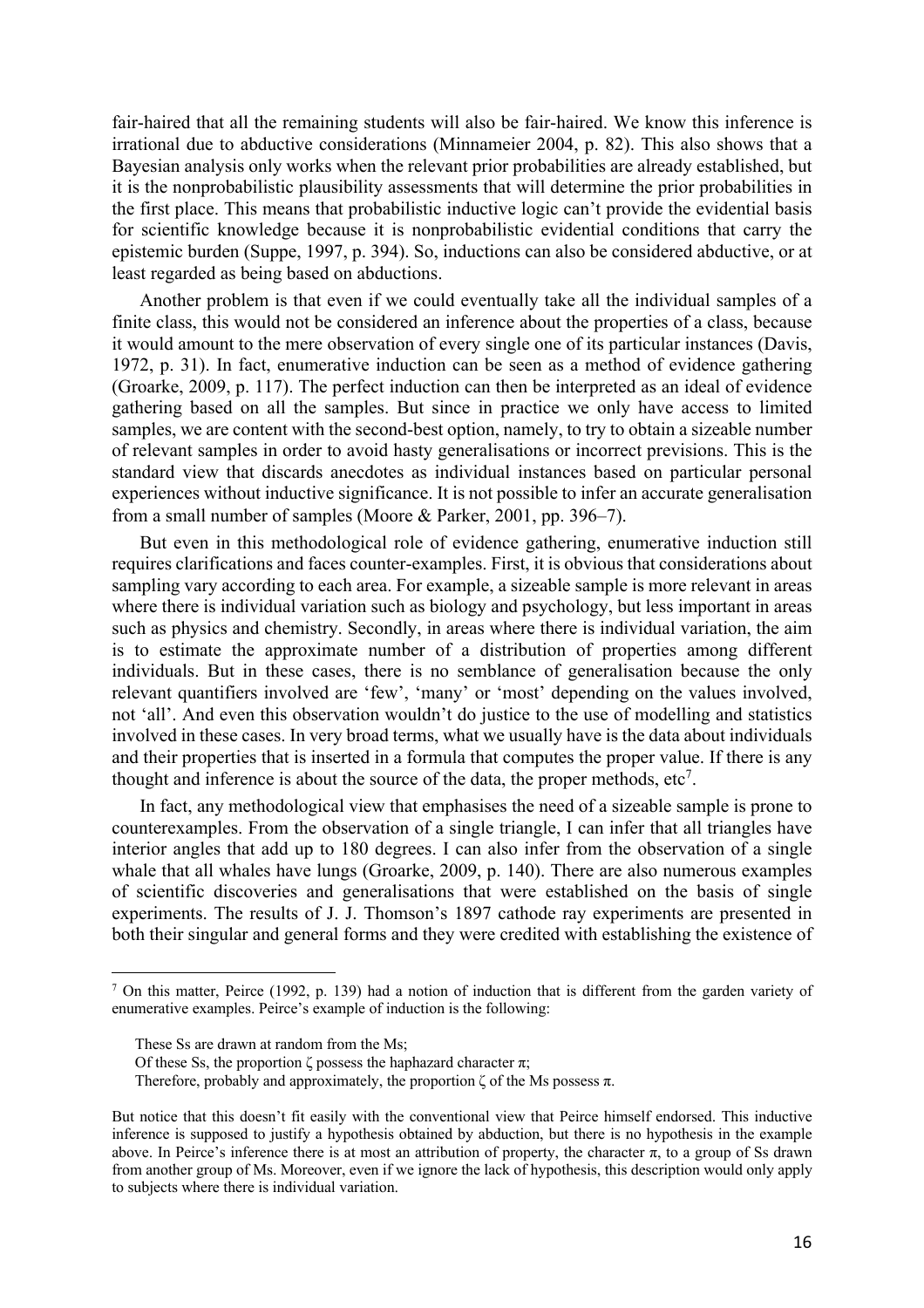electrons (Suppe, 1997, p. 394). Other examples in particle physics that have been accepted based on one or two events 'are the muon, the omega-minus, the cascade zero, and the first 'V' particles' (Galison 1987, p. 260). Or consider Marie Curie's inference that radium chloride would form the same type of crystal that barium chloride does based on a tiny sample of one decigram (1/10 of a gram) of the substance. What propelled her to this inference was an application of Hatiy's principle that all specimens of a chemical form the same sort of crystal (Norton, 2019, p. 19). Nothing in this particular case could tell why Curie was entitled to extrapolate the crystalline structure, instead of other properties (Ibid., p. 25).

The Curie example is particularly interesting because it also shows how murky and confusing is the distinction between deduction and induction. For instance, if Hatty's principle were universal, Curie's inference could have been considered a deduction; but because there are exceptions, Curie's inference is regarded by many as an induction (Ibid., p. 19). But notice that by this line of reasoning, 'had Curie made ten inferences based on ten chemical laws, without first checking which allowed exceptions and which did not, she would not have known when she was using deduction and when induction' (McCaskey, 2020, p. 3). It is not surprising then that some authors regard this inference as an example of deductive inference authorised by early crystallographic theory (Reiss, 2020, pp. 11–12).

The standard view concedes that a generalisation can be extracted from a small sample if the class being examined is homogenous (Moore & Parker, 2001, p. 397). But this requirement is also problematic. Let's consider the triangles example. For starters, it is not clear in which sense triangles are homogenous, because we have 'right triangles, obtuse or acute or equiangular triangles, scalene or isosceles or equilateral triangles, and so on' (Groarke, 2009, p. 140). What made the generalisation work is not the fact that specimens are homogenous, but that there is a necessary connection between the specified case and the generalisation it supports. Having angles equal to 180 degrees is a necessary property of triangularity. But then the conclusion of an inductive inference follows necessarily, because we are considering necessary attributes. The number of cases examined and the size of the sample don't matter (Ibid., p. 140). But isn't the fact that the conclusion follows necessarily from the premises one of the distinctive characteristics of deductive inferences?

Deductive inferences are heavily dependent on concepts, but one could argue that we obtain concepts through a process of abstraction that is inductive in character. The concept of, say, crystallisation, is obtained by analysing the formation of instances of crystals. This is a kind of inductive inference that passes from particular instances to a universal hypothesis (Clarke, 1889, p. 102). Thus, if inductive inferences are unreliable and concepts are obtained through abstraction, the concepts we use in deductive inferences are also unreliable (Groarke, 2009, pp. 161–63). These shared difficulties are reinforced by the charge of circularity that applies to both inductive and deductive practices. We need to rely on induction in order to justify induction, but we also need to trust on deduction in order to justify deduction (Carroll, 1895; Quine, 1936; Strawson, 1952; Carnap, 1968; Haack, 1976). Moreover, the acceptance of any deductive pattern involves the inductive assumption that every future proposition with the same logical form will behave in the same way and imply the same conclusions. In other words, it requires inductive projective beliefs about the nature of truth preservation.

That deductive and inductive inferences face similar epistemological problems is also indicated by the similarities between the problem of induction and Kripke's rule-following paradox<sup>8</sup>. The rule-following paradox is that the available evidence that involves past uses and

<sup>8</sup> The rule-following paradox is presented in Kripke (1982). The paradox was inspired by Wittgenstein's (1953, §201) observation that 'no course of action could be determined by a rule, because any course of action can be made out to accord with the rule' and the new riddle of induction presented by Goodman (1954, chapters 3 and 4).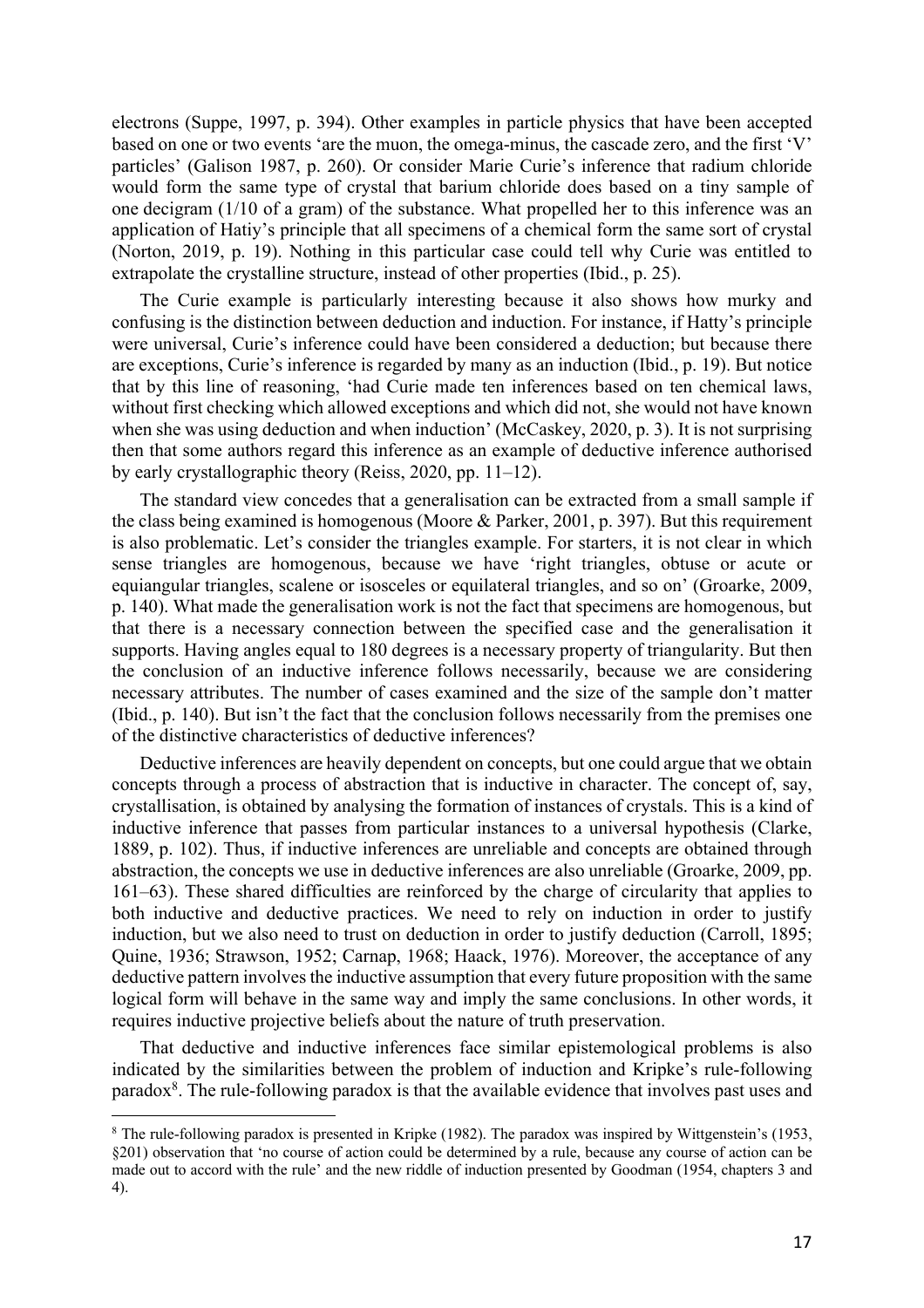disposition of future uses of addition are not enough to justify the use of the addition function, because this function holds for numbers of any size, but our uses and dispositions to use are finite. This difficult is similar to the problem of induction because it's not clear how we can justify all potential uses of induction from a limited sample. Wittgenstein himself, which lay the philosophical groundwork for discussion about rule-following, observed that we grasp the meaning of a word when we hear it: 'we grasp it in a flash, and what we grasp in this way is surely something different from the 'use' which is extended in time' (1953, §138). But this means that rule-following and meaning, just like induction, require an intuitive grasp of the essential traits that determine the nature of something. Kripke dismissed this approach to the problem, but it is clear that the problems are connected.

Empirical inductive knowledge is not perceived as deductive because it is not grounded in the certainty of a mathematical proof. The validity of deductive inferences is a rigid on-off switch that bypass more fine-grained distinctions, such as that some conclusions are more or less probable than others. Thus, there is a type of inference that should be measured in degrees of strength, since we can be more or less confident of the truth of a conclusion. Induction is characterised as a distinctive type of inference that is supposed to express our fallibility and contrasts with deductions, that are supposed to provide us with certitude. But as we saw, relevant deductions are anything but tautological and are heavily dependent on creativity and insight. On other hand, enumerative inductions can be just as rigid as tautological deductions.

The inductive character in science is usually associated with the reproducibility of experiments, but as rule of thumb any replication of experiment is defeasible. Not only there are cases where we accept a hypothesis even when experimental results provide evidence against it (Miller's test results contradicted relativity), as we can reject a hypothesis even when experimental results confirm it (such as intercessory prayer) (Norton, 2015, pp. 229–48). Examples of successful replication can be disregarded when there is disagreement about the satisfaction background facts that specify when the relevant effect is present in a veridical experimental outcome or that prevent spurious experimental outcomes. These background assumptions are not directly tested by experiment and are subject to interpretation (ibid.).

Norton's conclusion from these cases is that is the matter of the facts at hand that do the work. In his mindset, all inductions are local and there are no universal rules of inductive inference. However, it seems that the facts by themselves can't warrant inference of any kind because they don't speak for themselves. What matters the most is the intricate conceptual analysis of the researchers and their intuitive input. A hypothesis can be directly checked against 'the experience', but only in the sense that inferences from hypotheses can be directly checked by rational intuition. In a sense, post hoc empirical test is logically inconclusive. Since all observation is theory-laden, both the verification and the falsification of theories are theoretical procedures with a distinct coherentist character. The hypotheses are inferred from an observation influenced by theoretical assumptions and its consequences are tested against further theoretical assumptions.

#### 3.3 ABDUCTION

The last piece of the conventional view is the notion of abductive inferences. Supposedly it's by an abductive inference that a reasoner can have new insights and conceive a new idea, pattern or concept. But according to the conventional wisdom, abduction and the context of discovery are epistemologically irrelevant because they contain epistemologically irrelevant psychological elements (Reichenbach, 1938; Popper, 1959, pp. 30-32; Hempel, 1966, p. 15).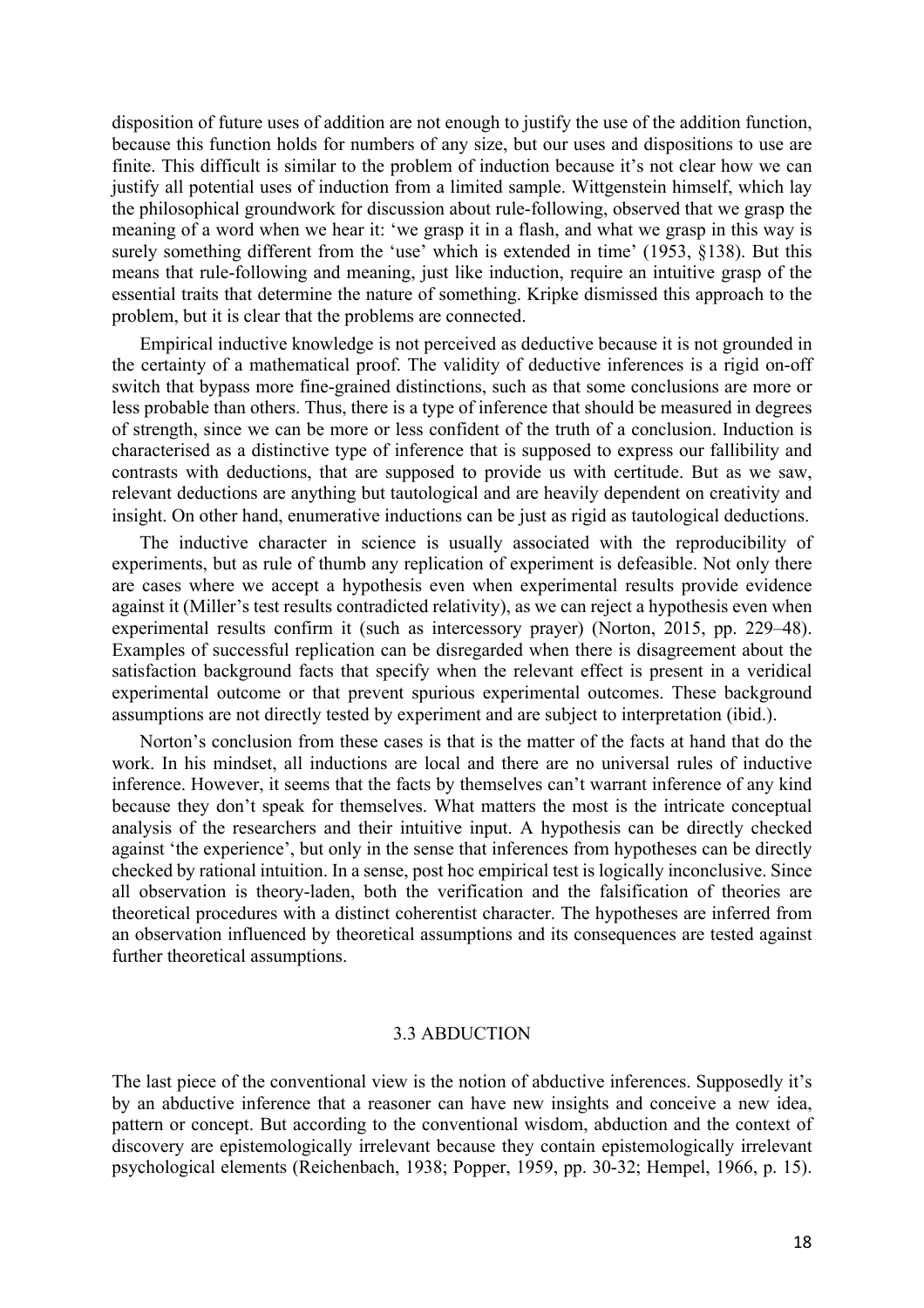For example, Kepler's proposal of laws of planetary motion was accompanied by a mythical sense of celestial harmony that seems baffling today, and some discoveries, such as Kekulé's insight about the structure of benzene, occurred in dreams. In this view, the context of justification only takes place *after the original insight* by procedures such as enumerative induction and replication of experiments. This traditional view is empiricist in character because it favours experience as the main source of knowledge. It is also mechanically oriented because it associates scientific knowledge with methodological rigour and reliable procedures of justification. But since there are no reliable procedures to create new findings, the context of discovery is surgically removed from scientific activity. The improvisation and uncertainty of creation are portrayed in a negative light, as something that should be downgraded to art or religion, or not subject to conclusive proof (Davis, 1972, p. 26).

This view can be criticised on multiple fronts (Thagard, 1978; Blackwell, 1980). First, it describes inferences in the context of discovery as unjustified by default because some discoveries were motivated by false ideas. But this makes the task of science impossible. Scientists not only come to believe in hypotheses for evidential reasons they believe to support them, as they tend to be reasonable ones (Achinstein, 1970). If the rationale used in the context of discovery could be ignored in the context of justification, it would also be irrelevant to understand the finding itself, which is absurd. Kepler's reasons for accepting that Mars' orbit was elliptical are still good reasons for accepting that idea as an astronomical truth. Besides, if the context of justification works independently from the context of discovery, the process of discovery becomes mysterious and the quality of the hypothesis proposed in the latter would be a matter of random luck. If every discovery were entirely motivated by false ideas we wouldn't have knowledge as we know it.

The main reason why abductions are believed to be epistemically irrelevant is that insights and hypotheses may prove to be mistakes. In other words, abductions are regarded as epistemically irrelevant because they are non-monotonic. But then inductions should be epistemically irrelevant as well, because they are also believed to be non-monotonic. This incoherence may be influenced by the impression that discoveries and insights are more individualistic and subjective in nature when compared to the interpersonal and public character of inductive practices. But if an inference is epistemically relevant and can meet public epistemic standards, the fact that it was conceived or accepted by one individual won't make it epistemically irrelevant or amateurish. Inversely, if an inference fails to meet such epistemic standards, the fact that it is accepted by multiple individuals won't make it epistemically relevant or respectable. Otherwise, we would have to accept an ad populum fallacy.

According to the conventional view, both abductions and inductions are informative and non-monotonic, and the only difference between the two is that abductions are creative and inductions are justificatory. But how can abductions be informative if they are unjustified? Why should hypotheses be taken seriously enough to be tested if they are unjustified guesses? Or how could we discriminate between promising and uninteresting hypotheses if they are all equally unjustified? Suppose a promising hypothesis is one with explanatory power and simplicity. How can these theoretical characteristics be epistemically irrelevant? Inversely, if hypotheses can be justified before they are tested, what is the point of tests? Some different type of justification that reinforces the first one? Should we discriminate then between two stages of justification that take place before and after the test?

The emphasis of context of justification as something related to research reports placed outside initial explanatory considerations distorts our understanding of science and the creation of theories. The idea that science is determined by empirical tests that are largely independent of conceptual insights and reasoning processes ignores that the evaluation of a hypothesis is not qualitatively different from the design of a hypothesis. There is no meaningful distinction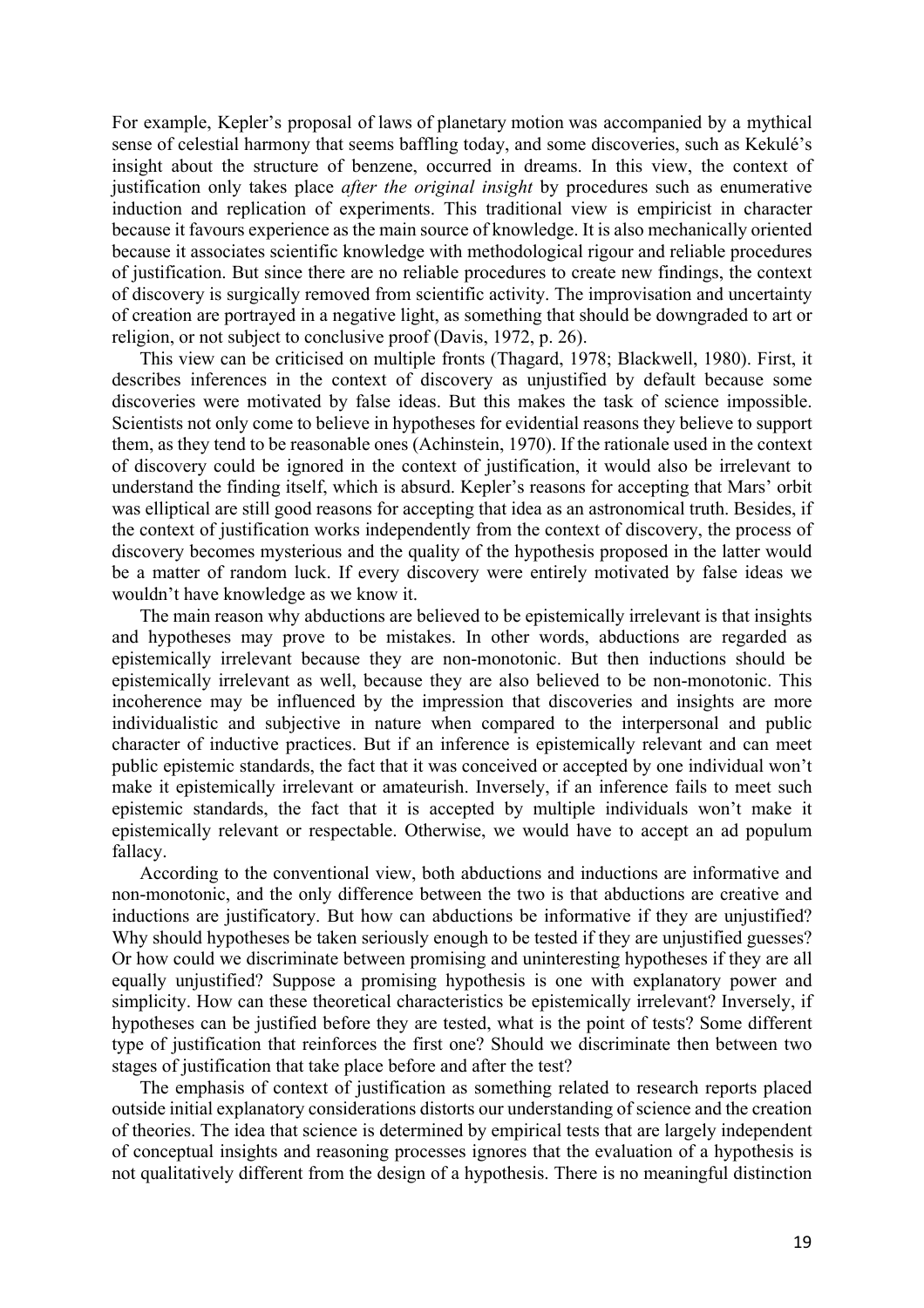between the reasons employed in creating hypotheses for further test and those used in evaluating hypotheses in tests. If there is no logic of discovery, in the sense of a reliable algorithm to create new hypothesis, it is because there is no logic of testing either (Putnam, 1974, p. 238).

In the received picture, a scientist formulates an idea by abduction, which deductively implies a consequence to be empirically tested by inductive means. It's this empirical test that is supposed to determine whether the idea is justified or not. But this picture makes induction redundant, either because enumerative induction is uninformative or because enumerative induction can be explained as a type of elementary and almost mechanical form of abduction that is not applicable to more sophisticated science. The inference that all *Fs* are *Gs* based on observations of individuals that are *F* and *G* can be explained as an abduction of a low order of creativity (Buchler, 1939, p. 134; Davis, 1972, p. 24; Goudge, 1950, p. 197). The generalisation that 'All havens are black' does not fully explain why a particular raven is black, but it does explain in a superficial sense, namely, that it is a particular case of a general principle.

There is also a kind of mismatch between the supposed justificatory role of induction and the description of paradigmatic examples of induction. Inductions are supposed to empirically verify hypotheses that were obtained by abduction, but in an induction by generalisation the observations of individuals that are *F* and *G* lead to the hypothesis that all *Fs* are *Gs*. So, it is a formulation of a hypothesis, not a justificatory process. One can insist that additional observations confirm the hypothesis obtained by abduction, but in this case the inference would start with the hypothesis, proceed to gather some evidence and repeat the hypothesis. Let's use predicate calculus to present the premises and conclusion as follows:

$$
\forall x (Fx \rightarrow Gx)
$$
  
Fa&Ga,Fb&Gb...Fn&Gn  

$$
\forall x (Fx \rightarrow Gx)
$$

In this revised interpretation, the induction is obviously circular, not only because the conclusion is one of the premises, as the second premise that is supposed to provide the justificatory function is a consequence of the hypothesis mentioned in the first premise. The way to circumvent this problem is to observe that the hypothesis is justified by the confirmation of testable consequences that are not logically isomorphic. For example, general relativity implies that light should be bent by gravity, which was verified in 1919. But this relation doesn't fit in the rigid enumerative view of induction. In fact, what we mean by induction in this case is not an inference, by a simple act of empirical verification by observation. So, the only way to save the epistemic role of induction is by destroying its inferential nature and reducing it to empirical verification.

It is also common to characterise abductive inferences as weaker than deductions, because a deduction is supposed to prove that something *must be* the case, whereas abductions merely suggest that something *may be* the case (Peirce, CP 5.171; Hanson, 1981, p. 86). The reasoning is that abductions, unlike deductions, suggest a hypothesis that is reasonable to pursue, but can go horribly wrong. In this view, the creation of hypotheses involves merely tentative conjectures we adopt 'upon probation' (CP 7.239, 1901), but even a mere hypothesis is only accepted because it is believed to explain the facts and we think it is true. Moreover, when one conceives a hypothesis by abduction it is assumed that it would explain the facts as particular cases of a general rule. So, the hypothesis is necessary to ensure the truth of propositions about the data, because it is a direct consequence of the propositions about the data. Thus, the hypothesis can be properly understood as deductive consequence of the phenomena it intends to explain. The other puzzling aspect is that real life deductions also require insights and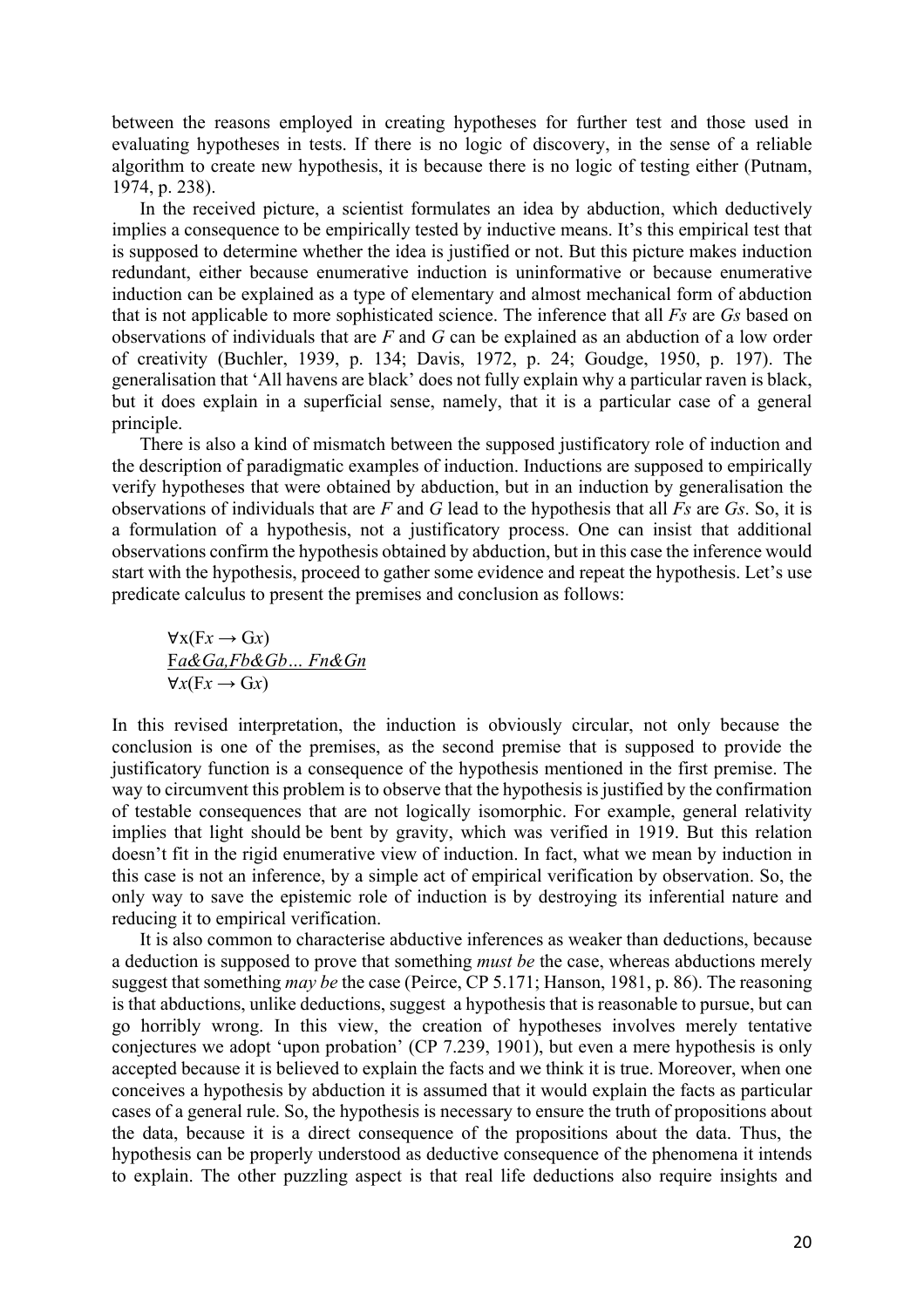intuition, so it is not clear how they can be distinct from abductions. There is no reason to posit the use of abductive inferences in deductions besides the erroneous notion that deductions should be tautological inferences. Besides, even if we conceded that there is a use of adductive inferences in mathematics, we will have to agree that they are apodictic in nature, which means that they are intuitions about something that *must be the case*, thus contradicting the conventional view of abductive inferences as weaker than deductive ones.

According to the conventional view, hypothesis creation has nothing to do with hypothesis selection, since abductive inferences posit hypotheses that require further inductive justification before they can be properly accepted. Even Hanson, an influential proponent of the epistemological significance of the context of discovery, stated that only inductive inferences can establish hypotheses (Hanson, 1958, p. 1079). But this view quickly leads to numerous difficulties. The attempt to distinguish abductive considerations from justificatory ones means that in an abduction we can only conclude that a hypothesis is plausible, not probable. However, we think that a hypothesis is plausibly true precisely because we create hypotheses that we conceive as being likely to be true. Since explanatory merit is the main criterion of hypothesis creation, the latter cannot be isolated from epistemic justification. It is also intrinsic to the concept of inference that it is advanced when the reasoner thinks that the passage from premise to conclusion is justified. Abductions are inferences. So, an inference from facts to a hypothesis can only take place if it is believed to be warranted. Therefore, the reasoner assumes that hypothesis should follow given the facts. That is, the hypothesis must be adopted for the sake of explaining the facts. Otherwise, there would be no need to posit the hypothesis in the first place. Besides, the verification of a hypothesis is not theoretically neutral. Indeed, in many cases the hypothesis that are conceived to explain the phenomena are made so that they will agree with the initial data, which severely limits the verification attempts. Rutherford's model of the atom was conceived to explain the results of the experiments on alpha particle scattering conducted by Rutherford, Geiger, and Marsden. But it was also verified by the same experiments. Finally, hypothesis creation for the sake of explanation and hypothesis selection on the basis of experimental evidence are not qualitatively different, because they are both attempts to ensure coherence.

Curiously enough, the contemporary notion of abduction is reminiscent of the original Aristotelian view of induction that rivalled with the enumerative understanding of induction since Late Antiquity. The notion of induction comes from the work of Aristotle, which credited Socrates as the pioneer of inductive inferences when he looked for universal definitions of moral concepts by considering their essential nature in different individual acts (*Metaphysics*, 1078b27-32). Aristotle viewed induction as an attempt to intellectually grasp the essential traits that determine the nature of something (McCaskey, 2006; 2007; 2014; Biondi, 2004; Biondi & Groarke, 2014; Rijk, 2002; Groarke, 2009). But Aristotle was wrongly interpreted as endorsing the enumerative view because the only example of inductive conclusion in Aristotle's *Prior Analytics* II.23 is a superficial generalisation about bileless animals that doesn't reflect most sophisticated hypotheses in science. Neoplatonists such as Clement of Alexandria argued in the second century that induction obtains force by completely enumerating components, because a definition (supposedly an inductive inference) is a sum (McCaskey, 2006, pp. 82- 84). In this view, ideally, the enumeration should be complete, because that's the only way to ensure that the inductive conclusion has the certainty of a deduction. But this reading ignores Aristotle's view of induction in his remaining works, especially *Posterior Analytics* and *Topics*. According to Aristotle, the certainty of inductions is not ensured by the size of the sample, but by an intuitive skill that allows one to grasp the essential traits of the phenomena found in nature — we will discuss this topic in more detail in the next section.

Despite the influence of the enumerative view, it was the Socratic view that inspired the scientific revolution and most of the important developments of modern science. This is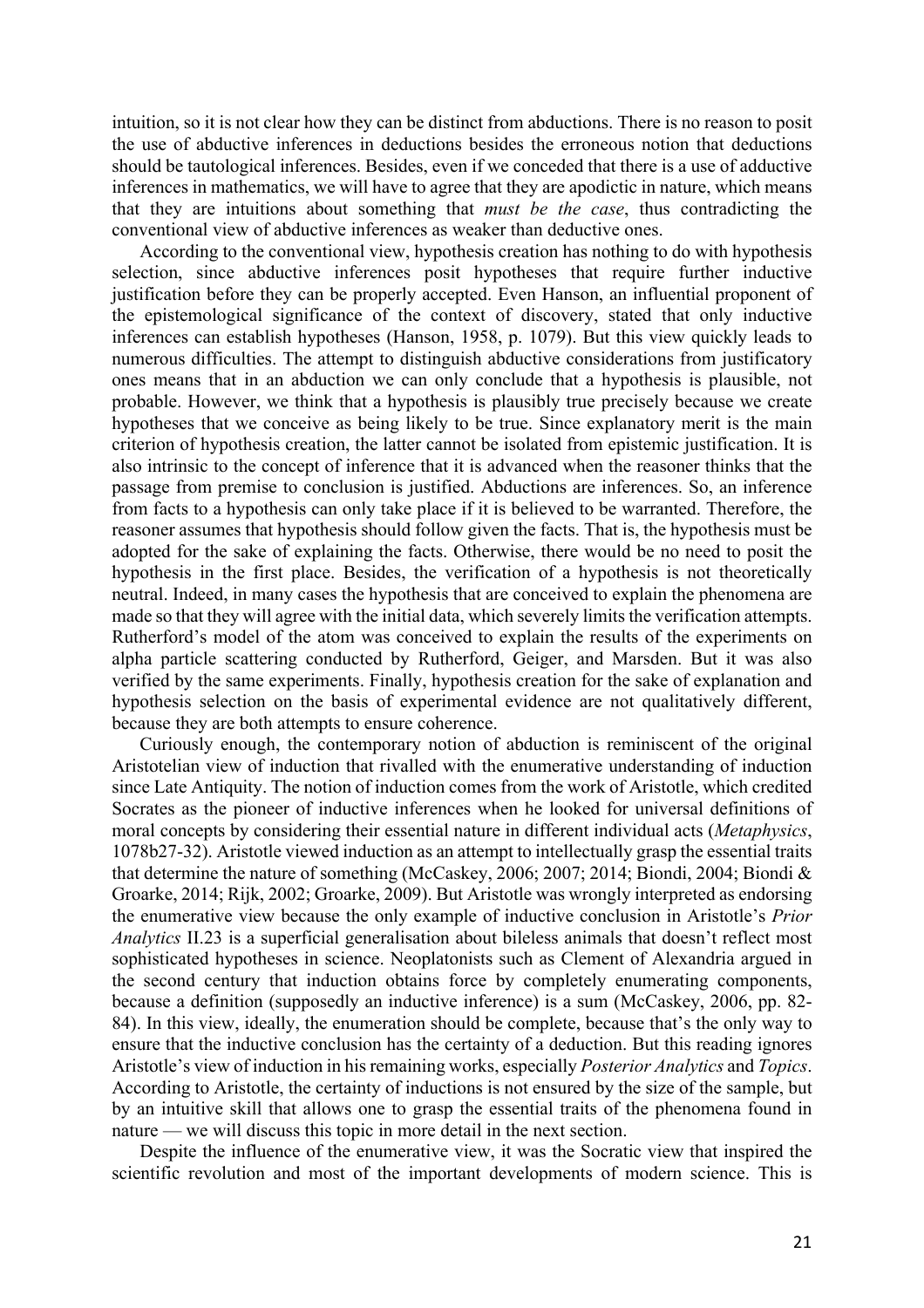attested by the position of two of the main thinkers of the new science. Francis Bacon was dismissive of enumerative induction, which he described as 'childish' (*Novum Organum*, I.Io5). Something along the lines of Socratic view of induction was also embraced by William Whewell in *Philosophy of the Inductive Sciences* (1847). Whewell saw as the main goal of his books to 'bring the people to the right way of viewing induction', showing how there is a 'discoverer's induction' that is used to find out scientific laws, instead of a notion of 'induction by mere enumeration', which 'can hardly be called induction'. Whewell objects that most generalisations of the form 'All humans are mortal' as a mere juxtapositions of particular cases. Particular cases can form a general truth, but 'not by merely enumerated and added together, but by being seen in a new light' (Whewell, 1989, pp. 169–70). Whewell also offered more refined conceptual distinctions that bypassed some of the problems of the enumerative view. According to Whewell, the fact that inductive inferences start with a universal is expected and explained by a mental operation of colligation that brings together empirical facts by 'superinducing' upon them a conception which unites them under a general law (Whewell, 1847, II, 46). This inference can be creative, because 'there is a New Element added to the combination (of instances) by the very act of thought by which they were combined' (Whewell, 1847, II, 48). It requires intuition because the facts 'are not only brought together, but seen in a new point of view. A new mental Element is superinduced' (Whewell, 1858, p. 71). What is curious is that the most recent necessitarian and essentialist solutions to the problem of induction (Dretske, 1977; Tooley, 1977; Armstrong 1983; Ellis, 1998) are unnecessary if we adopt the Socratic view of induction9.

If abduction is identified as the inference solely responsible for the process of discovery, then both deductions and inductions will have to be understood as uninsightful, but this seems implausible in face of the realities of each knowledge area. On the other hand, if deductions and inductions are interpreted as processes of discovery alongside abductions, not only we don't need to postulate abduction as a specific type of inference, as it becomes increasingly harder to distinguish deductions from inductions. Maybe we should look at the historical origins of these distinctions to see if we can find a clue that will allows us to surpass these difficulties.

# 4. WHERE IT ALL STARTED

The current distinction between deduction, induction and abduction has a long and complicated history that was heavily influenced by competing views about the nature of logic, knowledge and science. This distinction changed with time, but it started in ancient Greece with Aristotle's *Prior Analytics*, or at the very least it was heavily influenced by it. According to Aristotle, every inference is composed by two premises and a conclusion. Every premise affirms or denies a single predicate of a single subject. The subject and predicate terms of the different premises are connected by a middle term that appears once in each premise. This combination of terms implies the conclusion. The subject of the conclusion is the minor term and predicate of the conclusion is the major term. The major premise contains the major term and the minor

<sup>&</sup>lt;sup>9</sup> The ease with which Socratic induction was associated with abduction and Whewell's colligation can be criticised, but the association is not without merit. In a Socratic induction the essential traits that determine the nature of something, or the cause of an event, are intuited, while in an abduction a surprising fact is explained by inferring the condition necessary for its occurrence, and in Whewell's colligation the reasoner unifies facts together in a new way. The three notions are about intuitive mental operations that occur when one is coming up with a scientific explanation. If the essential traits of something (or the cause of an event) are necessary conditions for its occurrence and unify its instances, then the three mental operations are one and the same.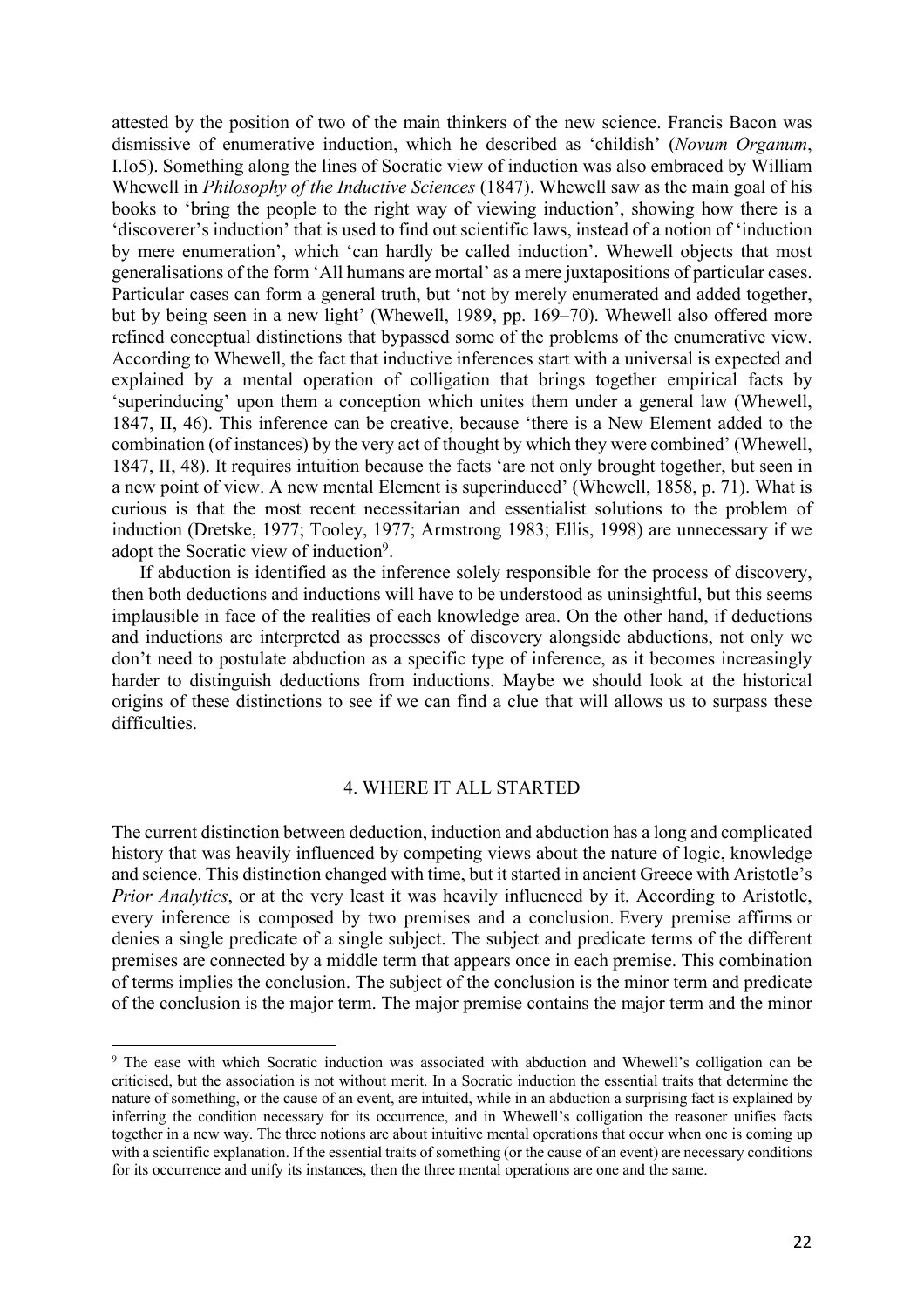premise contains the minor term. The deduction consists of the inference of a conclusion from a major premiss and a minor premiss (*An.Pr*. II, 23, 68b, 30-35).

In Aristotle's logic, every inference is a deduction (*sullogismos*), in which the conclusion results of necessity from the assumption of the premises (*An.Pr*. I.2, 24b18-20). The conclusion results of necessity from the premises when it is impossible for the conclusion to be false when the premises are true. It is what we currently understand by logical consequence. But Aristotle doesn't use syllogism as an inferential form that can be valid or invalid, since e stipulates that every deduction is valid. The paradigmatic example of deduction presented by Aristotle is the following inference:

All bileless animals are long-lived; All men, horses, mules, and so forth, are bileless animals; Therefore, all men, horses, mules, and so forth, are long-lived. (*An.Pr*. II. 23. 68b31-35)

If we interpret 'bilelessness' by 'M', 'longevity' by 'P' and 'men, horses, mules, and so forth' by 'S', we have the following logical form:

Major Premise: All M are P. Minor Premise: All S are M. Conclusion: Therefore, all S are P.

It's clear that a deduction in this sense is tautological, since the conclusion is already contained in the premises, and certain, since deduction is an inference from premisses of which we are certain. The other interesting point is that both the premises and the conclusion are about biological matters, a subject it is not currently associated with deduction.

Now, an induction (*epagōgē*) according to Aristotle would be the following syllogism:

Major Premise: All men, horses, mules, and so forth, are long-lived. Minor Premise: All men, horses, mules, and so forth, are bileless animals. Conclusion: All bileless animals are long-lived. (*An.Pr.* II. 23. 68b31-35)

If we adopt the same interpretation from the previous example, we have the following logical form:

Major Premise: All S are P. Minor Premise: All S are M. Conclusion: All M are P.

Aristotle's example of inductive inference relies on an old and incorrect theory that animals had four bodily fluids or 'humours' (black bile, yellow bile, phlegm, and blood) that affect their personality, behaviour, and health. Black bile was supposed to cause diseases. The inductive inference then is that because some bileless animals are long lived, all bileless animals are long lived, i.e., that bilelessness itself is a cause of longevity. This inference is apparently invalid, but Aristotle claims it is indeed valid. His reasoning is that the terms in the second premise are convertible because they refer to the same nature. After the conversion of the second premise, the original inference becomes:

Major Premise: All men, horses, mules, and so forth, are long-lived;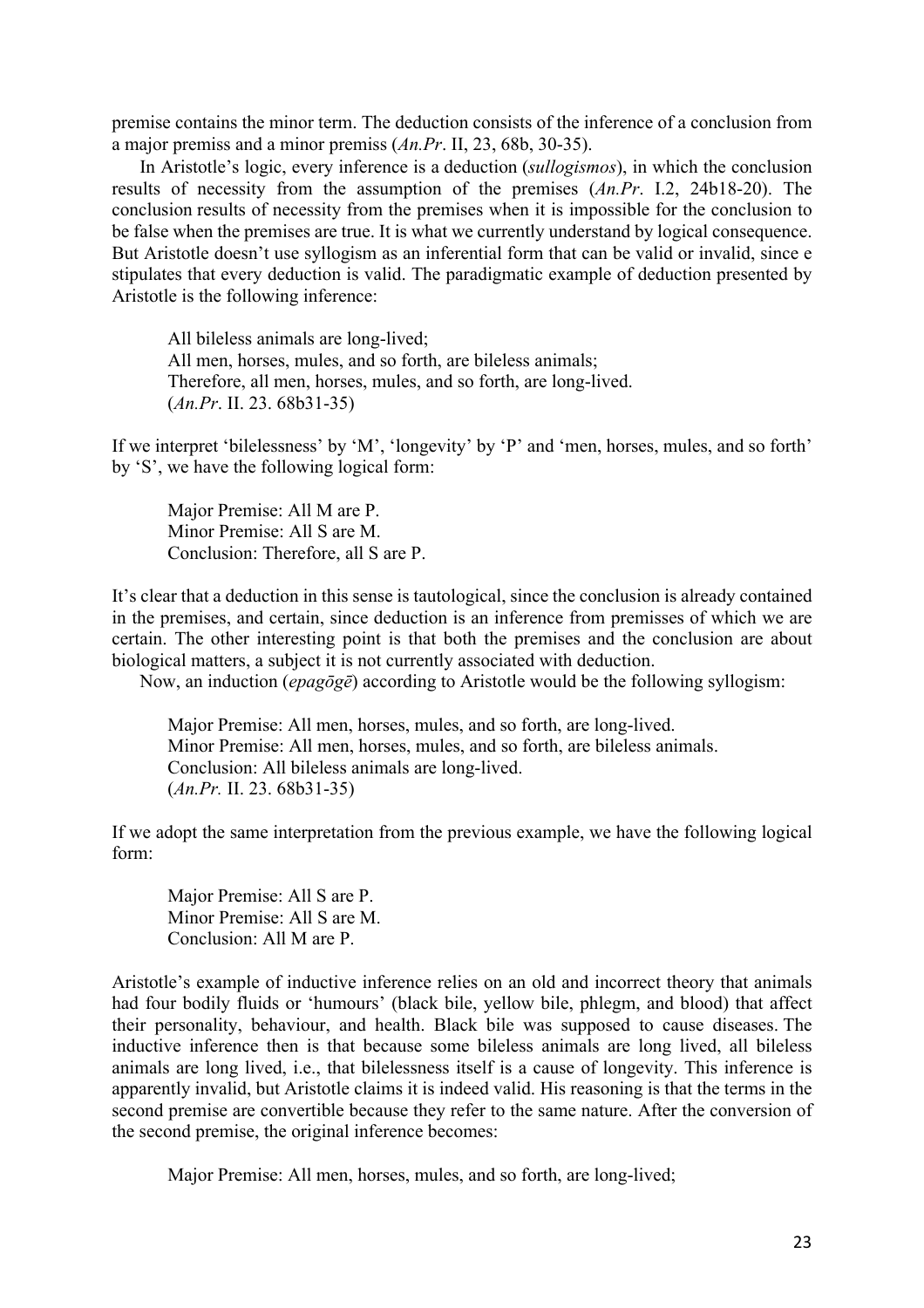Minor Premise: All bileless animals are men, horses, mules, and so forth; Conclusion: All bileless animals are long-lived.

And the logical form with the minor converted premise is:

Major Premise: All S are P. Minor Premise: All M are S. Conclusion: All M are P.

It was this example that motivated the enumerative view of induction because the natural reading of this passage is that the conversion can only be justified by a complete enumeration (actual or presumed) of all observed particulars. Aristotle thought different. His reasoning is that the conversion is justified because there is a property that is essentially attached to individual observed members of a kind. But induction here is nothing more than the property of transitivity after the conversion of the second premise. It is worth mentioning that the choice of a superficial biological example is also prone to an enumerative reading. The attribution of a property (being long lived) to species that are bileless is a scientific hypothesis that it is almost mundane and taxonomic in nature. Aristotle was a biologist after all. But this type of scientific hypothesis is certainly not a good representative of science as whole, because it doesn't postulate deep structures and it doesn't require much creativity.

Finally, we have abduction (*apagōgē*) (*An.Pr.* II. 25. 69a20-85). Aristotle presents two examples of abductions. In the first example the major premise is certain, but the minor premise is uncertain. In the second example, the minor premise is also uncertain, but can be asserted with additional middle terms. While abductions are not demonstrative inferences, they take us closer to knowledge because the conclusion is at least as credible as the minor premise. The conclusion of an abductive inference is not certain, but it is plausible. The first example is:

Major Premise: Knowledge is teachable. Minor Premise: Justice is knowledge. Conclusion: Justice is teachable.

According to Aristotle, the first premise is evident, but not the second, so we cannot deductively demonstrate the conclusion. The second example concerns the problem of squaring the circle, i.e., constructing a square by means of straightedge and compass, having the same area as a given circle:

Major Premise: Any rectilinear figure is capable of being squared. Minor Premise: The circle is a rectilinear figure. Conclusion: The circle is capable of being squared.

Aristotle wrongly assumed that the minor premise could be proved by means of an additional middle term, 'lunes'. A lune is a crescent-shaped figure formed on a sphere or plane by two arcs intersecting at two points. This is a reference to Hippocrates attempt of squaring the circle according to which the sum of lunes can be equal to a rectilinear figure and also equal to a circle. This is impossible. There is no square with the same area as the circle.

But notice that just like deduction and induction, abduction in an Aristotelian sense has no resemblance whatsoever to the way we currently understand the term. The prevalent notion of abduction came from Peirce, who stated that abduction could be found in Aristotle's *Prior Analytics* II.25 (CP 1.65; CP 2.730; CP 2.776; CP 5.144; CP 7.249). But Peirce's exegetics is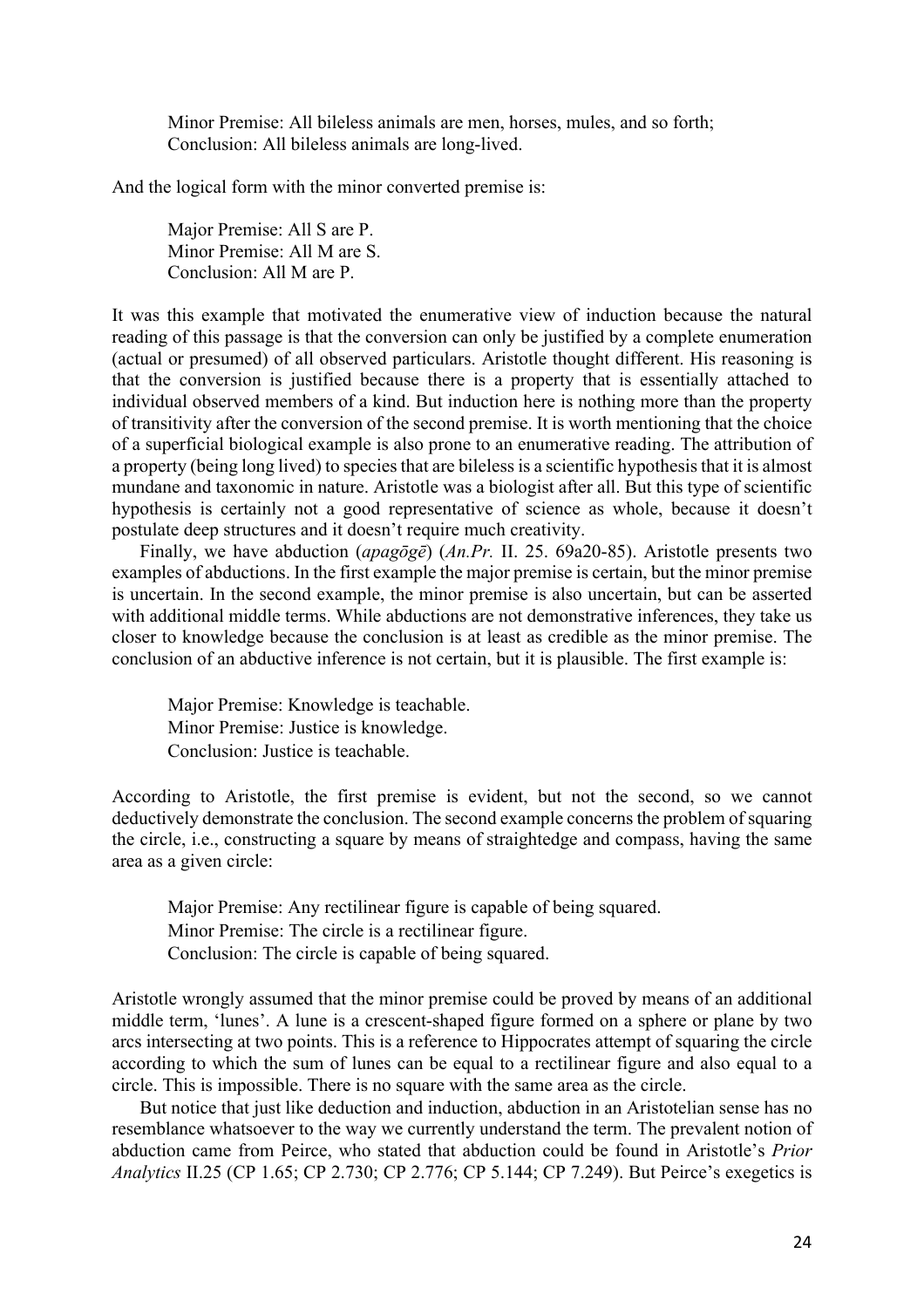dubious, at best (Flórez, 2014, pp. 268-270). In order to make Aristotle's passages fit his interpretation, he replaced the minor premise with the conclusion in each example. The first example is reformulated as follows:

Major Premise: Knowledge is teachable. Minor Premise: Justice is teachable Conclusion: Justice is knowledge.

His rationale for such extravagant interpretation is that it was an undeniable fact that virtue can be taught (CP 7.251) and that the conclusion was an abductive explanation of this fact. But knowing whether virtue can be taught is far from trivial. Plato presented several examples of virtuous men that failed to educated their sons in virtue (*Meno,* 94e2; *Protagoras*, 320b4–5). Indeed, whether virtue can be taught is the main topic of Meno.

Peirce modifies the second example by replacing 'capable of being squared' with 'equal to a sum of lunes'. This reinterpretation includes the term that was implicit in the syllogism, 'lunes':

Major Premise: Any rectilinear figure is equal to a sum of lunes. Minor Premise: The circle is equal to a sum of lunes. Conclusion: The circle is a rectilinear figure.

Again, according to Peirce, the minor premise is a fact and the conclusion is the abductive explanation of this fact. But just as in the first example, the minor premise is controversial. The proposition 'the circle is equal to a sum of lunes' comes from Hippocrates' geometrical experiments that were controversial. Peirce himself observed 'that it was only two or three special lunes that Hippocrates had squared' (CP 7.251). So, it is clear that Peirce had no textual evidence to suggest that abduction in the way we understand the term can be found in Aristotle's text.

Interestingly enough, it can be defended that the main example of deduction discussed by Aristotle is not a genuine inference. Instead, it is the expression of a property of logical consequence, namely, the transitivity of entailment. The premises and the conclusion can be interpreted as inferences in their own right. Take the first premise. It can be plausibly interpreted as individual inference as follows: the statement 'All bileless animals are longlived' is the claim that from any individual bileless animal it can be inferred that it is longlived. If this and the second inference are valid, so is the third. Thus, Aristotle's paradigmatic example of deduction is actually a metalogical principle. Since both induction and abduction are variants of deduction, neither one of them can be properly described as a type of inference. Aristotle was unintentionally identifying a metalogical property of an inferential system.

The closest thing to an inference in Aristotle's corpus was the aforementioned Socratic view of induction discussed in works such as *Topics* and *Posterior Analytics*. Aristotle's examples of inferences in these works are about first principles obtained by induction. They are not empirical generalisations (Milton, 1987, p. 52-53). These include the principle that whatever is posterior in the order of development is prior in the order of nature (*On the Parts of Animals*, 646a3o); the principle that contrariety is the greatest difference (*Metaphysics*, 10055a6); the principle that excellence is the best position, state or capacity of anything that has some employment or function (*Eudemian Ethics*, 1219ai). Another example of induction is presented in *Topics* (105a15-7): 'if the skilled pilot is the best pilot and the skilled charioteer is the best charioteer, then in general the skilled man is the best in any particular sphere'. Notice that none of these examples fit in an enumerative reading of induction.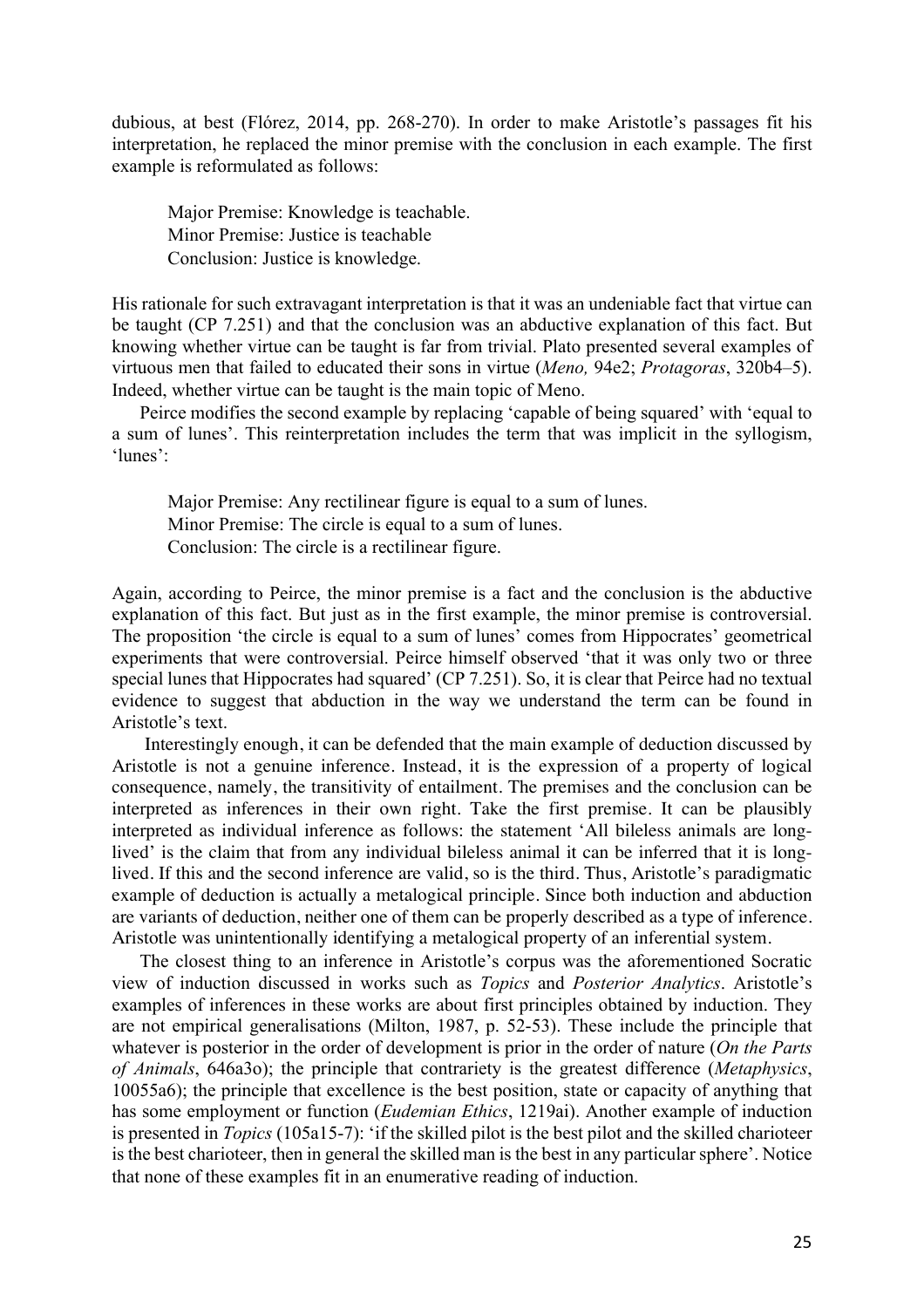Induction in this sense is an intuitive process that starts in the sense perception of particulars, though the familiarity with particular cases, etc., and end up in a general understanding of an entire species or genus, which is presented in a universal proposition or concept. In this view, induction is as an intuitive expression of immediate understanding and plays a significant role in Aristotle's theory of science, because 'it will be intuition that apprehends the primary premisses' and 'will be the originative source of scientific knowledge.' (*An. Post.* II 18, 100b8ff; *Metaphysics*. A1). It's also by intuition that we obtain concepts, laws of logic, empirical necessities and even the concepts of different virtues (*Nicomachean Ethics*, VI.6.1141a7). According to Aristotle, there is a cognitive ability involved in inductions and attempts to identify the cause of an event, *anchinoia*, which can be translated as 'acumen', 'quick wit', 'sagacity' or 'discernment' (Groarke, 2009, p. 142). It is an intuitive skill that allows one to grasp the essence or nature of something. Aristotle presents the following example of this skill in causal reasoning:

[*Anchinoia*] would be exemplified by a man who saw that the moon has her bright side always turned towards the sun, and quickly grasped the cause of this, namely that she borrows her light from him, or observed somebody in conversation with a man of wealth and divined that he was borrowing money (*An.Post*. I, 34, 89b, 10-15).

The idea is that some people have 'a talent for hitting upon the middle term in an imperceptible time'. By 'middle term' Aristotle means the essence or nature of something. So, there is a talent associated with the creativity associated with inductions. It is also a risky inferential process, since the essential account of what it is to be a certain kind of thing must be assumed (*An.Post*. I 10, 76a31–6; I 2, 72a14–24). Notice that this type of inference is precisely what we understand by abduction. So, the original Socratic understanding of induction is equivalent, or at least very similar to the current notion of abduction. Given that the two other examples of putative inferences are simply instances of transitivity, we only have one type of inference in the Aristotelian corpus: intuitive inductions, or, to put it simply, abductions. But what can fulfil the role of deductions? Or better yet: what is a deduction?

## 5. COHERENCE REQUIREMENTS

Aristotle's examples of deduction express the transitivity of entailment. The premises and the conclusion can be interpreted as inferences in their own right. Thus, if the premises are valid, so is the conclusion. This explains why one would be led to accept a mechanical view of deduction as a mere tautological exercise. If deductive inferences are better exemplified by figures of syllogism in which the conclusion is explicitly contained in the premises, then its inference will be a mechanical and uninformative exercise. Richard Whately (1826, p. 223) expressed this notion early on when he observed that 'since in a syllogism the premises do virtually assert the conclusions, it follows at once, that no new truth can be elicited by any process of reasoning'. But since the processes of reasoning cannot be reduced to a metalogical principle of transitivity, this view is unjustified.

The same explanation holds for the current paradigmatic examples of deduction. Consider a *modus ponens.* The conditional is usually interpreted as a premise because of a criticism advanced by Quine (1961, p. 323). He argued that the attempt to interpret conditionals as inferences is a use-mention fallacy, in which the antecedent and consequent are mentioned as the premise and conclusion of an implication relation. Instead, insisted Quine, genuine conditionals do not mention statements, but use them to express a relation between facts and objects in the world. Quine's view is baseless though. When a conditional is asserted, it's the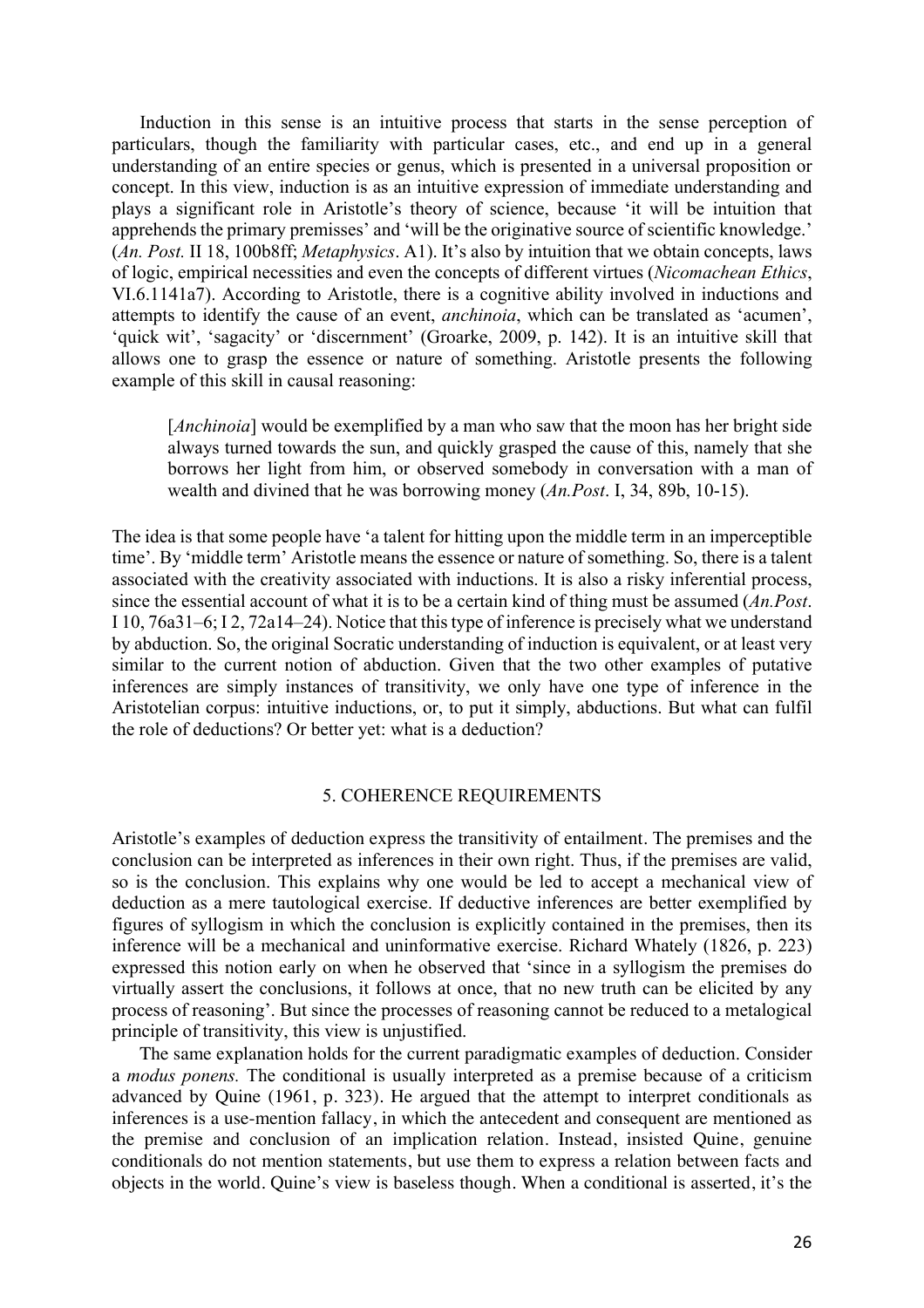whole proposition that is asserted and not its propositional constituents. The assertion of a conditional is made as a statement about a relation between the propositions expressed by the antecedent and consequent. In other words, the antecedent and consequent are mentioned, not used. The speaker is stating that the consequent follows from the antecedent. So, the interpretation of conditionals as inferences is still the correct one.

But this means that patterns such as *modus ponens* are not really inferential forms, but principles that every inference must satisfy. The same holds for hypothetical syllogism, *modus tollens* and other known patterns. These principles are coherence requirements. Consider again a *modus ponens*. If you think that *B* is inferable from *A*, and *A* happens to be true, you need to accept that *B* is true as well, otherwise we would have a contradiction. This interpretation enables us to explain the scandal of deduction: these principles are not inferential forms, but coherence requirements about inferential commitments, which in the case of *modus ponens* is a conditional. Thus, the conclusion seems to be contained in the premises, but only in the sense that it simply reinstates a consequence of an initial inferential commitment. But since they are coherence requirements, to interpret them as inferences is a category mistake.

If valid inferential forms are coherence requirements, so is the conventional view of validity. Consequently, the instances of vacuous validity should be interpreted as coherence requirements as well. Consider the vacuous validity due to contradictory premises. The hypothetical acceptance of two contradictory propositions would mean the acceptance of an incoherence. It would entail that any belief whatsoever can be inferred, since coherence requirements were abandoned. The notion that a necessary proposition is implied by any proposition can be explained as follows: suppose a given proposition, let's say, *A*, could be accepted as true, yet a necessary truth with different propositions, say, *B*∨¬*B*, turn out to be false. This would be an incoherence, because *A* can only have an established truth value if any other proposition, say, *B*, has an established truth value as well. But then *B*  $\vee \neg B$  must be true as well, since *B* will be either true or false.

Coherence doesn't come in different degrees. An inference is either coherent or not. It can't be more or less coherent. The use of probability by itself doesn't change this basic fact. If we accept that the premises make the conclusion highly probable, we should accept that the conclusion is probable to avoid an incoherence. The addition of probability considerations to the mix only means that the premises necessitate a conclusion that involves degrees of belief in a proposition. What matters is not whether some conclusions are more or less probable than others, but whether the credence in a conclusion follows from the credence in the premises in a coherent manner. Moreover, as Groarke (2009, p. 104) correctly points out, it is a category mistake to suggest that the inference that led us to a conclusion is uncertain because the conclusion is uncertain. By relying on probability calculus I can accept that a conclusion has a 50 percent chance of being true, but this doesn't mean that this inference itself has 50 percent chance of being true. Since certainty is associated with beliefs with probability 1, and most beliefs will have an intermediary value between 0 and 1, all knowledge will be portrayed as uncertain. But the assumption itself that a belief has an intermediary value given the circumstances specified in the application of the calculus is 1, and not an intermediary value.

Since validity patterns are coherence requirements, there are no inductive inferences as an inference type that doesn't aim coherence. On the contrary, it is arguable that the traditional putative examples of inductive inferences aim coherence, because the calculus of probabilities is a system of rules about coherent probability attributions. For example, Bayes' theorem presents constraints on permissible combinations of degrees of belief. However, this shouldn't be viewed as attempt to force every inference into a formal straitjacket, especially considering that these coherence requirements do not work as a validity criteria as it is usually understood — validity is simply coherence, and this comes cheap. It certainly doesn't involve an approach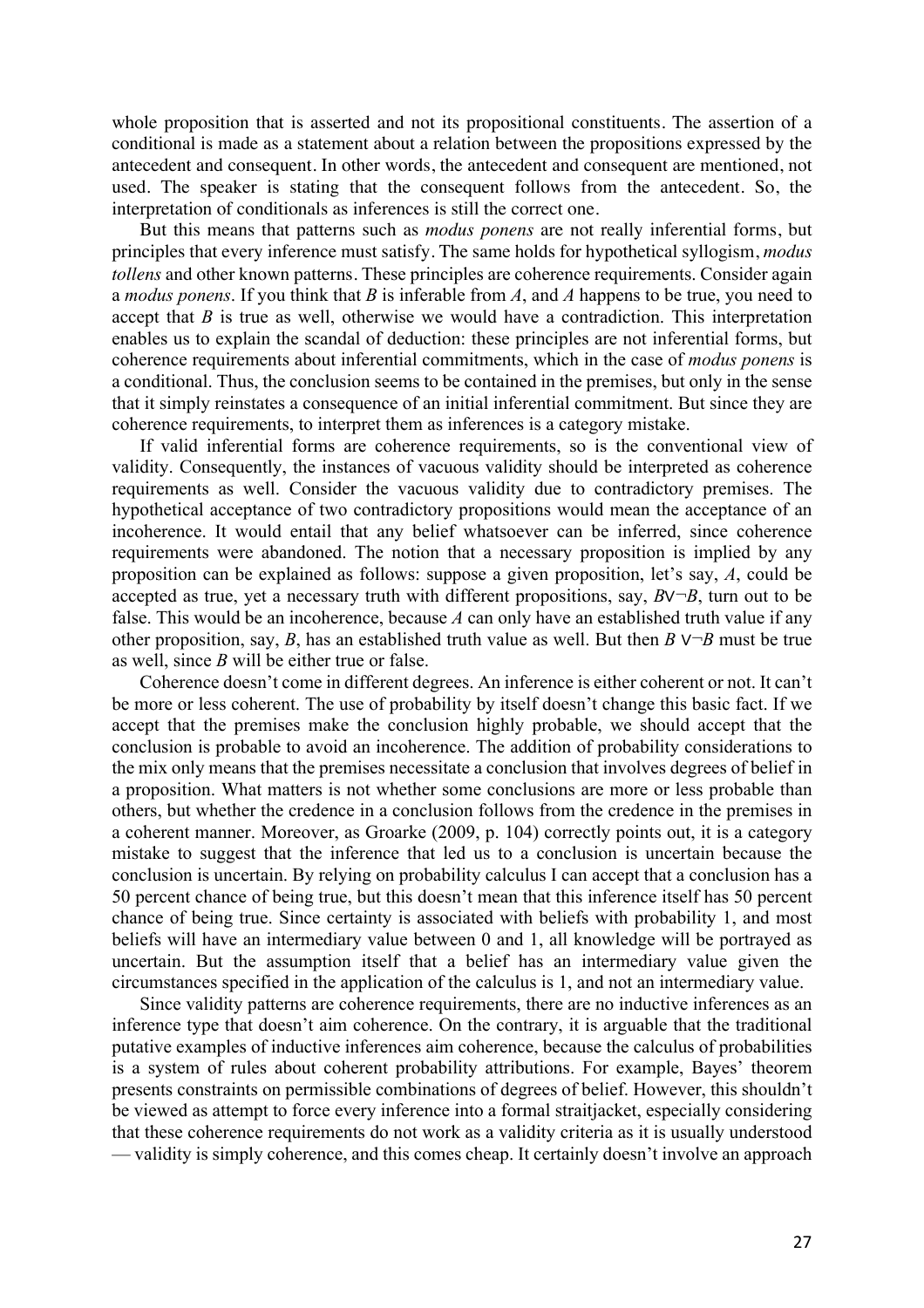which tries to reinterpret strong inductive inferences as valid deductive inferences in disguise, because that would still assume that coherence requirements are inferences.

The supposed patterns of validity are actually coherence requirements about inferential commitments. Thus, the notion that an inference is valid when the truth of the premises necessitates the conclusion should be reinterpreted as a claim about inferential consistency, namely, that the acceptance of an inferential commitment necessitates certain conclusions. But the fact that these are simply coherence requirements raises the question: can genuine inferences be valid in the conventional sense? It is arguable that inferences that achieve their epistemic goals are ones whose premises necessitate the conclusion. Otherwise, any reasoner would be justified to ignore *modus ponens* and similar principles and reason incoherently. But it is also clear that the aimed range of necessitation will vary according to the subject. For example, inferences in mathematics will range over all logically possible worlds, whereas inferences in physics can aim only the physically possible worlds. But the validity of a given inference can't be assessed by pure formal means, since it is determined by its explanatory merit.

It is also arguable that coherence requirements are a central element of explanations, justification and science as a whole. Harman (1986, p. 72) correctly observed that 'if all explanations were deductive, the coherence-giving quality of explanation might be derived from the coherence-giving quality of implication'. That is indeed what happens, but Harman shunned this conclusion because of probabilistic considerations we already observed to be deductive-friendly. If explanations weren't deductive the conclusion wouldn't follow from the premises and the inference wouldn't be coherent. Others even denied the notion that logical consistency can be considered a form of coherence, since it can be easily satisfied by sets of trivial and unrelated statements (Bartelborth, 1999, pp. 210-11). This thinking is motivated by considering logical consistency in abstract and dissociated from any meaningful inferential goal, but logical coherence (consistency) can't be isolated from epistemic coherence (explanation) for the simple reason that epistemic coherence is established by our inferential commitments, which are ultimately ensured to be coherent by rules of logical consistency.

Since any inference is an act of epistemic justification, our patterns of epistemic justification mirror the properties of logical consequence. They are the only properties that are truth-preserving, after all. It follows that coherence cannot be a matter of degree, since inferential relations will be either truth-preserving or not. Ideally, a theory, knowledge area and, ultimately, a belief system, should aspire to be a unified coherent structure<sup>10</sup>. For example, the occurrence of an anomaly or strange phenomena that are not properly understood in a knowledge area should be interpreted as a theoretical gap that need to be explained as a consequence of a new theory, or at least an improved version of an already accepted theory.

There is also something to be said about the importance of intuition. As it was previously mentioned, according to the Socratic view of induction there is an intuitive skill of acumen involved in inductions that resemble what is currently described as abductions. The relevance of intuition was also observed in the need to establish the cut-off point in any enumerative induction or while making assumptions about the properties of a population. This is not a coincidence. It seems undeniable that the intellectual powers of epistemic agents are integral to scientific activity. Even Hans Reichenbach, who made the distinction between context of

 $10$  The notion that coherence is intrinsic to our understanding of scientific explanation is not new (Cf. Whewell 1847; Feigl, 1970; BonJour, 1985; Harman, 1986, ch. 7; Thagard, 1989; Bartelborth, 1999; Schurz, 1999; Minnameier, 2004) and has also been associated with a search for systematic unification in which a wide variety of phenomena is explained by the same theory (cf. Friedman 1974; Kitcher 1981; 1989; Schurz 1988; Schurz & Lambert 1994; Bartelborth, 1996), or at least seems to be implicitly suggested by considerations of unification (Cf. Hempel 1966, p. 83; Lipton 1991, pp. 56–68).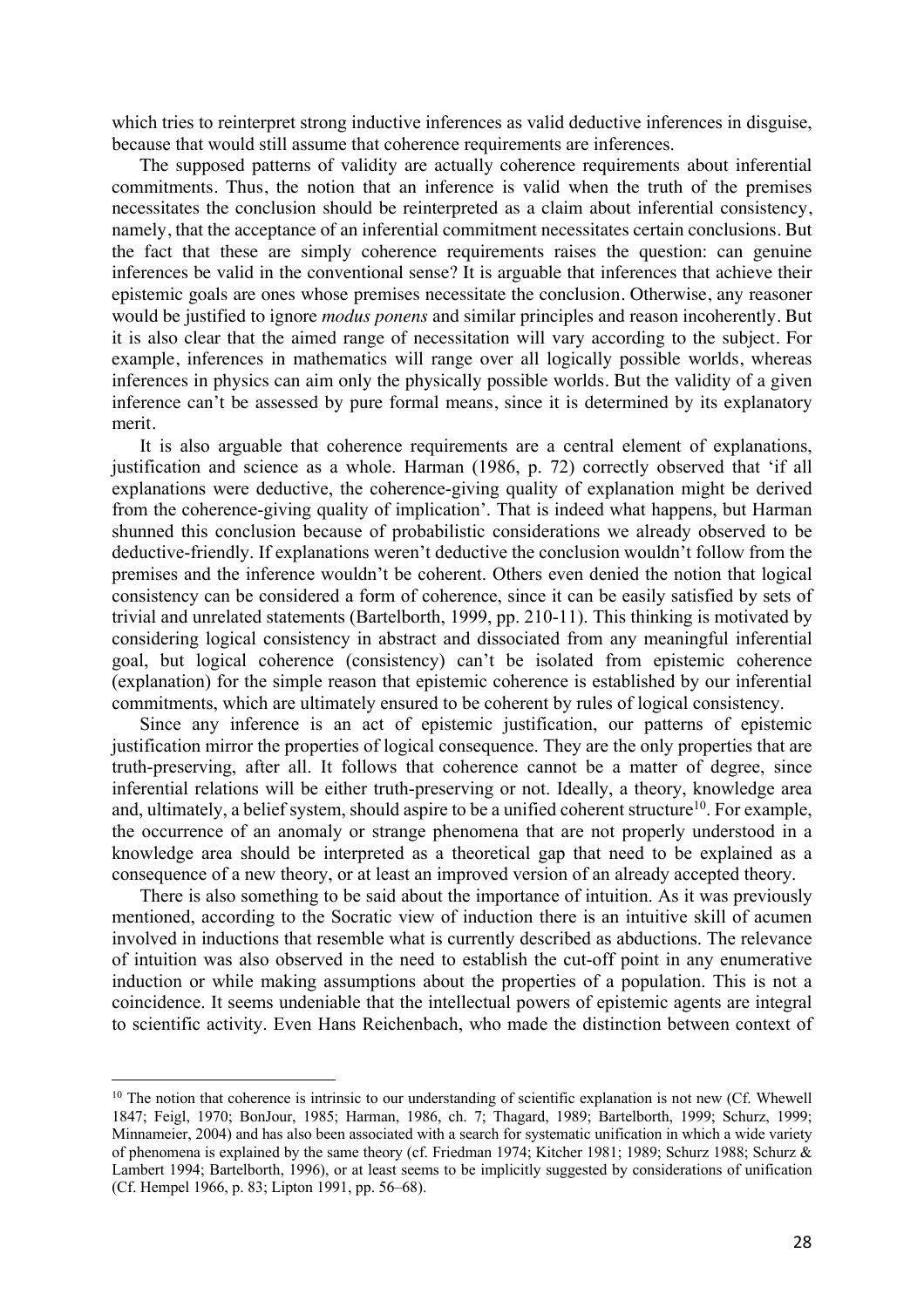discovery and context of justification, conceded that cognitive ability relies on an intuition of sorts:

There seems to exist something like an instinct for the hidden intentions of nature, and whoever possesses this instinct, takes the spade to the right place where gold is hidden, and thus arrives at deep scientific insights. It must be said that Einstein possesses this instinct to the highest degree (Reichenbach, 1942, p. 94).

Unsurprisingly, Einstein himself espoused the importance of intuition for scientific achievements by saying that 'All great achievements of science must start from intuitive knowledge'. Michael Polanyi (1958) also made an interesting case for the importance of intuition in science. He was particularly critic of a view of science that emphasises bureaucratic factors in an attempt to convey an image of impersonal reliability to the general public, thus reducing science to formulae and procedures. These trivial features, insisted Polanyi, could never be a proper substitute for the role of individual intellectual powers. Polanyi (1966, p. 88) also insisted that the mark of scientific talent goes beyond the ability to sense patterns that most people ignore, because it also involves the ability to sense what problems are worth pursuing in the first place. Perhaps more importantly, he associated this psychological sensitivity to yet undiscovered things with coherence: 'It is a skill for guessing with a reasonable chance of guessing right; a skill guided by an innate sensibility to coherence' (Polanyi, 1966, p. 89). He also observed that 'We can pursue scientific discovery without knowing what we are looking for, because the gradient of deepening coherence tells us where to start and which way to turn, and eventually brings us to the point where we may stop and claim a discovery' (Polanyi, 1966, p. 88). If we accept Polanyi's description, the deductive character of inferences determined by coherence requirements should not be antagonistic to intuition.

Predictions and experiments are also coherence tests. A hypothesis includes all attributes of a fact, including its relations, so it must be consistent with whatever facts that follow from it (McCaskey, 2014, p. 174). The theories have to cohere with the data (Bartelborth, 1999, p. 209), which is to say that if a hypothesis has an empirical consequence that can't be detected by experiment, it can be abandoned for the sake of coherence. Naturally, hypotheses can still be defended from a failure of empirical verification with additional auxiliary hypotheses, provided that they are illuminating enough and there are no interesting alternatives. In fact, some hypotheses that are now perceived as ad hoc were interpreted in the past as promising strategies to find new truths. Leverrier explained how Uranus' orbit was not a counter-example to Newtonian physics by postulating the existence on a new planet, Neptune. Naturally, he expected to adopt the same strategy six years later in order to explain the perihelion of Mercury with the postulation of a new unseen planet, Vulcan. But this was a mistake, because Vulcan doesn't exist (Hanson, 1960, p. 186). The attempts to save a paradigm and explain away anomalies with ad hoc hypotheses are episodes of creativity. Consequently, there is no meaningful difference between ad hoc hypotheses and rational inferences since they are both attempts to ensure coherence. The attempts to save theories that are now abandoned are labelled as ad hoc in hindsight, but only because assumptions implicit in the previous inference are now discarded. Ad hoc manoeuvres are failed attempts to ensure coherence.

New attempts to ensure coherence can also be inconsistent with a previous coherence schema. In such circumstances, the attempt to ensure consistence by creating inconsistence elsewhere in a knowledge area is motivated by a bold bet that this new theory will be better than the alternative when fully developed. This bet is undaunted because it usually implies that an entire area needs to be reformed to fit into this new hypothesis. There are numerous examples of coherence bets in the history of physics, where crucial theories were developed towards a more satisfactory, but as yet unknown and incomplete view. Thomas Young revived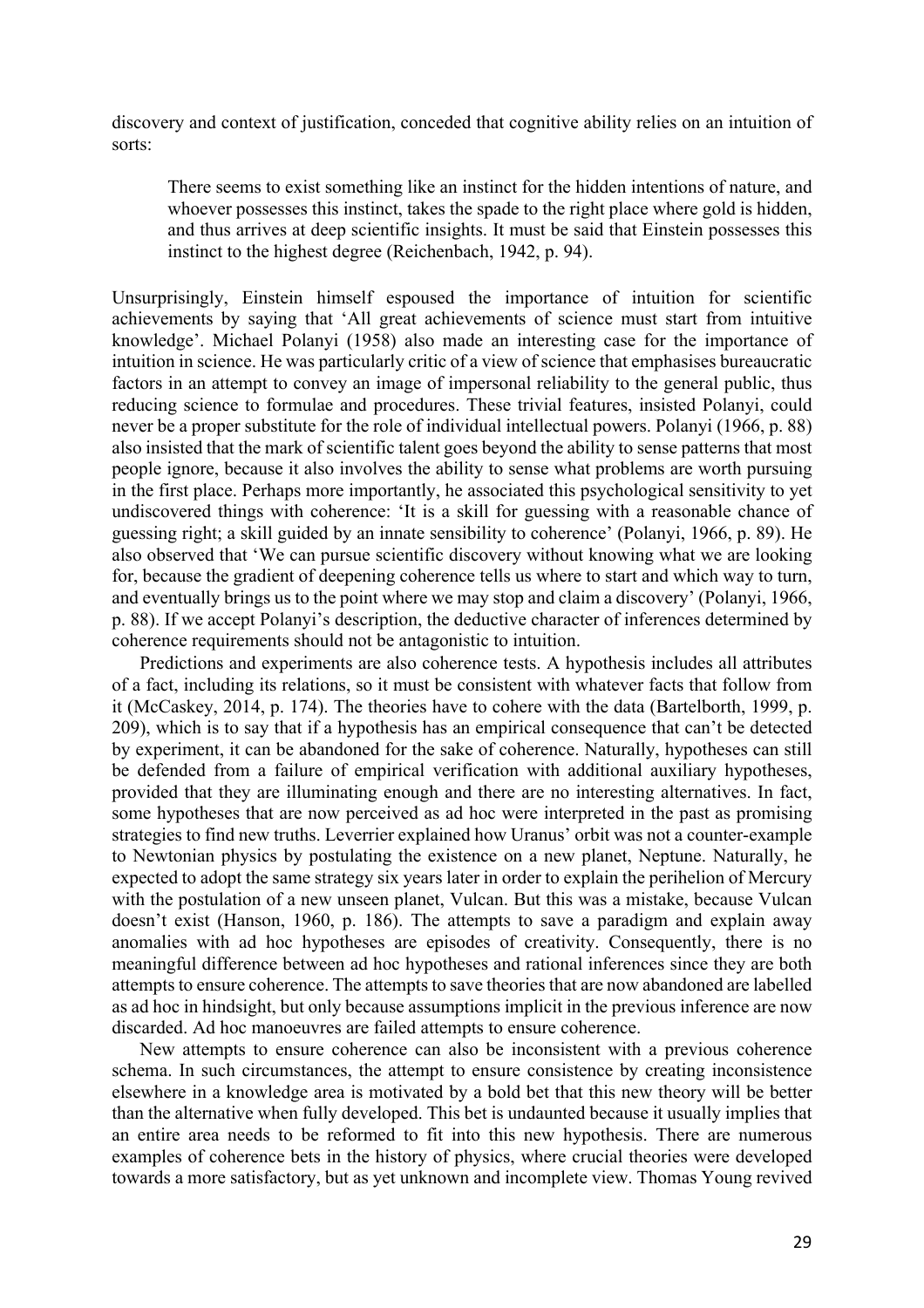the wave theory of light in 1802 with his paper 'On the Theory of Light and Colours'. This theory was inconsistent with the then dominant Newtonian particle theory of light, which was widely supported by experiments. Young's wave theory provides a way to explain some observations about the behaviour of light, including his double slit experiments, which show that light interacts like a wave when passed through two spaced slits. It was a coherence bet because Young assumed that his explanation would have the last word against a theory that had extensive empirical support. In 1913, Bohr published three papers where he develops the first quantum theory of the atom. In order to explain the atomic phenomena, Bohr assumed that radiation is not emitted or absorbed in a continuous way, but only when the atomic system passes from one stationary state to another. This was inconsistent with the widely accepted classical electrodynamics, but it was a much-needed bet to ensure a coherent understanding of the atomic system. In those cases, a local incoherence, such as an unexpected fact or anomaly, is explained by a surprising hypothesis that produces new decoherence elsewhere in our belief systems. This trade-off is acceptable if there is an expectancy that this new hypothesis will pay off and that this new inconsistency will be eventually reintegrated in a higher conceptual change that at the present moment remains out of reach. These new pockets of incoherence are accepted as long as the new hypothesis is more promising or illuminating than the previous decohering threats. Inconsistencies with an accepted theory suggest the alternative of a new theory that intends to uncover an even deeper coherence that lies elsewhere.

The centrality of coherence can also explain the appeal of an Euclidian view of science, in the sense of an attempt to ensure the global coherence of a scientific system. As Braithwaite writes:

A scientific system consists of a set of hypotheses which form a deductive system … arranged in such a way that from some of the hypotheses as premises all the other hypotheses logically follow… The establishment of a system as a set of true propositions depends upon the establishment of its lowest-level hypotheses … (Braithwaite, 1953, pp. 12-13).

These axiomatic systems are indeed important, but only as the coherence requirements of a completed research report. Kepler's laws of planetary motion can be explained as being deducible from Newton's laws of motion and universal gravitation. These axiomatic systems, however, don't represent the research itself. These orthodox approaches, as Feigl (1970, §19) correctly pointed out, might help us clarify the logical structure of scientific theories, but they are reconstructions made in hindsight and have little to do with the work of a creative scientist.

The present explanation is deductivist, but couldn't be more different from Hempel's and other traditional deductivist approaches. According to Hempel's model, the proposition that describes the phenomenon is explained when it is deductively derived from premises involving the law in question and some specific conditions. But in the present deductivist hypothesis, the law is inferred as a necessary condition from the phenomenon precisely because the phenomenon was perceived as a sufficient evidence to postulate the law in the first place. The following relevant derivations will result after the initial inferential explanatory commitment was made. Alternatively, the current view that a theory of explanation should encompass only relevant explanations should be also taken with a grain of salt. The reason is that a theory of explanation associated with inferences should leave some room for trivial inferences and, thus, trivial explanations. Let's consider a simple inference such as simplification. We can say that a conjunct, say, *A*, is a necessary evidence for *A*&*B*, which happens to be a sufficient evidence for *A*. This is a coherence requirement and superficial explanation in the sense that it shows the truth conditions of a simple conjunction, but it is an explanation nevertheless. To be more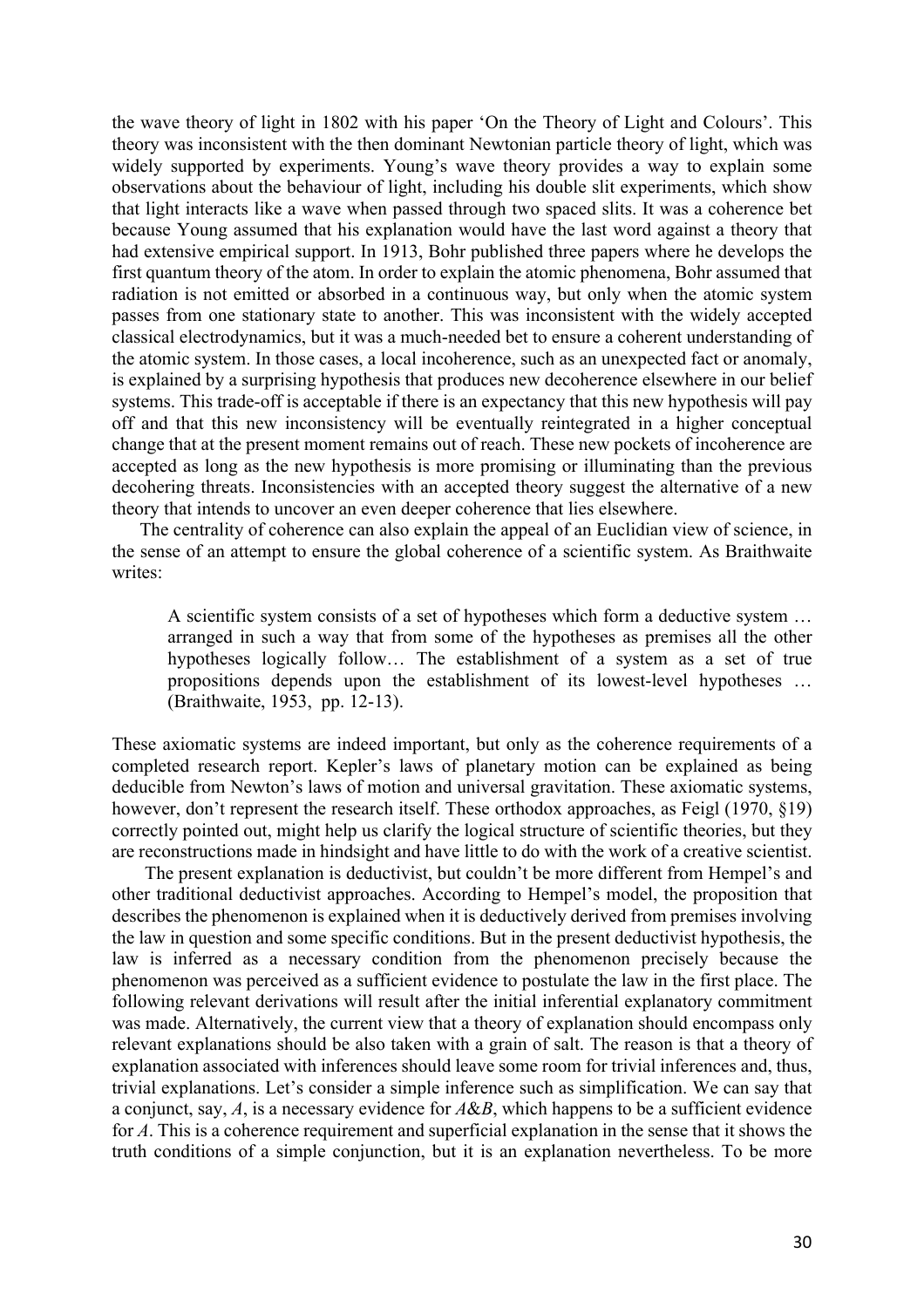specific, a successful theory of explanation should recognize and explain the difference between trivial and relevant explanations.

Now, since every inference aims to be coherent, every inference should be monotonic. How is that possible? The monotonicity of classical logic is a coherence requirement in the sense that any accepted inference should be robust given new information. This goes against the prevalent notion that most inferences are non-monotonic, since many of the past inferences were abandoned by their proponents after new discoveries. The best answer to this is that no one advances an inference assuming that it is going to be abandoned. Instead, one argues for an inference given the expectation that will be resilient upon new discoveries. It would be an incoherence otherwise. If I think I know *p*, I can't sincerely question my belief that *p* is resilient to new information because this would result in infelicitous statements such as 'I know *p*, but I might be wrong about *p*' or 'I know *p* is false, but *p* still might be true'. If the inference doesn't meet this requirement, it is going to be abandoned. This means that motonocity, properly understood, is not only compatible with the retraction of past inferences given new information, but it is a requirement for it. If the inference is not information resistant, it should be abandoned because it should be robust. Otherwise, an inference would be turn out to be inadequate upon new findings, but we should stick with it despite being defective.

That monotonicity is implicit in our inferences can be illustrated as follows: let's assume that my belief in *B* can be justified based on the evidence of *A*, so  $A \rightarrow B$ . But I was told that inferences are non-monotonic, so I accept that my initial belief in  $A \rightarrow B$  is compatible with  $(A \& C) \rightarrow B$  being false. But in order for that to happen I would have to accept that my initial inference,  $A \rightarrow B$ , can be maintained simultaneously with its defeat by the new finding, *C*. The only way to avoid this incoherence is to defend that  $A \rightarrow B$  implies ( $A \& C \rightarrow B$ ). If the inference turn out to be unsustainable when it is reinforced by a proposition about new findings, it is because the initial inference that implies it was incorrect all along.

It is conceptually intrinsic to the notion of inference that it should be perceived as resilient until it isn't. That a bit of evidence must be certain for us doesn't imply that it can't be challenged or abandoned later on (Minnameier 2004, p. 89). Notwithstanding the fallibility of epistemic agents, this non-monotonic phenomenological aspect of inferences suggests that the deductivist view of knowledge as certain has some merit. The reliance on probability considerations shouldn't be a hindrance. Let's say I accept that a conclusion has a 60 percent chance of being true. I'm 100 percent certain that it has a 60 percent chance of being true. Now imagine you insist that I can only be 60 percent confident that the conclusion has a 60 percent chance of being true. I could question how you obtained this figure. It seems you would have to rely on another probability distribution that is 100 percent reliable. How else would you be able to ascertain such precise number? So, in order for probability distributions to work you need to be certain in your inferences. In point of fact, despite probability calculus being traditionally regarded as an inductive logic, it is deductive, since the probability of the conclusion is deduced from the probabilities of the premises (Peirce, CP 2.267-268; CP 7.207).

The present emphasis on coherence also explains the importance of William Whewell's criterion of consilience. According to Whewell, a theory proves to be plausible not by explaining what it was designed to explain, but by explaining what it was not meant to explain in its inception. This will include evidence that was not present in the original formulation of the theory. Prima facie, consilience considerations are distinct from coherence aims, because the latter appears to favour the explanatory power of a hypothesis given the data available during its conception, whereas the first points towards a post-discovery empirical support (Whewell, 1860, p. 191). But consilience not only is not independent, as it can be seen as consequence of a coherence requirement. What we expect from a successful hypothesis is that is going to be susceptible to causal unification, either as a smaller component of a vast theory or as a fundamental principle. The assumptions should fit together, especially as new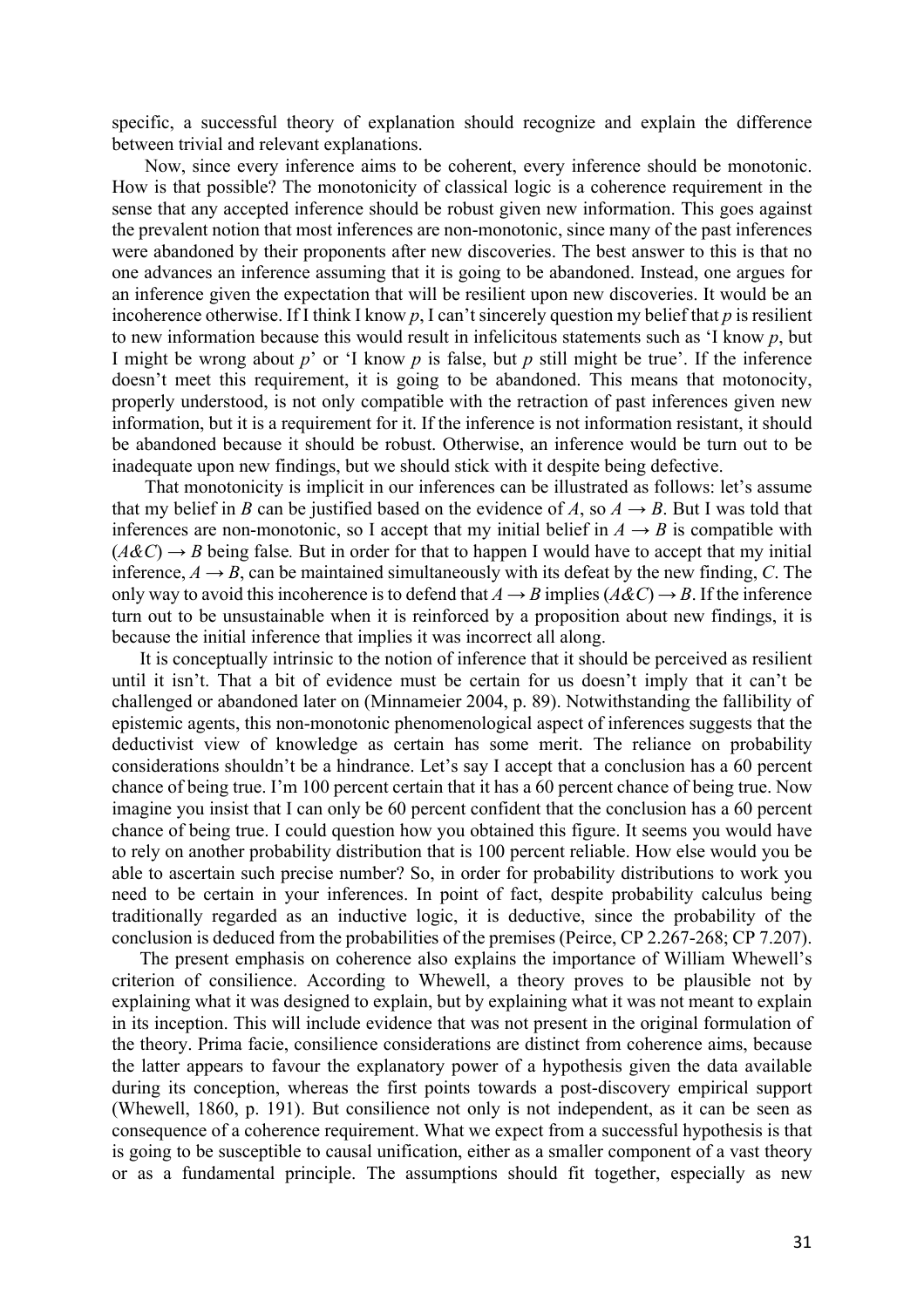hypothesis is added when new phenomena are discovered. The point it is not simply that a hypothesis should be able to explain something that couldn't be considered during its conception, but that it can point towards the coherence of unification, because knowledge 'is like a building in which the addition of higher floors helps strengthen the lower levels' (Foster, 2009, p. 94). For example, Kepler's planetary laws are further supported when they turn out to be consequences of Newtonian physics, especially universal gravitation law. This is why discoveries are similar to recoveries of past anomalies because they are atemporal coherence requirements. Einstein's 1915 recovery of the anomalous motion of Mercury is a postdiction of a known fact. The difference between prediction and postdiction should be negligible from a logical point of view. The systematic integration of hypotheses within a wider theoretical frame characterised by consilience is presented in Whewell's tables of induction, which have a distinctive Euclidian aspect. The tables provide a summary that indicate how the lower-level hypotheses can be deducted from higher-level hypotheses. But the deductive subsumption of lower-level hypotheses under more fundamental laws presented in the Inductive Table is not a mere 'schedule of accounts' that are 'enumerated and added together', because they are 'seen in a new light' (Whewell, 1989, pp. 169-170). The broader perspective aimed by taxonomies of different kinds should also work for science as a whole.

The aforementioned coherence requirements have an implicit concept of inference that can be summarised as follows: if an inference is valid, the premise is sufficient evidence for the conclusion and the conclusion is necessary evidence for the premise, in the sense that it must be inferred necessarily from its truth. This definition might seem too strong, but any attempt to deny it will lead to contradictions. Let's suppose, per impossible, that *A* is sufficient for *B*, but *B* is not necessary evidence for *A*. This implies that we could have a circumstance where *B* should be inferred from *A*, while  $\neg B$  could also be inferred from *A*, since *B* is not necessary given *A*. Thus, both *B* and  $\neg B$  could be inferred from *A*, which is absurd. Now suppose that *B* is necessary evidence for *A*, but *A* is not sufficient evidence for *B*. If that were possible, *B* would be required for *A* to be true, but at the same time it wouldn't be required for *A* to be true, since *A* wouldn't be enough to infer that *B* is true, which is an incoherence. Thus, the notion of evidence is intrinsically tied to the notion of inference, which is ultimately a logical matter.

This relation between converse evidentiary claims and inferential coherence can also be illustrated as follows: let's assume that *A* is sufficient evidence for *B*, but *B* is not necessary evidence for *A*. This implies that from the joint truth of  $A \rightarrow B$  and *A*, we can't infer *B* by *modus ponens*, and implies that from the joint truth of  $A \rightarrow B$  and  $\neg B$ , we can't infer  $\neg A$  by *modus tollens*. Ergo, in order to preserve both *modus ponens* and *modus tollens* we have to admit that sufficiency and necessity evidentiary claims are converse. Another way to understand this dependency is as follows: suppose that *B* is necessary evidence for *A*. So, if *B* is not true, *A* is not true, i.e.,  $\neg B \rightarrow \neg A$ . But if *A* is true, it follows by *modus tollens* that *B* is true as well. So, if *B* is necessary evidence for *A*, it follows that *A* will be sufficient for *B* as well. Finally, consider the use of reductios. They rely on the fact that when *x* (an impossibility) is a sufficient evidence for  $y$  (a contradiction), then  $x$  must be false, since  $y$  is a necessary condition for *x*.

I won't go in details about which modal system needs to be assumed. It suffices to say that the modal range in which these sufficiency and necessity evidentiary relations are considered will be determined by the proponent of the implication and her beliefs on the subject. The implication is valid when the truth of the premises necessitates the truth of the conclusion relatively to a certain range that is aimed by the inference (whether we are talking about a logical, epistemic, physical or metaphysical necessity, for example).

We can sum up what has being discussed until now as follows: putative valid inferential forms are actually coherence requirements that suggest some evidentiary relations between the premise and the conclusion; the enumerative view of induction results from an erroneous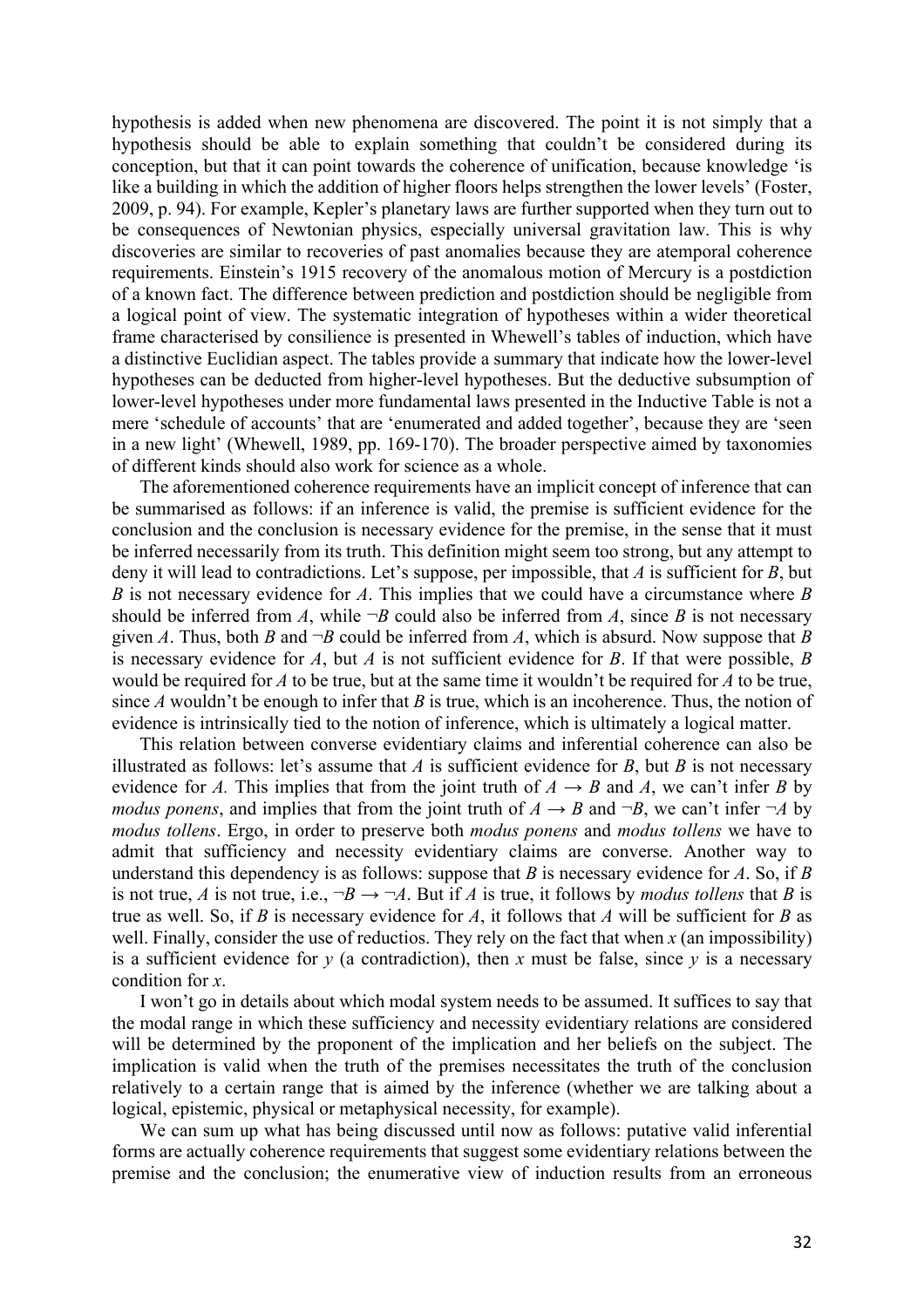reading of Aristotle's text, whose notion of induction are intuitive attempts to extract the essence of something; the current notion of abduction resembles Aristotle's notion of induction in that they are intuitive inferences associated with explanatory considerations; inductive and abductive inferences can't have non-deductive properties because that would make them incoherent. Perhaps we could take a step back and look again at the traditional notions to see if we can find more connections using the conventional wisdom on the subject before moving forward. Let's start with abductions, which can be interpreted as follows:

| Abduction                                         |  |
|---------------------------------------------------|--|
| A<br>B is a necessary evidence for $\Lambda$<br>R |  |

The interpretation is that we have a fact *A* that needs to be explained, and *B* is a hypothesis that is necessary for the truth of *A*. Now, let's consider a deduction:

| <b>Deduction</b>                 |  |
|----------------------------------|--|
| A is a sufficient evidence for B |  |
| R                                |  |

It starts with a simple proposition about a fact, say, *A*; followed by an inferential claim in the second premise, *A* is sufficient evidence to *B*, which leads inexorably to the conclusion, *B* Similarly to abductions, deductions have an inferential claim and a premise about a fact. According to the conventional wisdom, the only difference between deductions and abductions is that only in a deduction the joint truth of both premises ensures the truth of the conclusion. However, given the evidentiary relations suggested before, this simply can't be true. The truth of both premises in an abduction also guarantee the truth of the conclusion. In an abductive inference, *B* is a necessary evidence for *A*, which means that if *B* weren't true, *A* wouldn't be true, so  $\neg B \rightarrow \neg A$ . From  $\neg B \rightarrow \neg A$  we can infer that  $A \rightarrow B$  by contraposition and double negation. Now, suppose that *A* is known to be true. It follows that *B* is true, by *modus ponens*<sup>11</sup>. So from the assumption that *B* is necessary evidence for *A*, and the truth of *A*, it follows that *B* is true, deductively. But this is precisely what we should expect if evidentiary claims were converse. If *A* is sufficient evidence for *B*, *B* is necessary evidence for *A*, and vice-versa. So, if a deduction is valid, so is the corresponding abduction, and vice-versa; because deduction and abduction are two sides of the same inference.

This also allows us to make another connection of abductive inferences with transcendental inferences, which are supposed to proceed from a fact to the necessary conditions of its possibility. They also have the same logical form of abductive inferences because they are particular cases of it, namely, when the necessary evidence for  $x$  is also perceived as a necessary condition for *x*. See the image bellow:

<sup>&</sup>lt;sup>11</sup> Another way to interpret this is that given the relevant coherence considerations used by the reasoner, if the hypothesis *B* weren't true, then the fact that makes *A* true would not occur, so  $\neg B \rightarrow \neg A$ . But given that *A* is indeed true, we can infer that *B* is true by *modus tollens*.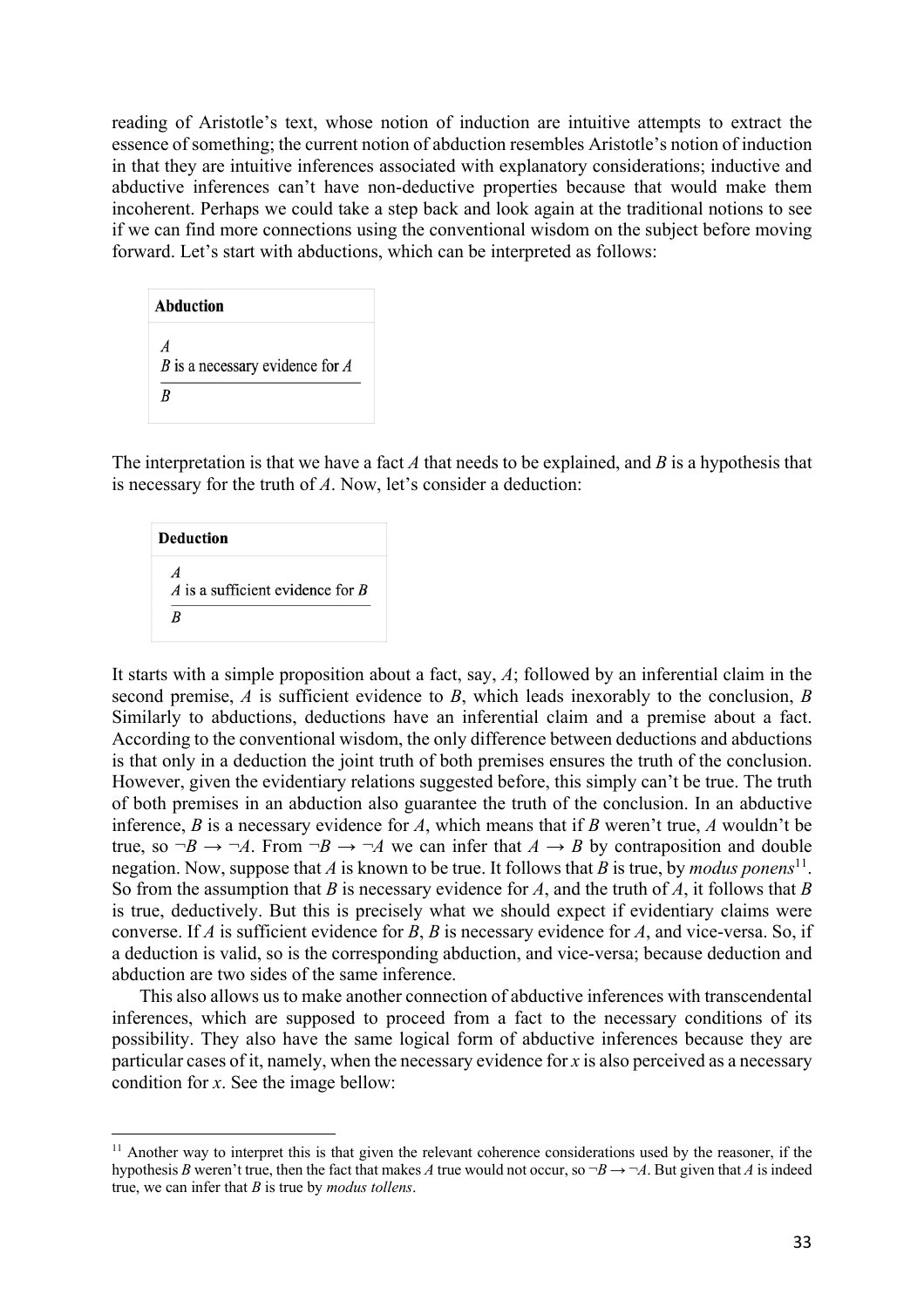```
Transcendental Inferences
\boldsymbol{A}B is a necessary condition for A\overline{B}
```
The relation between deduction and transcendental inferences is also evidenced by the fact that some putative examples of deductions are clearly transcendental. Consider the following: 'Philip Glass is a composer. Therefore, there are composers.' The conclusion is inferred from the premise by a transcendental inference. Or think about Euclidian geometry, which presents geometrical truths in an axiomatic fashion. Euclid's *Elements* are an obvious attempt to extract the necessary preconditions of known geometrical truths by transcendental inferences. The Euclidian axioms were handpicked in order to ensure the validity of known theorems at the time. So, the relation is that if *B* is inferred as a necessary precondition of *A*, it is a necessary evidence for *A*. But by the principle that evidentiary claims are converse, this means that *A* should be sufficient evidence for *B*, which implies that *B* will be a consequence of *A*. Inversely, if *B* is not a consequence of *A*, it cannot be a necessary precondition of *A*. In other words, the satisfaction of the standards for good transcendental inferences conceptually implies the satisfaction of the standards for deductive validity. The hypothesis is an inferential consequence of the facts, precisely when its truth is a necessary condition for the facts. The necessary condition inferred from the facts is a missing part that makes the phenomena whole and ensures coherence.

In a Socratic induction the essential traits that determine the nature of something, or the causes of an event, are intuited, while in an abduction a surprising fact is explained by inferring the condition necessary for its occurrence. Consequently, Socratic induction can be subsumed as the abductive part of any inference. The evidentiary concerns present in the context of discovery can be described as follows: the conclusion is intuitively extracted from known facts by an insight because it is regarded as necessary evidence for the premise, which is the phenomenon that is supposed to explain. The creativity then lies in imagining what evidence is necessary in order to explain the facts. The reasoning then is that it is not likely that the evidence would obtain were the world such that it was governed by another hypothesis or theory. The necessary evidence can be a necessary condition (discovery), but also a necessary effect of a hypothesis (prediction). This explains why the significant consequences of a known theory can be far from obvious. There is a need to extract all the necessary evidence of a hypothesis with imagination. It's not a mere mechanical exercise. That's why the notion of induction was also described as an attempt to ensure coherence:

An inductive problem is an intimation of coherence among hitherto uncomprehended particulars and the problem is genuine to the extent to which this intimation is true. Such a surmise vaguely anticipates the evidence which will support it and guides the mind engrossed by it to the discovery of this evidence (Polanyi, 1961, pp. 465–466).

Ludwig Wittgenstein defended something similar when he stated that '[t]he process of induction is the process of assuming the simplest law that can be made to harmonize with our experience' (1921, 6.363). In the same vein, the problem of justifying induction can also be reinterpreted as matter of ensuring coherence. One usual way to view the problem is about how you can justify an inference about the future made on a limited number of past observations: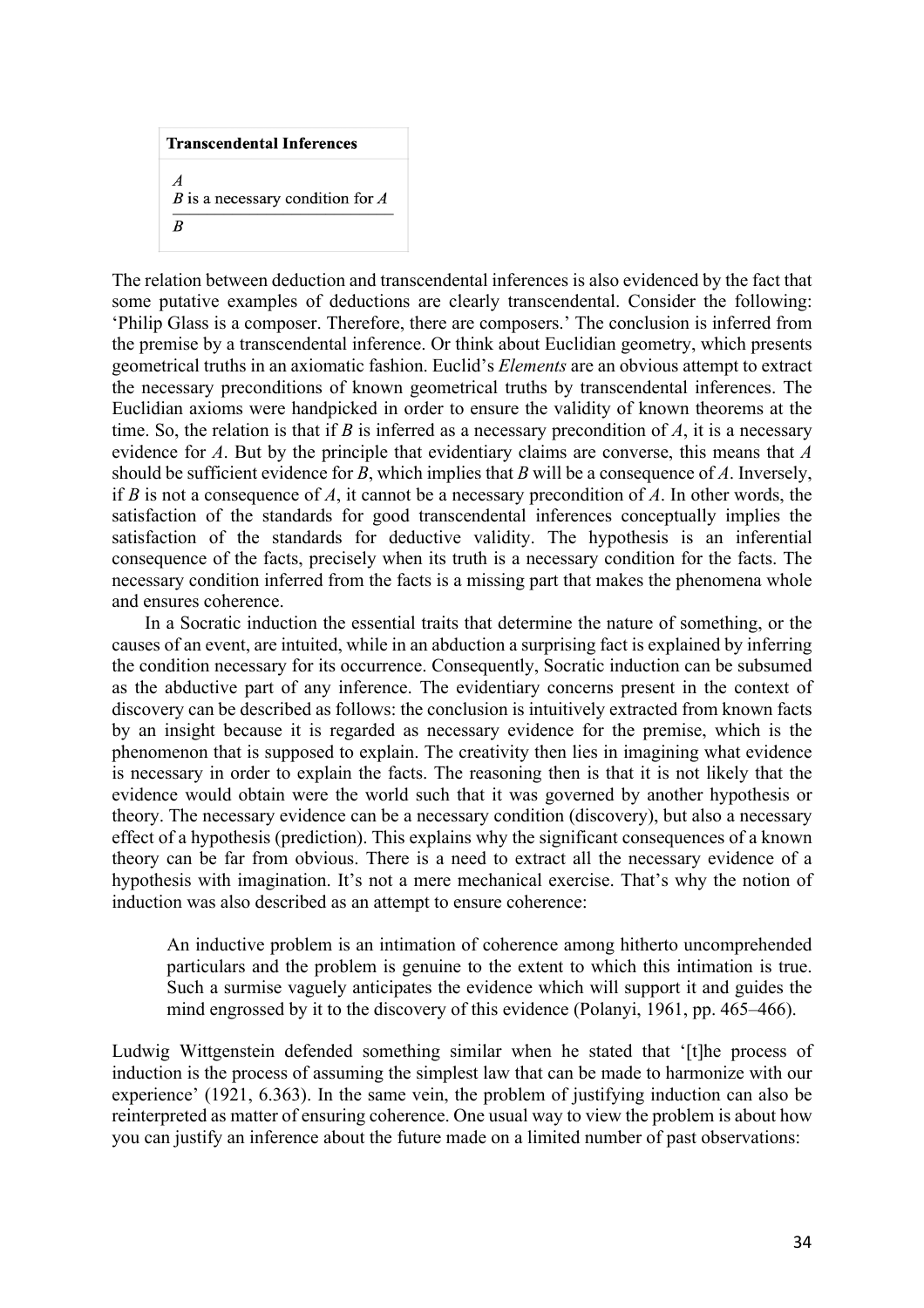Past Present Future

But from a logical point of view, it makes no difference whether the phenomena occur in the past, the present or the future. Instead, the problem should be viewed as an attempt to ensure coherence—see the image bellow:



If the properties of the members of the group are homogeneous, the empty space will be filled with the same properties.

It's also important to observe that the validity or invalidity of each inference is dependent on the matters at hand. It depends on knowing whether the premise is sufficient evidence for the conclusion, or whether the conclusion is necessary evidence for the premise. For example, the only circumstance where an abduction fails to preserve truth is one where the conditional premise is vacuously true due to the truth of the consequent alone, i.e., a circumstance where *B* is not a necessary evidence of *A*. In other words, whether the premises of genuine inferences are truth preserving is a question that should not be determined by formal logic.

## 6. THE INCOHERENCE OF INFERENTIAL SCEPTICISM

There is still the question of how to deal with inferential scepticism, which has traditionally been one of the hurdles of the conventional wisdom. First, I will revisit Hume's attacks to causality because they can undermine induction indirectly, even if they are not criticisms of induction per se. Then I will reinterpret and address sceptical challenges to deduction, induction and abduction based on the criticism of these notions offered in this paper. Finally, I consider potential sceptical challenges to the inferential theory defended in this article.

Let's start with Hume's scepticism. According to Hume, propositions are either about matters of fact or relations of ideas. Propositions about matters of fact are contingent and are justified exclusively by experience. Relations of ideas are necessary and justifiable only by thought. The proposition that snow is white is an example of a proposition about a matter of fact, while Fermat's last Theorem is a proposition about a relation of ideas. The challenge presented by Hume is that our beliefs about causality are propositions about matters of fact, but can't be justified by experience. We believe that there is a necessary connection between causes and effects, but experience only provide us constant conjunction. It's the habit of seeing constant conjunction of events that impel us to postulate a necessary connection between them, but this postulation is irrational. One natural reaction is to try to justify our beliefs about causality with statistical analysis and probability theory, but this is circular reasoning since both presuppose a uniformity in nature that can only be discovered through causality. So, we can't justify our causal beliefs with statistical analysis and probability theory.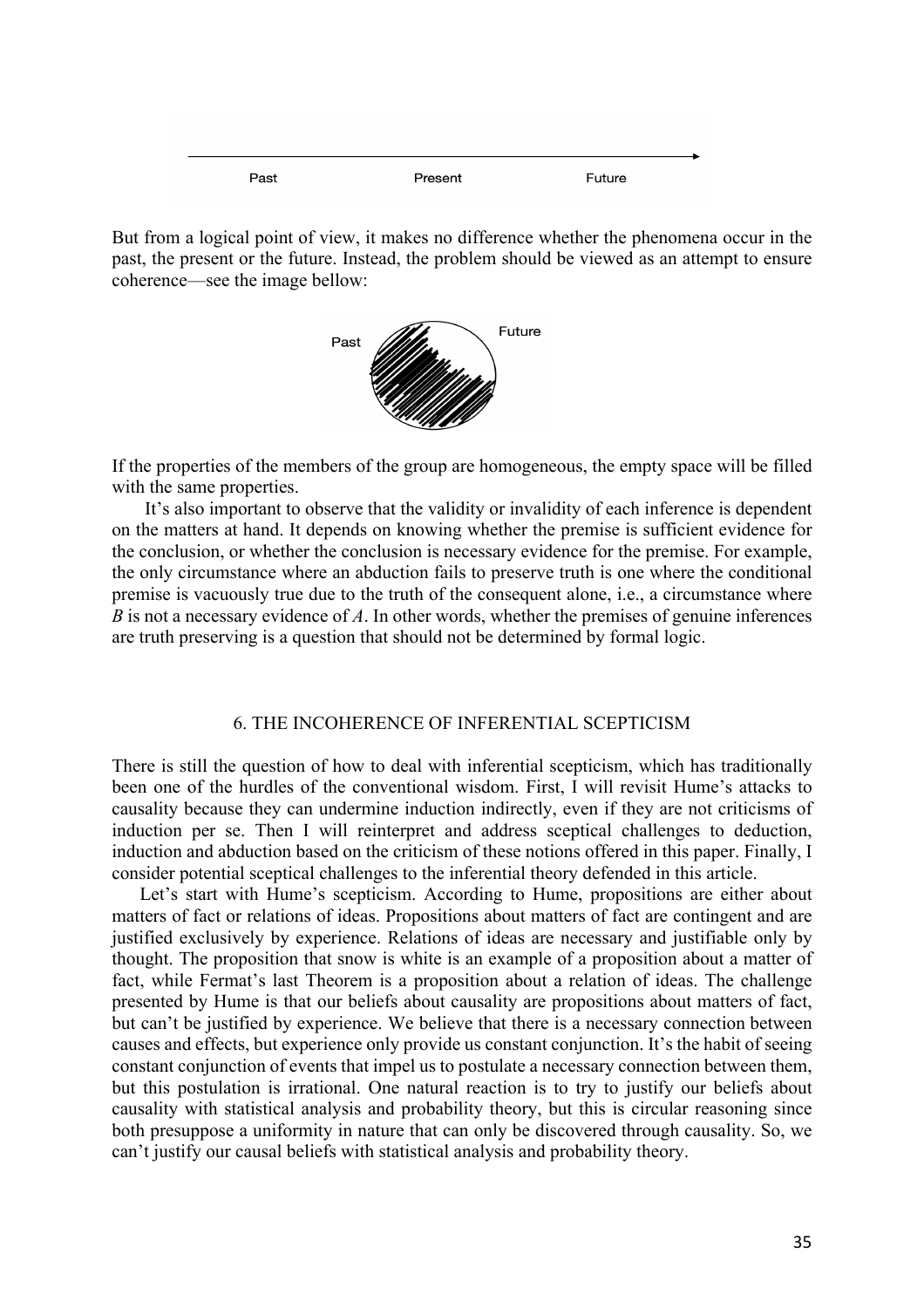When we think of Hume's scepticism, all the focus is placed on the proponents of causality and their burden of proof, while Hume's hypothesis is presented as a mere epistemological challenge devoid of theoretical commitments. But it is arguable that this sceptical hypothesis relies on the same causal beliefs it intends to displace. Hume's empiricism is based on the notion that all beliefs about matters of fact are originated from our sense impressions, but our ideas can only be originated from sense impressions *if they are caused by them*. So, we can't make sense of his empiricist doctrine without assuming causality. Hume also relies on causality when he explains the mental habits that lead to a belief in causality because the belief in causal connection *is caused* by the constant conjunction of events. So, without the assumption of causality Hume can't begin to explain why we accepted the notion of causality in the first place.

This dependence on causality will also present itself in any sceptical scenario where our causal beliefs are challenged. Suppose that overnight we notice some important differences, say, that when two billiard balls with different velocities undergo a head-on collision they don't ricochet, but stop. In this scenario, should we conclude that our trust in causality was misguided all along? Of course not. This would only mean that we had a superficial understanding of mechanics and that a new theory is needed. Or imagine a worse scenario where there is no discernible order in the external world and nature seems completely chaotic. Even in such doomsday scenario we would have to assume that this chaos has a cause and will have future effects. The notion of causality is more fundamental than any attempt to displace it<sup>12</sup>.

Let's move on to inductive scepticism. It was argued that (1) enumerative induction is better explained as a form of evidence gathering; (2) Socratic induction is abduction by another name; (3) transcendental inferences are a particular case of abductive inferences; (4) and these 'types' of reasoning are present in every inference in the sense that the conclusion is perceived by rational intuition and insight as necessary evidence for the premises. So inductive scepticism can be reinterpreted as the inference that we are never entitled to assume that the conclusion is a necessary evidence for the premises. But this inference is self-defeating because the conclusion of the sceptical inference is not necessary to accept its premises, thus violating a basic coherence requirement. Another way to interpret inductive scepticism is as the thesis that we cannot capture the nature of something by intuitive reasoning because this would require a mysterious faculty of rational intuition. But this assumes that we can rationally 'see' what is the problem involved in rational insights. In sum, it relies on the same faculty that it should avoid. So, it is incoherent as well.

Deductive scepticism will face a similar fate. In its traditional formulation, it is already prone to accusations of inconsistence, for in order to draw sceptical conclusions from its premises, the sceptic needs to rely on a deductive inference. In the present interpretation, the contradictory nature of this scepticism is even more evident since deductive principles are not nothing more than coherence requirements. So, it stands to reason that any attempt to deny

<sup>&</sup>lt;sup>12</sup> It is also worth mentioning that Hume assumes that the belief in causality is motivated by the repeated observation of a conjunction of subsequent and contiguous events, but there is empirical evidence to suggest that relations of causality are perceived directly as an experiential gestalt (Lakoff & Johnsson, 1980). A gestalt consists in the perception of a complex of properties as a whole in a way that is more basic to our experience than their individual occurrences. According to this hypothesis, the perception of causation is an experiential gestalt which starts to be constructed at a very early age. For example, a child discovers by gestalt that different objects resist to different degrees (Andersson, 1986, p. 157). This suggest that our perceptual system is disposed to organise individual facts into a causal chain, all at once. What is curious is that we can also interpret gestalts as coherence procedures. For example, in closure gestalts that involve incomplete objects, people perceive the whole by filling the missing information. Even more surprising, we can interpret gestalts as abductions, both creative or uncreative. In a creative abduction we can put facts together into something new, whereas in an uncreative abduction the facts are organised according to a known pattern. But since abductions are nothing more than taking a proposition as a necessary evidence for another, gestalts could be explained by this same rationale. Pursuing this route in detail, however, is a task for another occasion.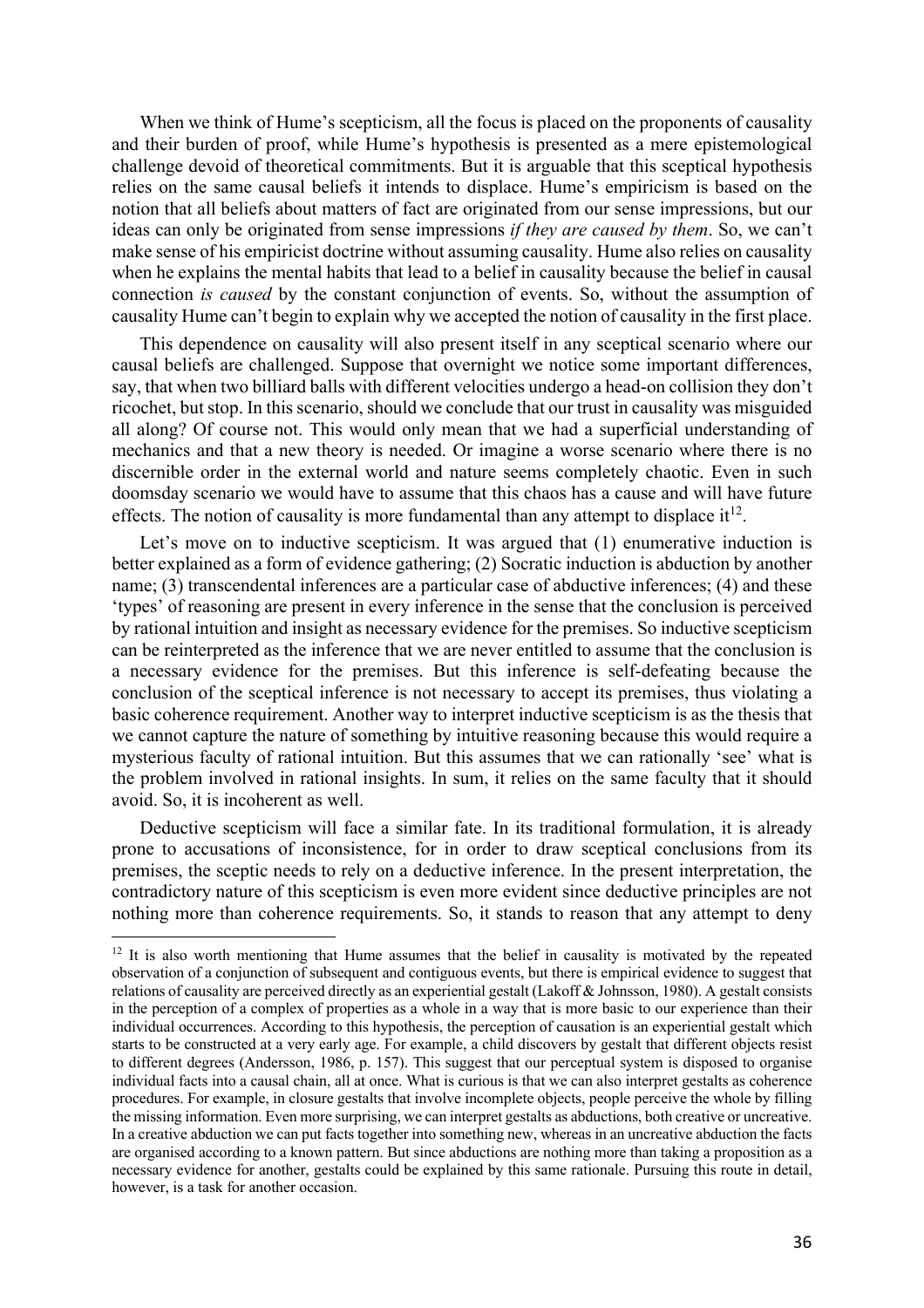coherence requirements will be incoherent itself. Finally, we need to consider the sceptical stance about the notion of inference defended in this article. The sceptic will deny that if the premises are sufficient for the conclusion, the conclusion should be necessary evidence for the premises. But this is also incoherent because if it is to be accepted, even if the sceptical premises were sufficient evidence for the conclusion, we wouldn't have to accept the conclusion because it wouldn't be necessary evidence for the premises.

## 7. CONCLUDING REMARKS

A pragmatist might argue: 'Why should we care?' Mathematicians will still be able to make proofs, biologists will go on doing experiments and making models, and philosophers will continue analysing concepts and presenting distinctions. The conventional view of inferences doesn't seem to matter in the grand scheme of things where predictions are made and academics carry on doing their theoretical work. The reason why we shouldn't be indifferent to such concerns is that the conventional view of inferences presents a view of how the world works. This view will influence what problems will be studied, how data will be interpreted and how knowledge and science will be perceived in the wider culture. It has deeper significance for our self-understanding, but it is failing miserably in this task and it is making us stranger to ourselves as a result. It generates perplexity, puzzles and incompatibility where there should be order, clarity and empirical fit. It results from a superficial understanding of logic concepts, which leads to a superficial view of logic, knowledge and science. This matters a lot. The only way out of this prejudicial view is a crucial revision of the basic concepts. This is the only way to ensure coherence.

## REFERENCES

- Achinstein, P. 1970. Inference to scientific laws, in: R. Steuwer (ed.) M*innesota Studies in the Philosophy of Science*, vol. 5. Minneapolis, University of Minnesota Press.
- Adams, E. 1965. The Logic of Conditionals. *Inquiry*, 8(1-4), 166–197.
- Adams, E. 1975. *The Logic of Conditionals - An Application of Probability to Deductive Logic.* (eds.) D. Reidel Publishing Company, Dordrecht-Holland, Boston-U.S.A.
- Andersson, B. 1986. The experiential gestalt of causation: a common core to pupils' preconceptions in science. *European Journal of Science Education*, 8(2), 155–171.
- Aristotle. *Eudemian Ethics.* Brad Inwood & Raphael Woolf (eds). Cambridge University Press, 2013.
- Aristotle. *Metaphysics*, Joe Sachs (trans.), Green Lion Press, 1999.
- Aristotle. *Nicomachean Ethics*, Joe Sachs (trans.), Focus Philosophical Library, Pullins Press, 2002.
- Aristotle. On the Parts of Animals I –IV. Translated with an Introduction and Commentary by J. G. Lennox. Oxford: Clarendon Press, 2001.
- Armstrong, D. 1983. *What is a Law of Nature?* Cambridge: Cambridge University Press.
- Backhouse, R. E. 1998. If Mathematics is Informal, Then Perhaps we Should Accept That Economics Must be Informal Too. *The Economic Journal*, 108(451), 1848–1858.
- Bacon, F. 1626/1889. *Novum Organum or True Suggestions for the Interpretation of Nature*. Thomas Fowler (Ed,). Oxford: Clarendon Press.
- Bartelborth, T. 1999. Coherence and explanations. *Erkenntnis*, 50(2-3), 209–224.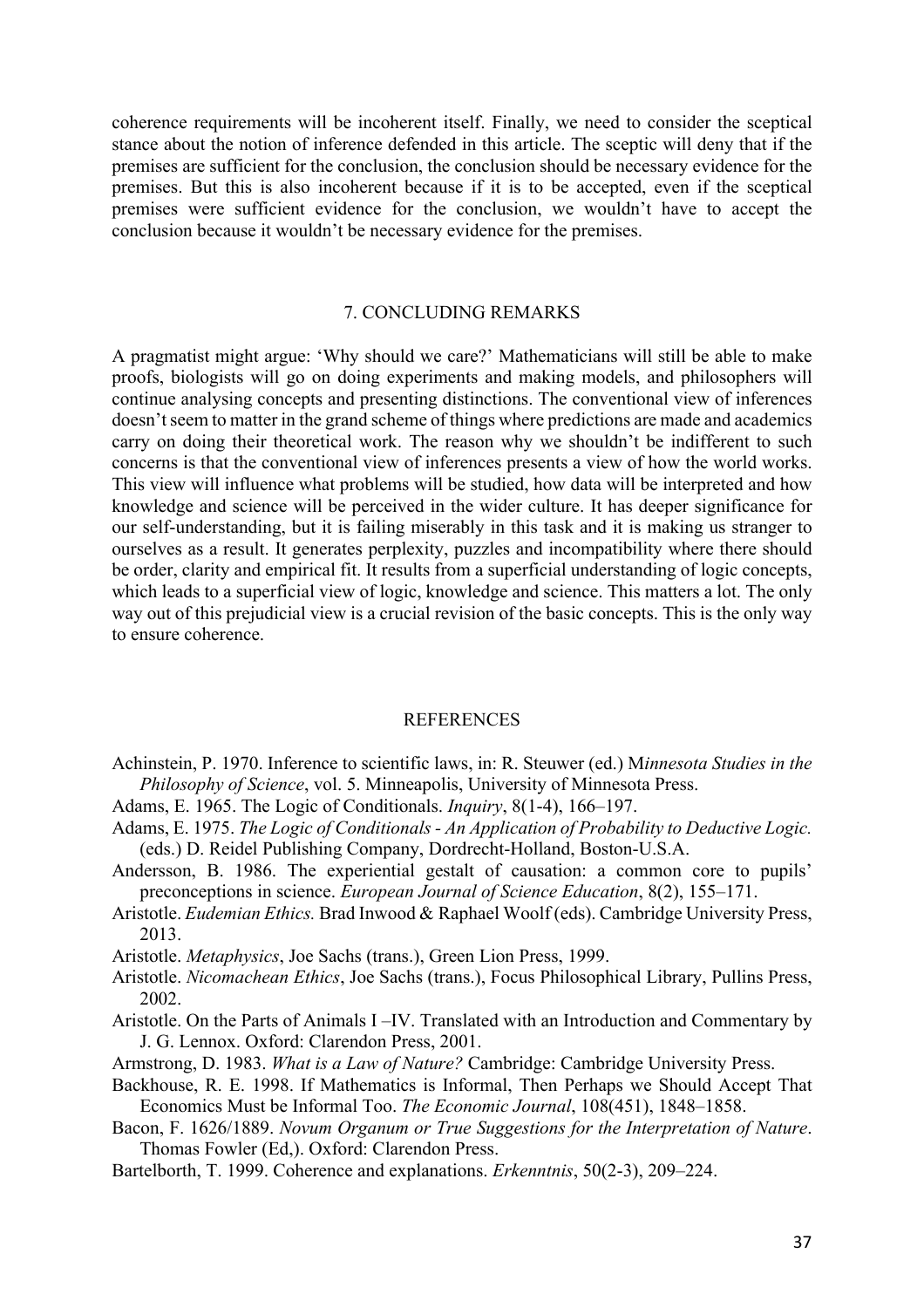- Biondi, P. Groarke, L (Ed.) 2014. *Shifting the Paradigm: Alternative Perspectives on Induction*, Berlin: Walter De Gruyter Inc.
- Biondi, P. 2004; *Aristotle: Posterior Analytics II.19*. Quebec, Q.C.: Les Presses de l'Universite Laval.
- Blackwell, R. 1980. In Defense of the Context of Discovery. *Revue Internationale de Philosophie*, 34(131/132), 90–108.
- BonJour, L. 1985, *The Structure of Empirical Knowledge*. Harvard University Press, Cambridge, MA.
- Braithwaite, R. B. 1953. *Scientific explanation; a study of the function of theory, probability and law in science*. Cambridge: Cambridge University Press.
- Briskman, L. 1975. Classical Semantics and Entailment. *Analysis*, 35(4), 118–126.
- Buchdahl, G. 1971. Deductivist versus inductivist approaches in the philosophy of science. *The Monist*, 55(3), 343–367.
- Buchler, J. 1939. *Charles Peirce's Empiricism*. London: Kegan Paul Trench, Trubner and Co., Ltd.
- Campos, D. 2011. On the Distinction between Peirce's Abduction and Lipton's Inference to the Best Explanation. *Synthese*, 180(3), 419–442.
- Carnap, R. 1968. Inductive logic and inductive intuition in *The Problem of Inductive Logic*, ed. Lakatos, I., North-Holland, 1968.
- Carroll, L. 1895. What the Tortoise said to Achilles, *Mind*, 1895.
- Cheng, C. 1969. *Peirce's and Lewis's Theories of Induction*. The Hague: Martinus Nijhoff.
- Clarke, R. 1889. *Logic*. London: Longmans, Green & Co.
- Davidson, D. 1968. The Logical Form of Action Sentences. In: Rescher, Nicholas. (Ed.). *Tbe Logic of Decision and Action*. Pittsburgh.
- Davis, W. H. 1972. Hypothesis or Abduction The Originative Phase of Reasoning. In: *Peirce's Epistemology*. Springer, Dordrecht, 22–86.
- Dawson, J. 2006. Why do mathematicians re-prove theorems? *Philosophia Mathematica*, 14 (3), p. 269–286.
- Dretske, F. 1977. Laws of Nature. *Philosophy of Science*. 44(2), 248–268.
- Douven, I. 2011, Abduction. in *The Stanford Encyclopedia of Philosophy* (Spring 2011 Edition), ed. E. N. Zalta, URL = <http://plato.stanford.edu /archives/spr2011/entries/abduction/>.
- Einstein, A. 1936. Physics and reality. *Journal of the Franklin Institute*. 221(3), 349–382.
- Ellis, B. 1998. An essentialist perspective on the problem of induction. *Principia*. 2(1), 103– 124.
- Fann, K. T., 1970. *Peirce's Theory of Abduction*. Martinus Nijhoff.
- Feigl, H. 1970. The Orthodox View of Theories: Remarks in Defense as well as Critique. in: *Minnesota Studies in the Philosophy of Science*, Vol. IV, University of Minnesota Press, Minneapolis.
- Feingold, M. 2004. Mathematicians and Naturalists: Sir Isaac Newton and the Royal Society in J.Z. Buchwald and I.B. Cohen, eds., *Isaac Newton's Natural Philosophy*. Dibner Institute Studies in the History of Science and Technology. Cambridge, Ma/London: MIT Press.
- Flórez, J. A. 2014. Peirce's Theory of the Origin of Abduction in Aristotle. *Transactions of the Charles S. Peirce Society*, 50(2), 265–280.
- Foster, M. 2007. A Philosopher's Guide to Empirical Success, *Philosophy of Science*, 74(5): 588-600.
- Foster, M. 2009. The Debate Between Whewell and Mill on the Nature of Scientific Induction. *Handbook of the History of Logic*. Volume 10: Inductive Logic. Volume editors: Dov M. Gabbay, Stephan Hartmann and John Woods. Elsevier BV.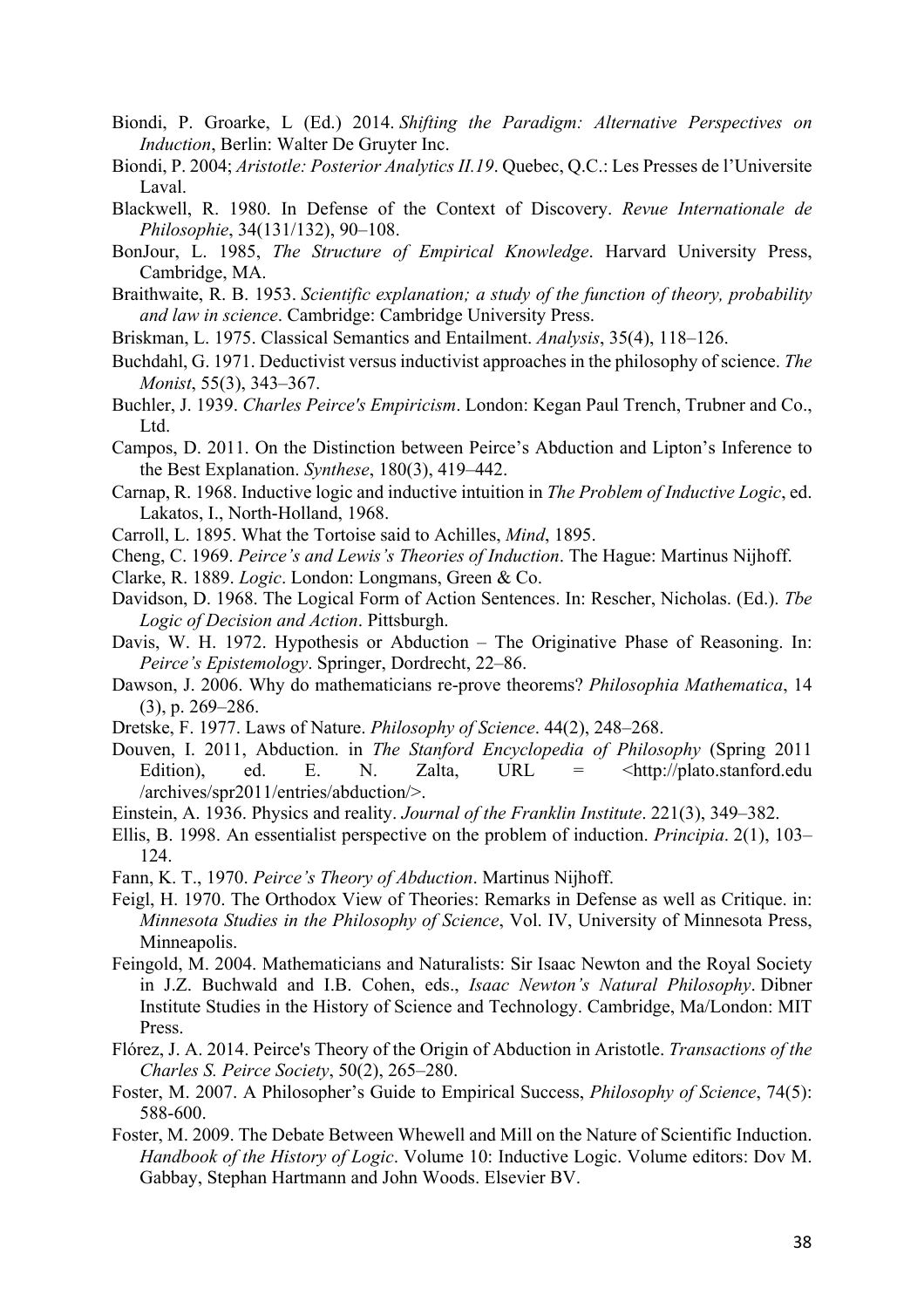- Frege, G. 1960. *The Foundations of Arithmetic: A Logico-Mathematical Enquiry into the Concept of Number* (1884), 2nd edn. New York: Harper & Brothers.
- Friedman, M. 1974. Explanation and Scientific Understanding. *Journal of Philosophy*, 71(1), 5–19.
- Galen on Medical Experience. 1944. First edition of the Arabic version with English translation and notes by R. Walzer. Pp. xi+164. London: Oxford University Press for the Wellcome Trustees. Cloth, 12s. 6d. net.
- Galison, P. 1987. *How Experiments End*. Chicago: University of Chicago Press.
- Gerritsen, S. 1994. A Defense of Deductivism in Reconstructing Unexpressed Premises. In *Studies in Pragma-Dialectics*, edited by F.H. van Eemeren and R. Grootendorst, 41–7. Amsterdam: International Centre for the Study of Argumentation.
- Goodman, N. 1954. *Fact, Fiction, and Forecast*, London, Athlone Press.
- Goudge, T. 1950. *The Thought of C. S. Peirce*. Toronto: The University of Toronto Press.
- Groarke, L. 2009. *An Aristotellian Account of Induction: Creating Something from Nothing*. Montreal & Kingston: McGill-Queen's University Press.
- Groarke, L. 2000. A Deductive Account of Induction. *Science et Esprit* 52, 353–69.
- Groarke, L. 1992. In Defence of Deductivism: Replying to Govier. In *Argumentation Illuminated*, edited by Frans van Eemeren, Rob Grootendorst, J. Anthony Blair, and Charles Willard, 113–21. Amsterdam: International Society for the Study of Argument.
- Haack, S. 1976. The Justification of Deduction, *Mind, New Series*, 85(337): 112–119
- Hanson, N. 1958. The Logic of Discovery. *The Journal of Philosophy*, 55(25), 1073–1089.
- Hanson, N. 1960. More on "The Logic of Discovery". *The Journal of Philosophy*, 57(6), 17, 182–188.
- Hanson, N. 1981. *Patterns of Discovery*. Cambridge University Press.
- Harman, G. 1965. The Inference to the Best Explanation, *The Philosophical Review*, 74(1), 88–95.
- Harman, G. 1986. *Change in View. Principles of Reasoning*. MIT Press, Cambridge, MA.
- Hartley, D. 1749. *Observations on Man*. (London) vol. 1.
- Hempel, C. 1966. *Philosophy of Natural Science*. Prentice-Hall, Englewood Cliffs, NJ.
- Hempel, C., Oppenheim, P. 1948. Studies in the Logic of Explanation. *Philosophy of Science*, 15(2): 135-175.
- Hersh, R. 1993. Proving Is Convincing and Explaining. *Educational Studies in Mathematics*, 24(4), pp. 389-399.
- Hintikka, J. 1973. *Logic, Language-Games and Information*. Clarendon, Oxford.
- Hookway, C. 1995. Abduction. in *The Oxford Companion to Philosophy*, ed. T. Honderich, Oxford University Press.
- Hume, D. 1739. *A Treatise of Human Nature Being an Attempt to Introduce the Experimental of Reasoning into Moral Subjects*. (ed.) L. A. Selby-Bigge (2nd edition, revised P. H. Nidditch). Oxford: Clarendon Press, 1978.
- Hunter, M. 1995. *Science and the Shape of Orthodoxy*. Woodbridge: Boydell Press.
- Johnson, W. 1924. *Logic, Part III, The Logical Foundations of Science*. Cambridge: Cambridge University Press.
- Jones, B. (Ed.). 1870. *The life and letters of Faraday*. Vol. 1. Philadelphia: J. B. Lippincott and Co.
- Keynes, J. M. 1921. *A Treatise on Probability*. London: Macmillan & Co.
- Kitcher, P. 1981. Explanatory Unification. *Philosophy of Science*, 48, 507–531.
- Kitcher, P. 1989. Explanatory Unification and the Causal Structure of the World. In Philip Kitcher & Wesley Salmon (eds.), *Scientific Explanation*. Minneapolis: University of Minnesota Press. 410-505.
- Kneale, W. 1949. *Probability and Induction*. Oxford: Clarendon Press.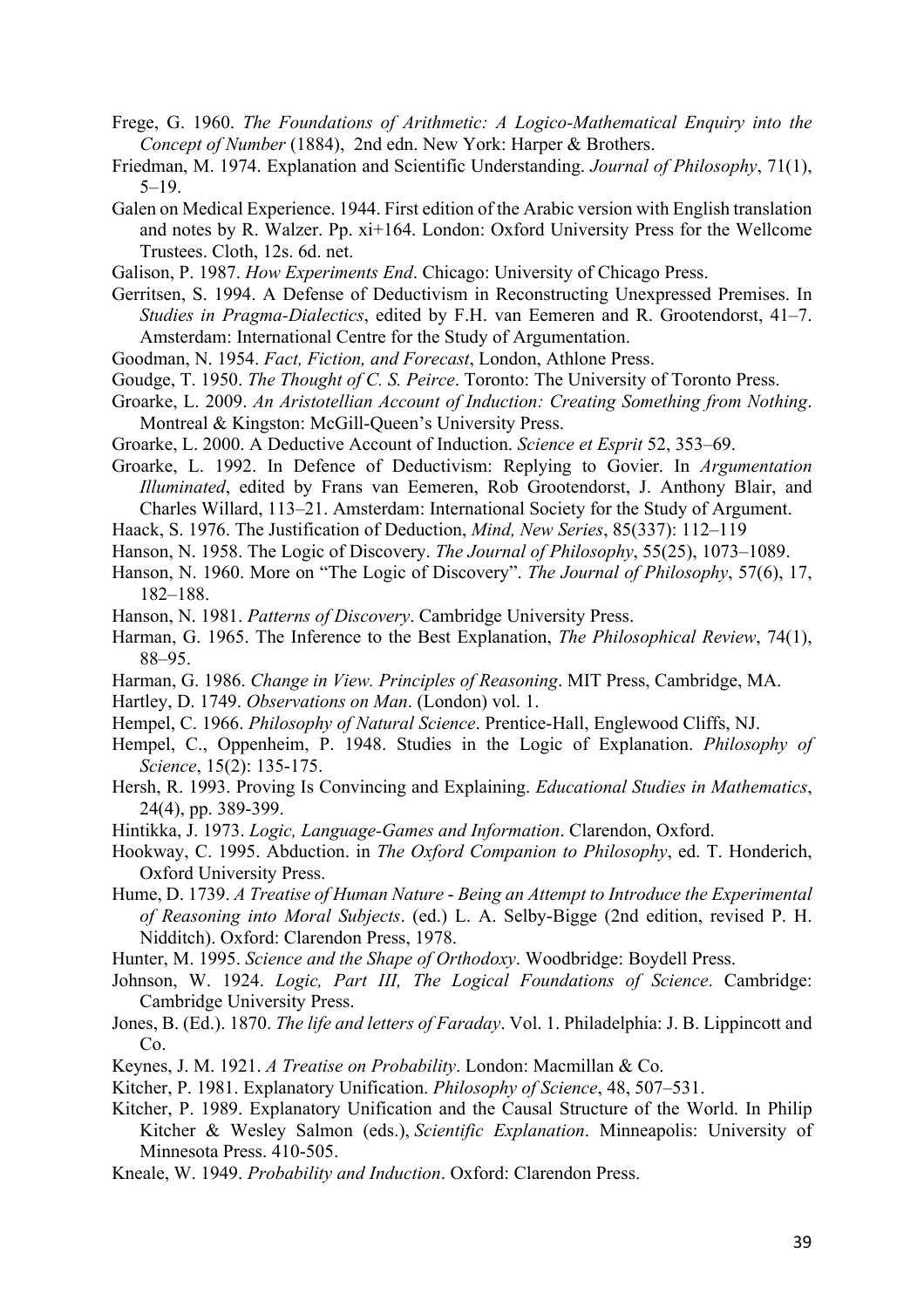Kripke, S. 1982. *Wittgenstein on Rules and Private Language*, Oxford, Blackwell.

- Lakoff, G., Johnson, M. 1980, *Metaphors We Live By*. Chicago: University of Chicago Press.
- Lambert, K., Ulrich, W. 1980. *The Nature of Argument*. New York: MacMillan.
- Laudan, L. Why Was the Logic of Discovery Abandoned? In: Nickles, Thomas (ed.). *Scientific Discovery, Logic, and Rationality*. Boston: D. Reidel Publishing Company, 1978.
- Leonard, H., Goodman, N, 1940. The Calculus of Individuals and its Uses. *Journal of Symbolic Logic*, 5, 45–56.
- Lipton, P. 1991. *Inference to the Best Explanation*. London: Routledge.
- Lipton, P. 2000. Inference to the Best Explanation. in *A Companion to the Philosophy of Science*, ed. W. H. Newton-Smith, Blackwell Publishers, 184–193.
- Mcauliffe, W. H. B. 2015. How did Abduction Get Confused with Inference to the Best Explanation? *Transactions of the Charles S. Peirce Society*, 51(3), 300–319.
- Mach, E. 1976. *Knowledge and Error—Sketches on the Psychology of Enquiry*. Trans. By T. J. McCormack & P. Fouldes, Dordrecht: D. Reidel.
- Mancosu, P. 2001. Mathematical explanation: problems and prospects. *Topoi*, 20, 97–117.
- Manuel, F. E. 1968. *A Portrait of Isaac Newton*. Cambridge, Mass.: Harvard University Press.
- Maxwell, J. 1965. *Scientific Papers of James Clerk Maxwell.* (ed.) Niven, Sir. New York : Dover Publications, 1890.
- Massey, G. 1981. The Fallacy behind Fallacies. *Midwest Studies in Philosophy*. 6(1), 489–500.
- Mayo, E. 1996. *Error and the Growth of Experimental Knowledge*. Chicago: University of Chicago Press.
- McCaskey, J. 2014. Induction in the Socratic Tradition. In Biondi, P. Groarke, L (Ed.) (2014). *Shifting the Paradigm: Alternative Perspectives on Induction*, Berlin: Walter De Gruyter Inc.
- McCaskey, J. 2007. Freeing Aristotelian epagogé from Prior Analytics I 23. *Apeiron: A journal for ancient philosophy and science*, 40, 345-74.
- McCaskey, J. 2020. Reviving material theories of induction. *Studies in History and Philosophy of Science*, 83, 1–7.
- McCaskey, J. 2006. *Regula Socratis: The Rediscovery of Ancient Induction in Early Modern England*. Dissertation, Stanford University.
- Mill, J. S. 1874. *A System of Logic, Ratiocinative and Inductive*: Being a Connected View of the Principles of Evidence and the Methods of Scientific Investigation. New York: Harper & Row.
- Milton, J. 1987. Induction before Hume. *The British Journal for the Philosophy of Science*, 38(1), 49–74.
- Minnameier, G. 2004. Peirce-Suit of Truth: Why Inference to the Best Explanation and Abduction Ought Not to Be Confused. *Erkenntnis*, 60(1), 75–105.
- Moore, B., Parker, R. 2001. Critical Thinking. Mountain View, ca: Mayfield.
- Nagel, T. 1997. *The Last Word*. New York, Oxford University Press.
- Newton, I. 1687. *Philosophiæ Naturalis Principia Mathematica*. University of California Press, 2016.
- Norton, J. 2005. A Little Survey of Induction. In *Scientific Evidence: Philosophical Theories and Applications*, ed. P. Achinstein. Baltimore: Johns Hopkins University Press.
- Norton, J. 2015. *Replicability of Experiment*. Theoria, 30(2), 229–248.
- Nosich, G. 1982. *Reasons and Arguments*. Belmont, ca: Wadsworth.
- Paavola, S. 2006. Hansonian and Harmanian Abduction as Models of Discovery. *International Studies in the Philosophy of Science*, 20(1), 93–108.
- Peirce, C. S. 1932–1958. *Collected papers of Charles Sanders Peirce*, Vols. 1–8. In P. Weiss, C. Hartshorne, & A. W. Burk (Eds.). Cambridge, MA: Harvard University Press. (Abbreviated CP).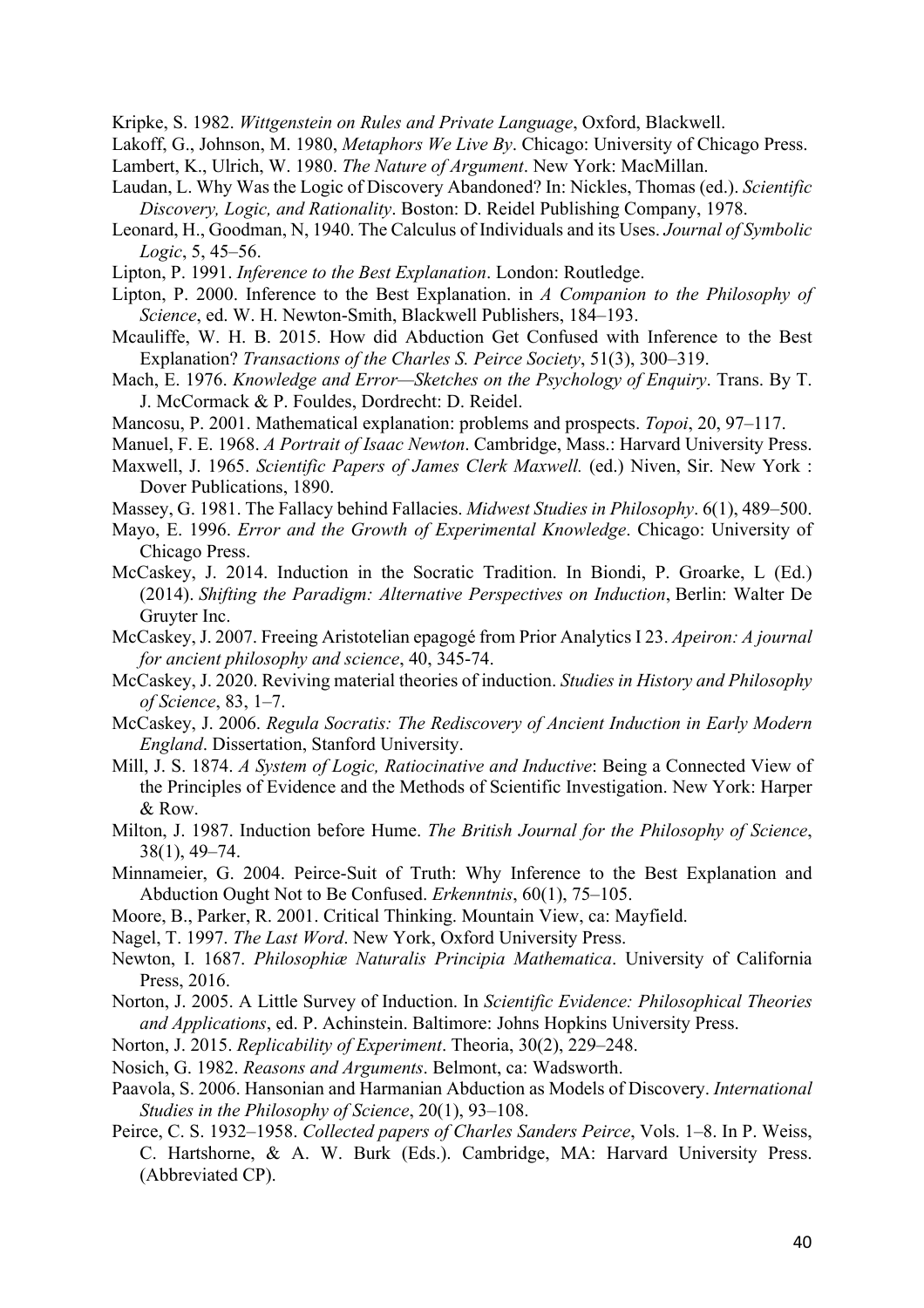- Peirce, C. S. 1976, in C. Eisele (ed.), *The New Elements of Mathematics*, 4 vols., Harvard University Press, Cambridge, MA.
- Peirce, C. S. 1992. *Reasoning and the logic of things*. The Cambridge Conferences Lectures of 1898. Cambridge, MA: Harvard University Press.
- Peirce, C. S. 1998. Whewell, In *Writings of Charles S. Peirce*. Vol. 2. Bloomington: Indiana University Press.
- Polanyi, M. 1958. *Personal knowledge Towards a post-critical philosophy*. London Routledge & Kegan Paul.
- Polanyi, M. 1961. Knowing and Being. *Mind*, 70(280), 458–470.
- Polanyi, M. 1966. The Creative Imagination. *Chemical and Engineering News*, 44(17), 85–93.
- Popper, K. 1959, *The Logic of Scientific Discovery*, translation by the author of Logik der Forschung (1935), London: Hutchinson. Republished 2002, London & New York: Routledge Classics.
- Popper, K. 1963. *Conjectures and Refutations: The Growth of Scientific Knowledge*, London: Routledge.
- Proni, G. 2016. Is There Abduction in Aristotle? Peirce, Eco, and Some Further Remarks. *Ocula*, v. 17.
- Psillos, S. 2002. Simply the Best: A Case for Abduction, in *Computational Logic: Logic Programming and Beyond: Essays in Honour of Robert A. Kowalski*, Part II, ed. A. C. Kakas and F. Sadri, Springer-Verlag, 605–625.
- Putnam, H. 1974. The 'Corroboration' of Theories, in *The Philosophy of Karl Popper*, edited by P. A. Schilpp. LaSalle, Illinois: The Open Court Publishing Co. Vol. I.
- Quine, W. V. O. 1936. Truth by convention, in *Ways of Paradox*, Random House, 1966.
- Quine, W. V. O. 1961. Reply to Professor Marcus. *Synthese*, 13(4), 323–330.
- Reichenbach, H. 1938. *Experience and Prediction*. Chicago: The University of Chicago Press.
- Reichenbach, H. 1942. *From Copernicus to Einstein*. Translated by Ralph B. Winn. New York: Philosophical Library, Inc.
- Rescher, N. 1992. *A System of Pragmatic Idealism: Volume I: Human Knowledge in Idealistic Perspective*. Princeton: Princeton University Press.
- Rijk, L. 2002. *Aristotle: Semantics and Ontology*. Boston, M.A.: Brill.
- Robinson, D. 1927. *Principles of Reasoning*. New York: Appleton.
- Russell, B., Whitehead, A. 1927. *Principia Mathematica* 1 (2nd ed.). Cambridge: Cambridge University Press.
- Russell, B. 1960. non-Demonstrative Inference and Induction, in *The Structure of Scientific Thought*, Edward H. Madden, ed. Boston: Houghton-Mifflin Co.
- Salsburg, D. 2001. *The Lady Tasting Tea. How Statistics Revolutionized Science in the Twentieth Century*. New York: W. H. Freeman and Company.
- Schlick, M. 1974. *General Theory of Knowledge*. New York: Springer-Verlag. Translation of the 2nd German edition of Allgemeine Erkenntnislehre, Berlin 1925.
- Schmidt, R. *The Domain of Logic According to St Thomas Aquinas*. The Hague: Martinus Nijhof, 1966.
- Schurz, G. 1999. Explanation as Unification. *Synthese*. 120(1), 95–114.
- Schurz, G., Lambert, K. 1994. Outline of a Theory of Scientific Understanding. *Synthese*, 101, 65–120.
- Searle, J. 1980. Minds, brains, and programs. *Behavioral and Brain Sciences*, 3(3), 417–457.
- Sextus, E., & Mates, B. 1996. *The skeptic way: Sextus Empiricus's Outlines of Pyrrhonism*. Oxford University Press.
- Strawson, P. 1952. *Introduction to Logical Theory.* London.
- Suppe, F. 1997. Science Without Induction, in J. Earman and J. D. Norton (eds.), *The Cosmos of Science: Essays of Exploration*. University of Pittsburgh Press, Pittsburgh, 386–429.